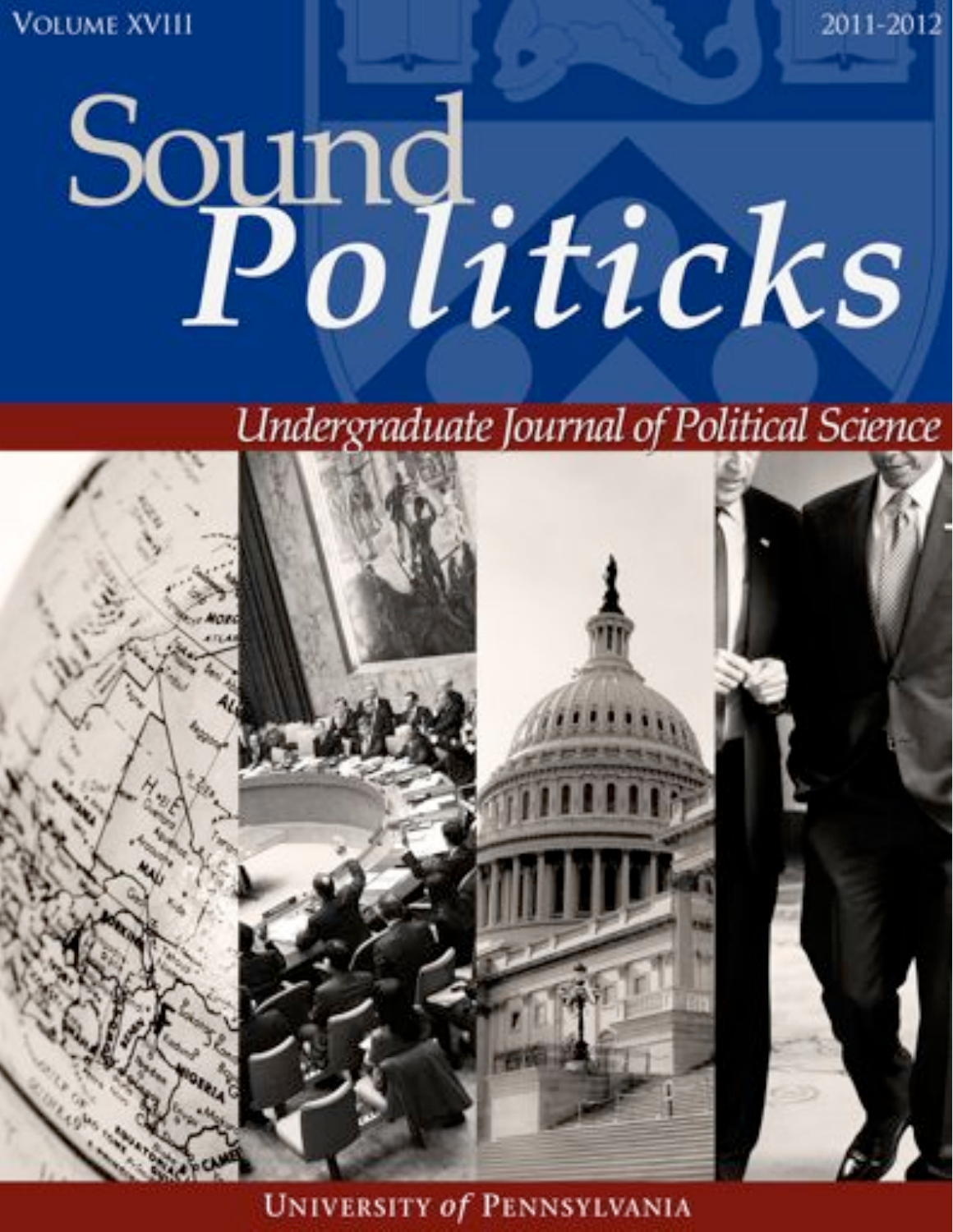## letter from the editor

"May the first principles of Sound Politicks be fix'd in the minds of youth."

While this quotation may be to some people no more than one of Benjamin Franklin's many wise adages, it has come to mean much more to me both as a member of the University community that he founded and as a student of political science.

In fact, two words in particular stand out to me as the inspiration for this journal, with the first of them being *Sound*. In the ever-turbulent realm of politics, it is of the utmost importance to ensure that our political knowledge, reasoning, and values have a sound foundation. The use of this word by no means suggests that our beliefs must be "correct" or "similar"—it actually means just the opposite. For me, the word *sound* not only means solid and informed, but also means that political discourse must always be populated by a loud chorus of voices with diverse worldviews, opinions, and convictions.

The second word from Franklin's quote that I see as instrumental is the word *youth*. The works contained in this journal are the products of student authors who bring fresh perspectives to the areas of civil discourse that they explore. The pieces in this year's journal tackle an array of complex and profound political questions, ranging from the constitutionality of familial DNA searching in criminal investigations to the uncertain future of the European Union. One piece takes a look back at the significance of the Bush Doctrine in American history, while another takes readers to the slums of North Africa in search of one of the root causes of poverty in Algeria. Our featured article, "Minority Rule? Primary Election Rules and Legislator Ideology" by Jonathan Fried, explores a potential answer to the question of why candidates for political office are becoming more ideologically extreme—a puzzle that permeates virtually all aspects of American politics today.

The works contained in this journal capture the contrast that I have presented here by providing political analyses that are sound and informative, while at the same time part of a dynamic discourse fueled by young enthusiasm. Politics – we must remember – is most safe and sound when informed by a multitude of voices. I hope that you will enjoy listening to the voices that are recorded on these pages.

Best wishes,

Abby

Abigail Hathaway Editor-in-Chief

#### staff

Editor-in-Chief Abigail Hathaway

Editorial Board JinHyung Ahn Samantha Alman Casey Anderson Alexandra Cooper-Ponte Sam Greenberg Hilary Greenwald Greg Grockenberger Antuan Johnson Cameron Mathis Jonathan Messing Urja Mittal Brian Mund Laura Resnick Chance Sanchez Rachel Sebastian Arielle Van Backer Alice Xie

Layout Editor Nana Adwoa Sey

Faculty Advisor Dr. Eileen Doherty-Sil

Thank you to our sponsors Political Science Department Pi Sigma Alpha Fox Leadership Program

And a special thanks to Dr. John Lapinski

SOUND POLITICKS is the official Undergraduate Journal of Political Science at the University of Pennsylvania. It is published annually and covers a wide range of political topics. SOUND POLITICKS accepts submissions year-round from undergraduates of any class or major. Articles must include footnote citations and not exceed 4,000 words. Each semester, the author of the best article submission will receive a \$100 prize. All inquiries should be addressed to: UPenn.SoundPoliticks@gmail.com. Applications for positions on the editorial, productions, and business staffs are available. All rights reserved. Reproduction in whole or in part without written permission is prohibited. (c) 2012 University of Pennsylvania. Published by Campus Copy.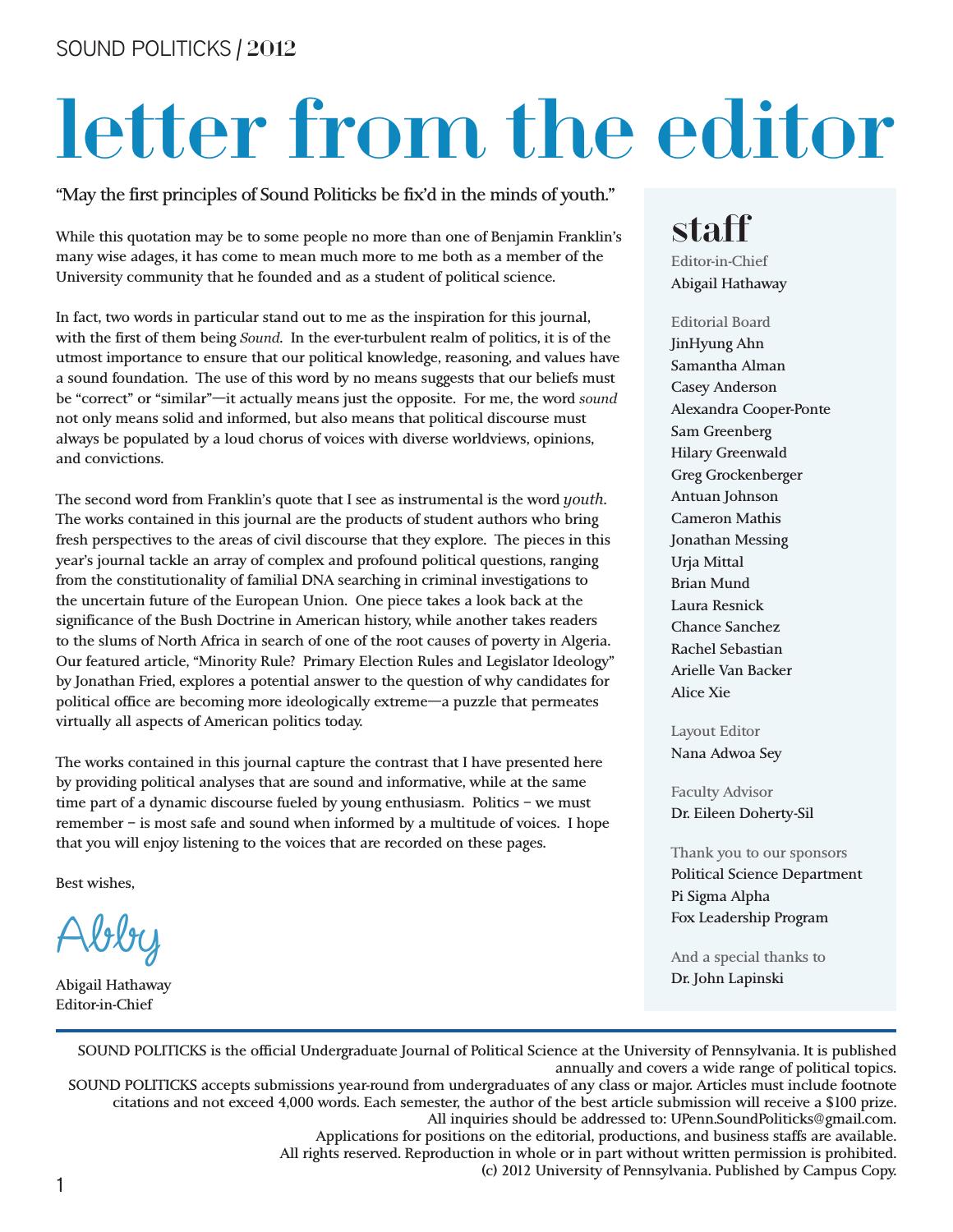SOUND POLITICKS | 2012

The Undergraduate Journal of Political Science at the University of Pennsylvania

## table of contents

| <b>Minority Rule? Primary Election Rules</b><br>and Legislator Ideology*                                                 |    |
|--------------------------------------------------------------------------------------------------------------------------|----|
| <b>Familial DNA Searching:</b><br><b>Constitutionality and Civil</b><br><b>Liberties Implications</b>                    |    |
| <b>Algeria's Marginalized Poor:</b><br><b>Housing Disparities as Indicators of</b><br><b>Uneven Economic Development</b> |    |
| Out of Many, One? The Infeasibility<br>of Federalizing the European Union                                                |    |
| <b>Contextualizing the Bush Doctrine</b><br>in American Diplomatic History                                               | 34 |
| <b>Interview with John Lapinski</b>                                                                                      | 42 |

 $*$ Winner of the 2012 Sound Politicks Best Article Prize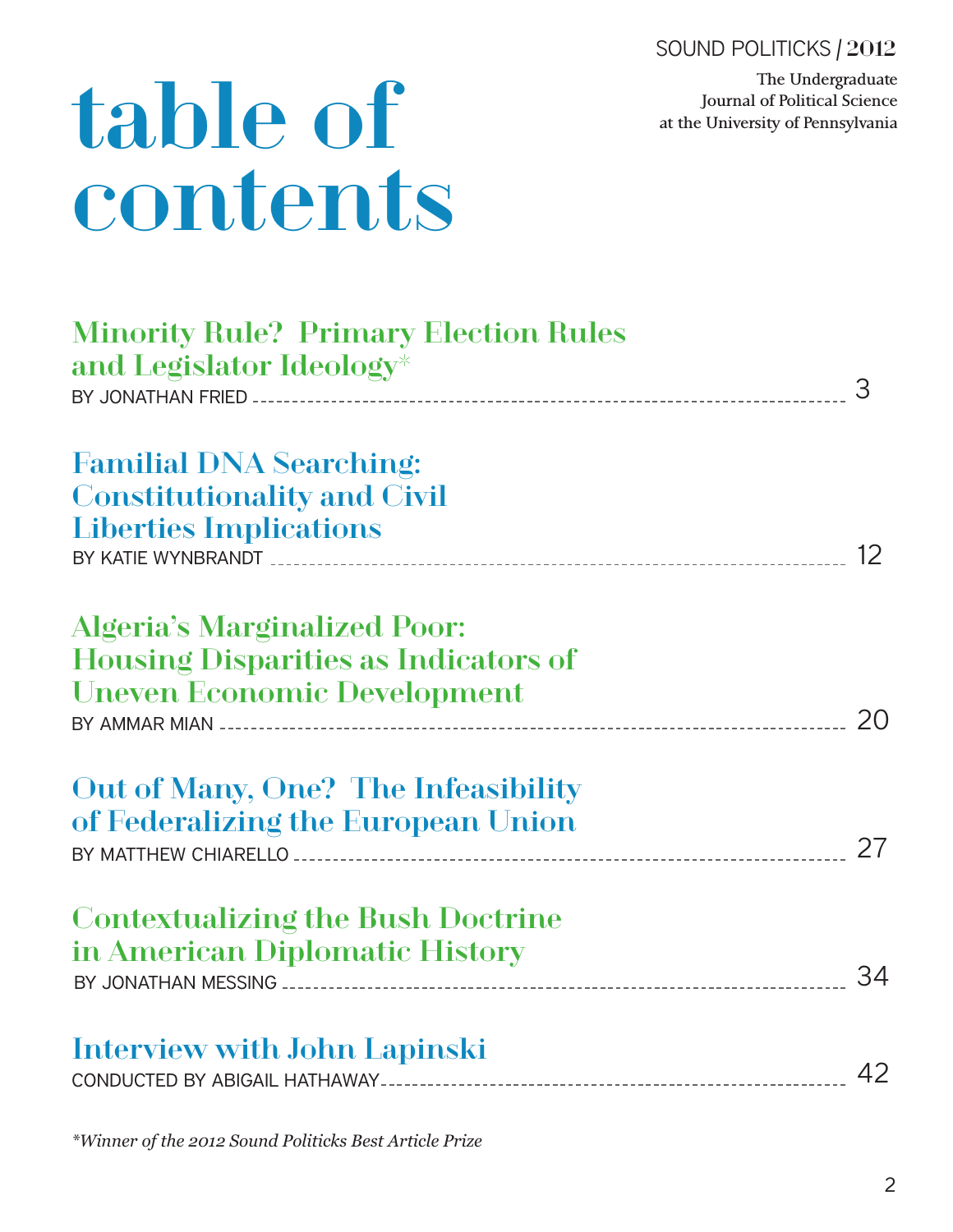## Minority Rule? **Primary Election Rules** and Legislator Ideology

BY JONATHAN FRIED

#### **INTRODUCTION**

Since the 1970s, the United States Congress has become increasingly polarized along ideological lines; since the 1960s, a substantial ideological gap has formed between the Republican and Democratic parties. Few scholars will dispute this increasing ideological divergence between partisan congressional elites. On the identity and gravity of the causes, there is more division. The role of congressional primaries, in particular, has recently engendered some controversy: some have found that primary elections facilitate the election of more ideologically extreme legislators, while others have reported "little evidence" for primaries' supposed polarizing effects.<sup>1</sup>

From a policy standpoint, however, congressional primary-induced polarization carries little significance. Few, if any reasonable politicians would propose abolishing the congressional primary election altogether. For all its supposed perniciousness, the primary election is infinitely preferable to voters when the alternative is candidate selection by cigarchomping party officials in smoke-filled back rooms. Many practical-minded scholars have therefore focused on the effects of primary *design*, examining whether more "open" party primary designs with laxer voting eligibility requirements lead to more moderate candidates. Despite a relatively stable consensus regarding the proposed mechanism through which congressional primaries should induce polarization, there is significant disagreement between those who find that more "open" primaries produce significant moderation and those who do not.<sup>2</sup> Even those who find

<sup>1</sup> Nolan McCarty, Keith Poole, and Howard Rosenthal, Polarized America: The Dance of Ideology and Unequal Riches (Cambridge, MA: MIT Press, 2006); Hahrie Han and David Brady, ontige, MA. M11 Fress, 2000), Hallie Hall and David Blady,<br>
"A Delayed Return to Historical Norms: Congressional Party<br>
Polarization After the Second World War," *British Journal of*<br> *Political Science* 37, no. 3 (2007); nal Primaries and the Politics of Representation, eds. Peter F.<br>Galderisi, Marni Ezra, and Michael Lyons (Lanham: Rowman & Littlefield, 2001); Morris P. Fiorina and Matthew S. Levendusky, "Disconnected: The Political Class Versus the People," in Red and Blue Nation? Vol. 1: Characteristics and Causes of *America's Polarized Politics, eds. Petro S. Nivola and David W.*<br>Brady (Washington, D.C.: Brookings Institution, 2006), 49-117;<br>Morris P. Fiorina, Samuel J. Abrams, and Jeremy C. Pope, *Cul*ture War?: the Myth of a Polarized America (New York: Pearson Education, 2006); Hirano et al. "Primary Elections and Partisan Polarization in the U.S Congress," Quarterly Journal of Political Science 5, no. 2 (2010).

<sup>2</sup> Elizabeth R. Gerber and Rebecca Morton, "Primary Election<br>Systems and Representation," The Journal of Law, Economics,<br>& Organization 14, no. 2 (1998); Kristin Kanthak and Rebecca Morton, "The Effects of Electoral Rules on Congressional Primaries," in Congressional Primaries and the Politics of Representation, eds. Peter F. Galderisi, Marni Ezra, and Michael<br>Lyons (Lanham: Rowman & Littlefield, 2001), 116-131; Karen M. Kaufmann, James G. Gimpel, and Adam H. Hoffman, "A Promise Fulfilled? Open Primaries and Representation," The Promise Fullmed? Open Primaries and Representation, *The Journal of Politics* 65, no. 2 (2003); Eric McGhee and Daniel Krimm, *Open Primaries* (San Francisco, CA: Public Policy Institute of California, 2010); Eric McGhee e McCarty, "The Limits of Electoral and Legislative Reform in<br>Addressing Polarization," California Law Review 99, no. 359  $(2011).$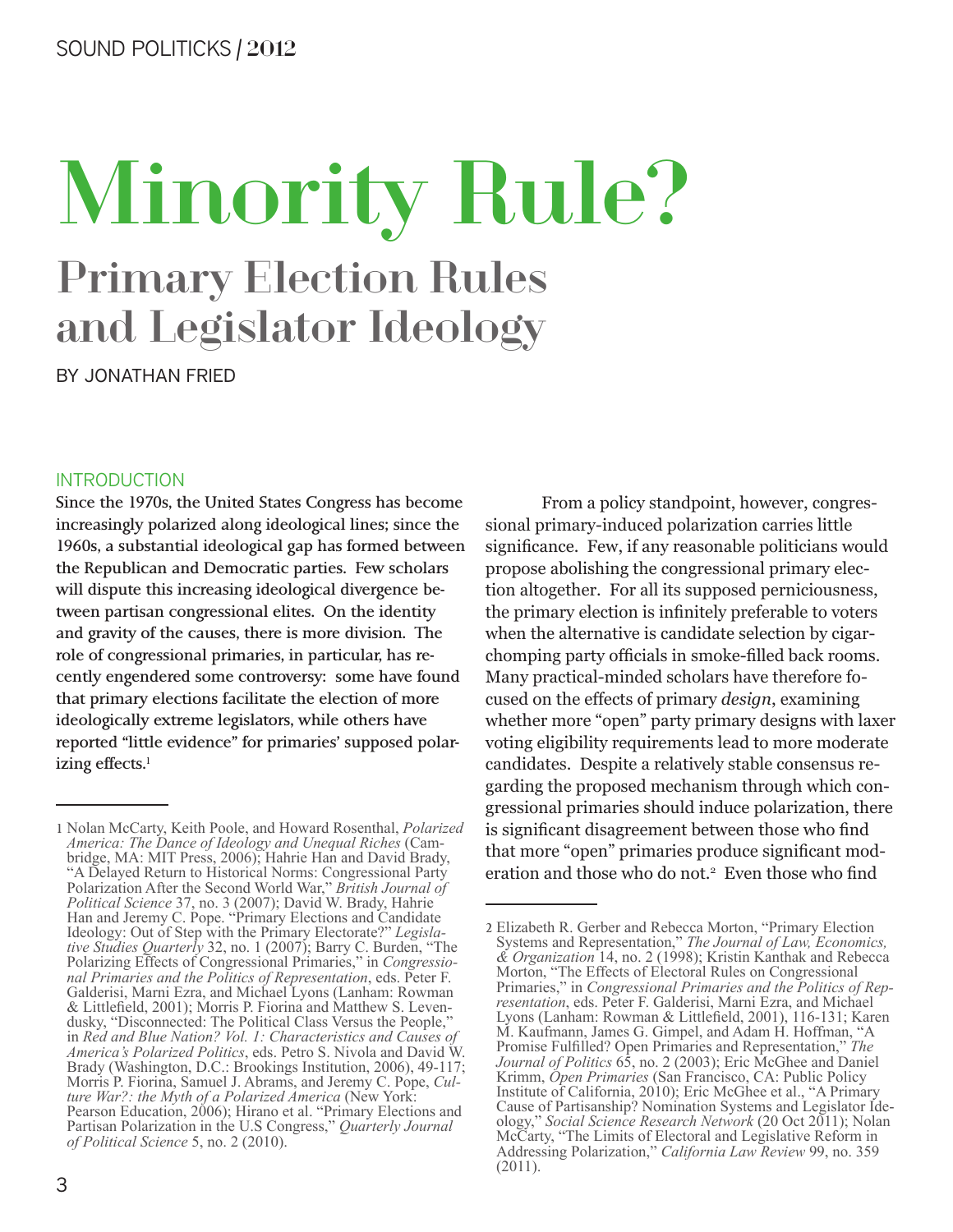evidence for a link between openness and moderation disagree regarding its magnitude.

In this paper I attempt to answer the following question: do more "open" primary designs that allow independent voters (who have not registered with a party) to vote in party primaries produce less ideologically extreme elected legislators? That is, is there a significant difference in the ideological extremism of Congressmen elected via a closed primary and those elected by semi-closed and nonpartisan ones? In order to provide a conclusive response, however, I must first answer three preliminary questions: (1) Are primary voters more ideologically extreme than voters in the general electorate? (2) Are primary voters in states with closed primaries more ideologically extreme than those in states with semi-closed or nonpartisan primaries? and (3) Is a legislator's ideology responsive to the ideology of their primary constituency? If all answers are in the affirmative, I can continue to evaluate my original, overarching question, and interpret the results accordingly. Additionally, I pose a hypothetical question: if primary type *does* affect legislator ideology, then how would electoral rule changes (institution of closed or semi-closed primaries) shift legislators' ideology, assuming ceteris paribus? After a brief definition and overview of state primary rules, I begin with an evaluation of the theoretical mechanism through which congressional primaries, particularly closed primaries, cause ideological polarization. After reviewing several foundational works, I will explain the need for and propose the collection of new data.<sup>3</sup> I will proceed to describe my proposed hypotheses as derived from my research questions and to suggest several empirical tests. I summarize my previous research from "The Impact of Primary Election Systems on Legislator Ideology in the U.S. Congress," in which I show that primary voters were more ideologically extreme than non-primary voters in 2008, but that states with semi-closed and nonpartisan primaries did not produce less ideologically

extreme ("polarized") legislators.<sup>4</sup> Finally, I conclude with a discussion of the significance of my findings and of issues relating to the theory of polarizing primary elections.

#### **VARIATION IN STATE PRIMARY RULES**

Significant variation exists among states regarding voter eligibility in either party's congressional primary. Many states hold closed primaries that bar members of the opposing party and, critically, independent and unaffiliated voters from voting in a party's primary election. Some utilize semi-closed (also known as semi-open) primaries that allow registered partisans and independents to vote in party primaries, but still bar members of the opposite party. Pure open elections, predictably, allow any registered voter to vote in the primary of their choice, regardless of party. Finally, two states currently utilize a nonpartisan blanket primary, in which all candidates for an office are listed on the same ballot. A runoff election between the top two vote-getters only occurs if no candidate receives a majority of votes in the first round of voting.<sup>5</sup>

A state-by-state analysis of these laws, including data from FairVote.org, various secretaries of state, and previous work by Eric McGhee and Kristin Kanthak and Rebecca Morton, reveals that state primary rules change relatively often.<sup>6</sup> Over the period of 1982-2006, McGhee documents that states have tended not to abandon or adopt open systems, but many have vacillated between closed and semi-closed designs. Moreover, California, Louisiana, Alaska, and Washington have all adopted a blanket primary at one point, although all but Louisiana were forced to abandon it for several years after the US Supreme Court's ruling in California Democratic Party v. Jones (2000). These variations provide ample opportunity for future panel analyses to isolate the effects of these primary changes.

<sup>3</sup> Brady, Han and Pope; Gerber and Morton; Kanthak and Morton; McGhee et al.; Shigeo Hirano et al., "Primary Elections and Partisan Polarization in the U.S Congress," Quarterly Journal<br>of Political Science 5, no. 2 (2010): 169-91.

<sup>4</sup> Jonathan E. Fried, "The Impact of Primary Election Systems on Legislator Ideology in the U.S. Congress," Final research project, University of Pennsylvania, 2011.

<sup>5</sup> Kanthak and Morton.

<sup>6</sup> McGhee and Krimm: Kanthak and Morton.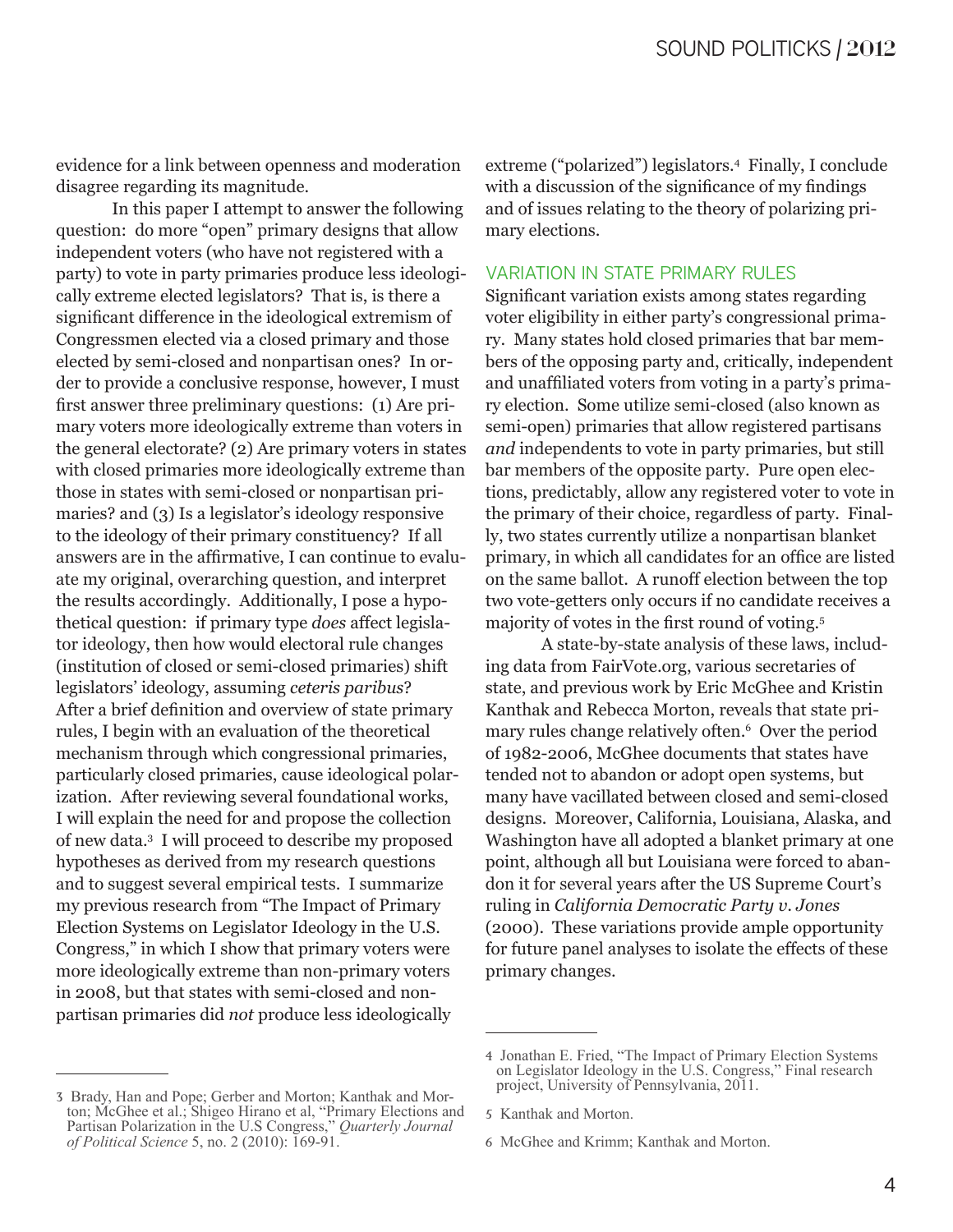#### SOUND POLITICKS | 2012

#### **THEORY**

The case for the polarizing primary proceeds in several distinct steps and outlines how a politically active, ideologically extreme subset of voters exerts a disproportionately large influence on election outcomes relative to their size. Ultimately, this minority plays a large role in nominating candidates for general congressional elections, leaving a majority of generally moderate voters with unsatisfactory choices in general elections that skew toward the ideological fringes. Because the congressional primary (or caucus) is a critical chokepoint on the road to Capitol Hill, it allows these ideologically extreme primary voters to control the filtering of candidates into the general election.

First, far fewer citizens vote in primary elec-

| <b>State</b>               | Primary Type                 | <b>State</b>  | Primary Type        |
|----------------------------|------------------------------|---------------|---------------------|
| AL                         | Closed                       | MT            | Semi-closed         |
| AK                         | Closed $(R)$ / Open $(D)$    | $\rm NE$      | Open                |
| AZ                         | Semi-closed                  | <b>NV</b>     | Closed              |
| <b>AR</b>                  | Open                         | NH            | Closed              |
| CA                         | Top-Two Nonpartisan          | <b>NJ</b>     | Closed              |
| CO                         | Open                         | $\mathbf{NM}$ | Closed              |
| CT                         | Closed                       | NY            | Closed              |
| DE                         | Closed                       | NC            | Closed              |
| ${\rm FL}$                 | Closed                       | <b>ND</b>     | Open                |
| <b>GA</b>                  | Open                         | OH            | Open                |
| $\mathop{\rm HI}\nolimits$ | Semi-closed                  | <b>OK</b>     | Closed              |
| ID                         | Closed (R) / Semi-closed (D) | <b>OR</b>     | Closed              |
| IL                         | Closed                       | PA            | Closed              |
| IN                         | Closed                       | R1            | Semi-closed         |
| IA                         | Closed                       | <b>SC</b>     | Open                |
| <b>KS</b>                  | Closed                       | SD            | Closed              |
| KY                         | Closed                       | <b>TN</b>     | Open                |
| LA                         | Open                         | <b>TX</b>     | Open                |
| <b>ME</b>                  | Closed                       | UT            | Closed              |
| MD                         | Closed                       | <b>VT</b>     | Open                |
| <b>MA</b>                  | Semi-closed                  | <b>VA</b>     | Open                |
| MI                         | Closed                       | <b>WA</b>     | Top-Two Nonpartisan |
| <b>MN</b>                  | Open                         | <b>WV</b>     | Semi-closed         |
| <b>MS</b>                  | Open                         | WI            | Open                |
| <b>MO</b>                  | Open                         | <b>WY</b>     | Closed              |

#### TABLE 1. US STATES BY PRIMARY TYPE, NOVEMBER 2011.

Source: FairVote, November 2011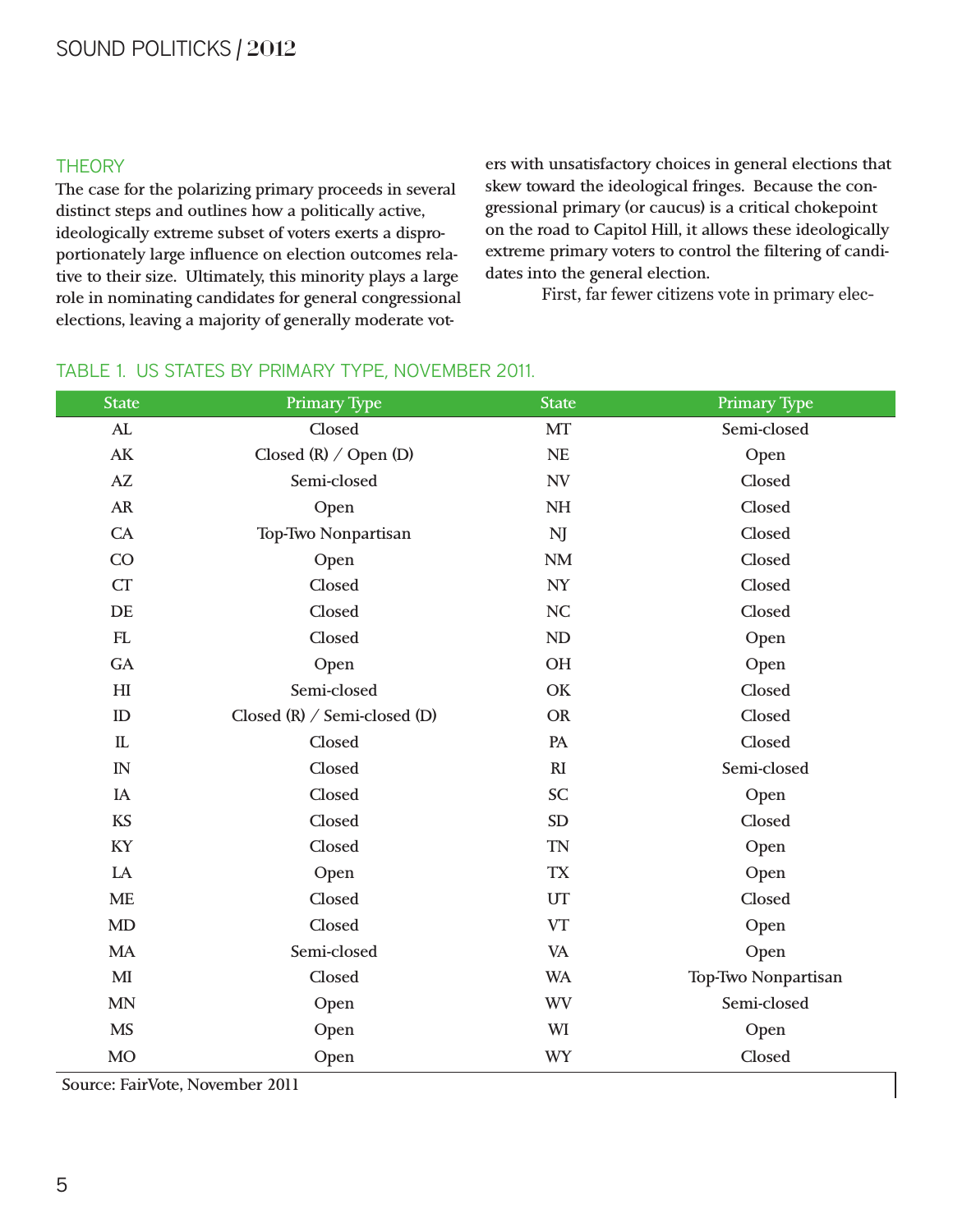**Ultimately**, this minority plays a large role in nominating candidates for general congressional elections, leaving a majority of generally moderate voters with unsatisfactory choices in general elections that skew toward the ideological fringes.

tions than in general elections. In the study "Primary Elections and Candidate Ideology: Out of Step with the Primary Electorate?", David W. Brady, Hahrie Han, and Jeremy C. Pope found that, between 1956 and 1998, "general-election turnout [was], on average, approximately three times the size of primary-election turnout." For the average and relatively politically apathetic voter, there are significant costs associated with attending *any* election: lost wages, transportation costs, and dull queues, to name just a few. Due to apathy, inability, or ignorance, few citizens choose to vote in most congressional primaries. Those who do, however, are a more dedicated bunch than the general electorate: unlike general election turnout, which drops significantly in off-presidential election years, primary turnout is generally stable across time.<sup>8</sup> Moreover, primary voters tend to hold more extreme ideological positions (or, rather, those who have more extreme ideology tend to be more motivated to involve

themselves in the political process to defend their beliefs).<sup>9</sup> Explains David C. King:

Primary election voters are far more likely to be ideological purists, more likely to have contributed to a political party, more likely to have tried convincing someone how to vote, and more likely to be uppermiddle class (Wolfinger and Rosenstone 1980; Neuman 1986; Rosenstone and Hansen 1993; McCann 1996)... as turnout in primary elections continues declining... primary elections [are continually] dominated by the preferences of party activists.<sup>10</sup>

This meshes well with general expectation. One should expect that those who care the most about policy outcomes are more likely to commit their time to voting in elections, and vice versa. Data from the 2008 **Cooperative Congressional Elections Survey (Figure** 1) quantitatively confirm King's predictions. In 2008, Democrats who voted in a primary election or caucus were more liberal than those who did not; likewise, Republican primary and caucus voters were more conservative. Analysis on a 5-point ideological scale confirms the same trend. As predicted, partisan primary voters tend to be more ideologically extreme.

Faced with two ideologically distinct electorates, candidates face a strategic dilemma -which electorate should they cater to more? Empirical research from Han, Brady, and Pope demonstrates that congressional candidates tend to choose the primary electorate, an understandable choice given that a candidate must survive the primary election to even be considered by general election voters.<sup>11</sup>

Consequently, due to low voter turnout and a consistently strong showing of ideologically extreme voters, the congressional primary effectively over-represents a minority population of partisan voters. This gives them a "special influence" at a critical electoral juncture.<sup>12</sup>

11 Brady, Han, and Pope.

<sup>7</sup> Brady, Han, and Pope.

<sup>8</sup> Ibid.

<sup>9</sup> Fiorina and Levendusky.

<sup>10</sup> David C. King, "Congress, Polarizaiton, and Fidelity to the Median Voter," (Manuscript, Harvard University John F. Kennedy School of Government, 2003), 13.

<sup>12</sup> V.O. Key, Public Opinion and American Democracy (New York: Knopf, 1964), 581; Brady, Han, and Pope, 91.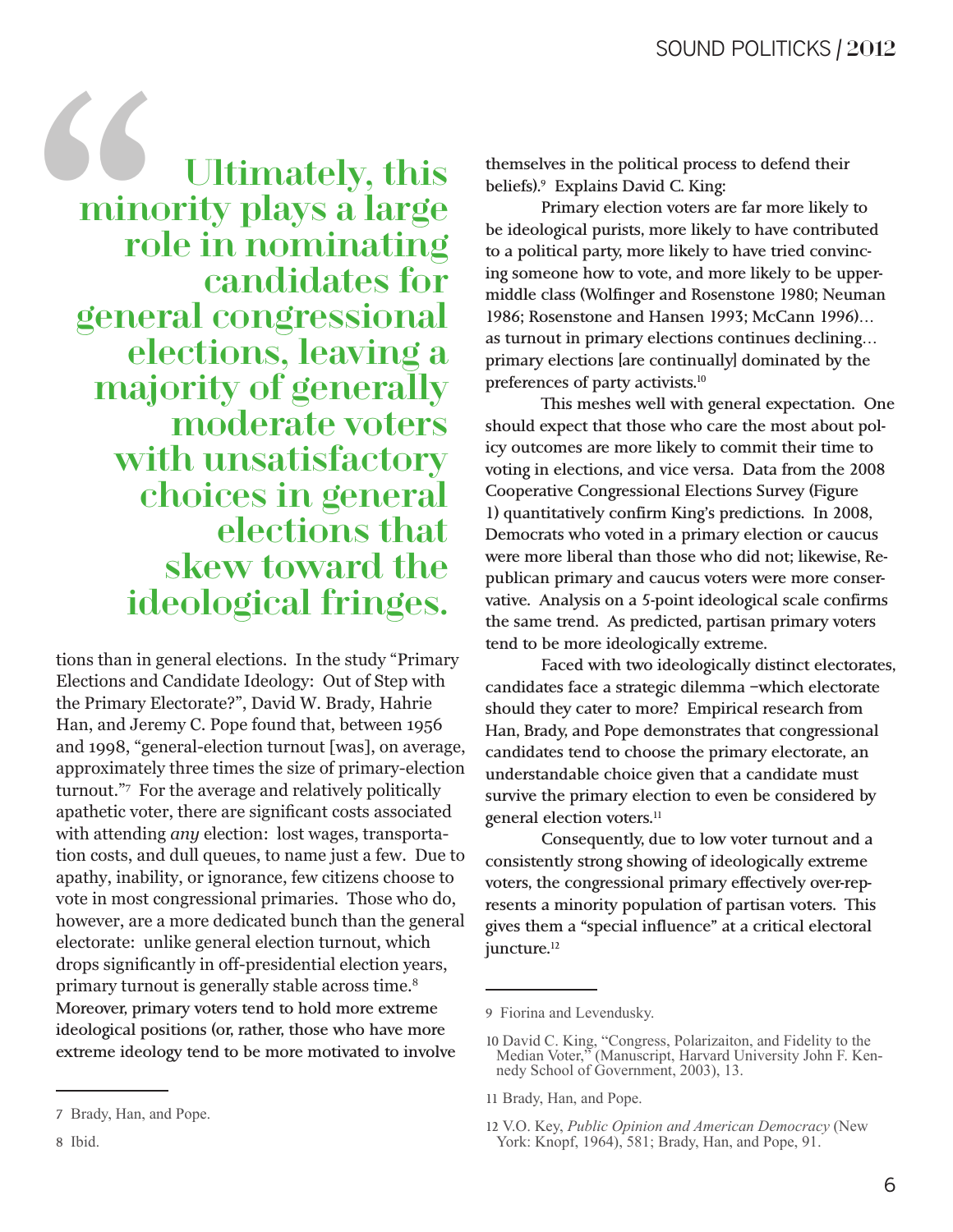In theory, closed primaries should only magnify the aforementioned effects. By blocking potentially motivated, moderate independent voters from participating, primaries that restrict voting rights to declared partisans create a more homogeneous pool of voters, skewed further to the extremes of the ideological spectrum. The median primary voter in a closed primary, therefore, should be more extreme than if the election were a semi-closed primary, all other things equal. Indeed, Elizabeth Gerber and Rebecca Morton affirm: "voter turnout in gubernatorial primaries from 1952 to 1982... is lower in closed primaries than in open primaries, even after controlling for other institutional and election specific factors that can affect turnout."<sup>13</sup> Kenney (1986) reports similar findings, noting that nonpartisan blanket primaries have particularly high turnout rates relative to closed primaries while confirming Jewell's results. $^{14}$ 

The data in Figure 1 provide extra support for this thesis by confirming that independent, nonpartisan voters do indeed tend to be ideological moderates, falling in the middle of Democrats and Republicans on the ideological spectrum. This indicates that disenfranchising moderates from primary elections could alienate a segment of moderate voters, thereby providing credence for the claim that closed primary electorates are more ideologically skewed. In this way, the closed congressional primary may contribute significantly to elite polarization in Congress, further augmenting the concentration of ideological extremists within the primary electorate.

#### **OPENNESS AND MODERATION: A DEBATE**

The existing literature on the connection between the openness of primaries and the moderation of elected officials, however, produces conflicting empirical results. The connection between the ideology of primary electorates and that of their districts' elected representatives is far from certain.<sup>15</sup>

Some have found clear, empirical support for

the polarizing primary theory. Gerber and Morton find that semi-closed and nonpartisan primaries produce the most moderate legislators by regressing candidate Americans for Democratic Action (ADA) scores on primary type while controlling for district ideology using Democratic presidential vote shares.<sup>16</sup> Kanthak and Morton repeat this analysis and confirm its results.<sup>17</sup> Mandar P. Oak's research concurs via a "mathematical model of political competition," and both Michael R. Alvarez and Betsy Sinclair (2010) and Will Bullock and Joshua D. Clinton (2011) show empirically that nonpartisan blanket primaries facilitate legislative agreement and more moderate representation.<sup>18</sup>

Although openness is said to cause moderation, this is generally not the case for pure open primaries. The generally accepted explanation is electoral raiding, in which strategic voters "cross over" to vote for weaker candidates in the opposing party's primary election.<sup>19</sup> When I include open primaries in my hypotheses, I therefore group them with closed primaries, as my theory predicts that both will be correlated with more ideologically extreme representation (albeit for different reasons).

More recent works, however, have challenged these claims and their underlying causal logic. Mc-Carty, Poole, and Rosenthal (2006) find that winning candidates from states with closed primary elections tend to be *more* moderate than those from states with semi-closed primaries, not less. McCarty (2011), similarly, shows that there is no statistically significant effect of primary type on legislator ideology. Using perhaps the most comprehensive dataset yet in the literature, McGhee et al. (2011) report that openness has "little consistent effect on [state] legislator ideology" and that openness is, in fact, slightly correlated with ideological extremism rather than moderation.<sup>20</sup> Finally, Hirano et al. (2010) dispute even the more basic claim that direct primary elections cause polarization,

<sup>13</sup> Gerber and Morton, 312.

<sup>14</sup> Patrick J. Kenney, "Explaining Primary Turnout: The Senatorial Case," Legislative Studies Quarterly 11, no. 1 (1986): 65-73.

<sup>16</sup> Gerber and Morton.

<sup>17</sup> Kanthak and Morton.

<sup>18</sup> Fried, 6.

<sup>19</sup> Gerber and Morton; Kanthak and Morton; Kenney, 8.

<sup>20</sup> McGhee, 17.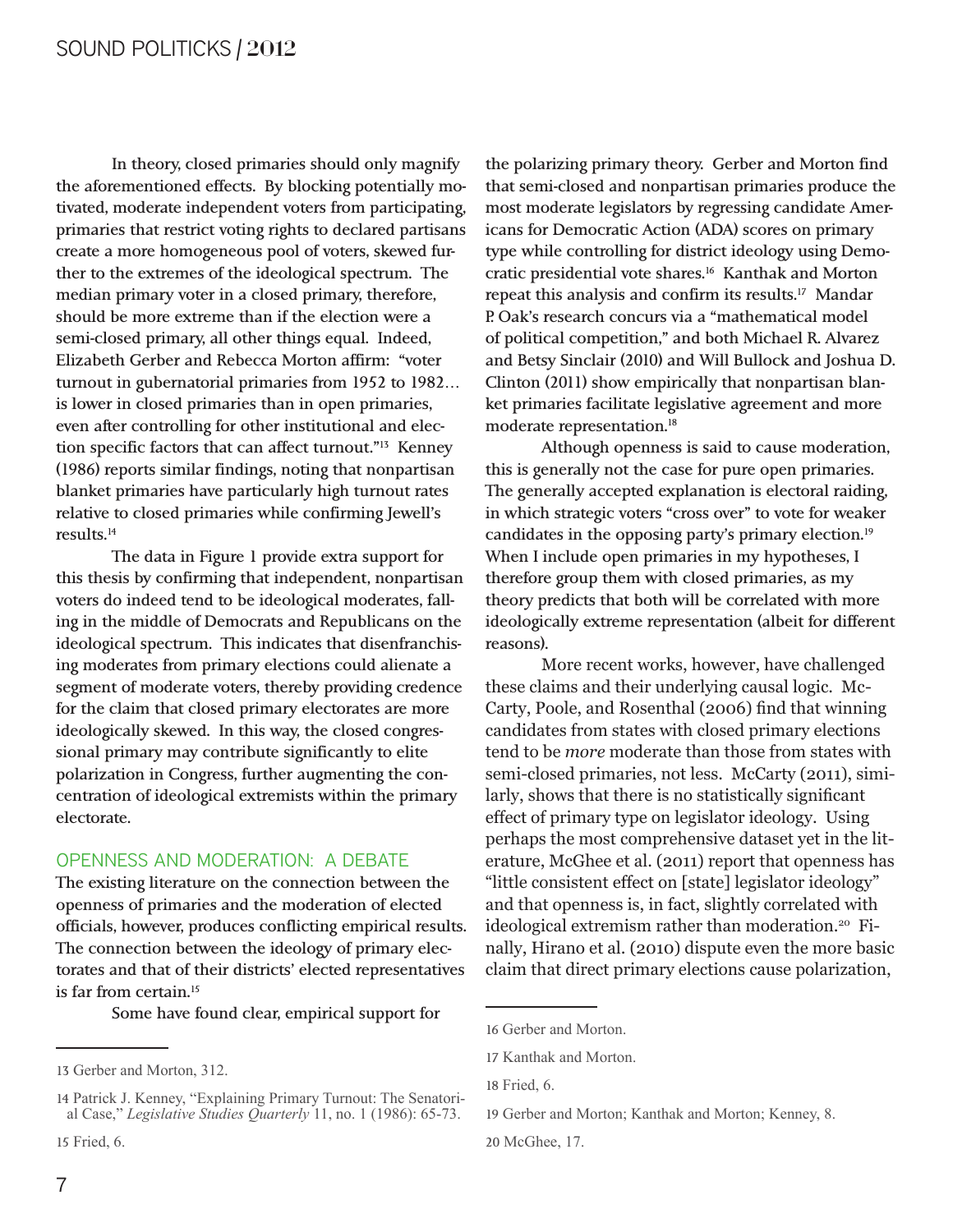showing that the introduction of direct primaries in seven US states did not cause significant ideological polarization.<sup>21</sup>

There now exist two clearly divided camps on the issue. The results of work from the past two years indicate that the tide is shifting toward the skeptics, but there remains more work to be done before a true scholarly consensus can be reached.

#### **PURE OPEN PRIMARIES**

Although openness is said to cause moderation, this does not seem to be the case for pure open primaries. The generally accepted explanation is electoral raiding, in which strategic voters "cross over" to vote for weaker candidates in the opposing party's primary election.<sup>22</sup> The mechanism, however, flies in the face of empirical work which demonstrates that raiding is very rare, due to the difficulty of coordinating voting tactics en masse.<sup>23</sup> Nevertheless, I exclude open primaries from my hypotheses because of the previously observed effects, regardless of what the cause might be.

#### PROPOSAL: GATHERING COMPREHENSIVE **PANEL DATA**

Comprehensive study of how the openness of primary elections impacts mass and elite ideology must include reliable ideological indicators. For elites, DW-Nominate scores are quite sufficient, but masslevel ideology is more elusive. Some scholars use presidential vote shares as a measure of district ideology, which risks conflating the choices available to a voter with her ideal, but nevertheless absent, choice.<sup>24</sup> Furthermore, as King (2003) points out, relatively

centrist districts often vacillate between electing ideologically extreme Democrats and Republicans due to surges of activity from committed partisan primary voters. Thus, accurate analyses must control for the ideology of district primary voters as well as that of the general electorate. Others introduce sampling bias by using primary election exit polls, which exclude less sorted nonvoters, thereby "exaggerat[ing] the level of polarization in the American public."<sup>25</sup> Previous works, therefore, do not always utilize accurate ideological control variables; future studies should include reliable indicators for *primary* electorate ideology as well as general district ideology.

Although self-reported ideology may not always accurately reflect political behavior, I prefer to use randomly sampled survey data to measure district ideology. With a small enough ideological scale, like the 5-point one in the Cooperative Congressional Election Survey (CCES), respondents have enough leeway to sort themselves fairly accurately into broad categories. Using survey data also allows for the incorporation of more accurate demographic control variables into analyses such as race, income, education, and political knowledge. Most importantly, it suffers from neither sampling bias nor inaccurate extrapolations of ideal voter choice and allows for the separation of primary voters from the general sample.

However, there currently exists a general dearth of comprehensive, readily available survey data that include a variable indicating whether a respondent voted in a primary or caucus. The CCES adopted this variable in 2008, but suffers from sampling bias: for 2008, some 64 percent of respondents reported voting in a primary or caucus, which far exceeds average primary election turnout and even general presidential election turnout.<sup>26</sup> To my knowledge, the only other comprehensive, nationwide survey to include a primary vote variable was the 1988 American National Election Study (ANES). In order to provide accurate indicators of primary voter

<sup>21</sup> Kenney, 7.

<sup>22</sup> Gerber and Morton; Kanthak and Morton.

<sup>23</sup> Michael R. Alvarez and Jonathan Nagler, "Party System Compactness: Measurement and Consequences," Political Analysis 12, no. 1 (2002): 46-62 ; John Sides, Jack Citrin, and Jonathan Cohen, "The Causes and Consequences of Crossover Voting in the 1998 California Election," in Voting at the Political Faultline: California Experiment with the Blanket Primary eds. Bruce E. Cain and Elizabeth R. Gerber (Berkeley, CA: University of California, 2002).

<sup>24</sup> Gerber and Morton; Kanthak and Morton; McGhee; McGhee et al.; Fiorina et al.

<sup>25</sup> Hirano et al.; Markus Prior, Post-Broadcast Democracy: How Media Choice Increases Inequality in Political Involvement and *Polarizes Elections* (New York: Cambridge University Press, 2007).

<sup>26</sup> Brady, Han, and Pope; Fried.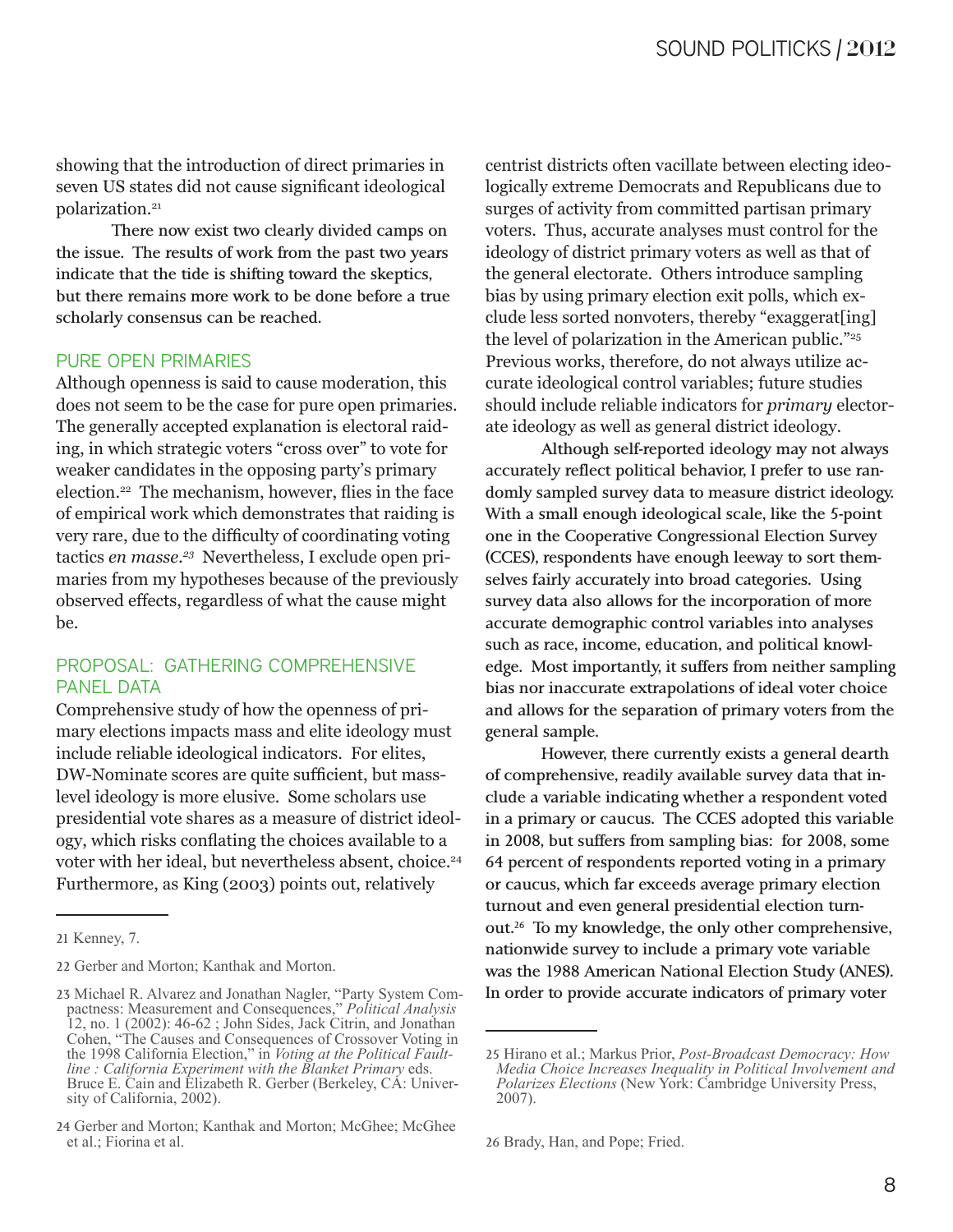ideology, future surveys should both include a question distinguishing primary voters from non-primary voters and work to ensure a more representative random sample.

Furthermore, future studies must work to correct inconsistencies in indicators of legislator ideology. Although most recent studies have utilized DW-Nominate scores, previous authors such as Gerber and Morton (1998) and Kanthak and Morton (2001) used ADA scores. No one measure corresponds to a particular conclusion: while the previous two papers both find a significant connection between primary elections and legislator ideology, so too did Brady, Han, and Pope (2007), who used DW-Nominate scores. Nevertheless, I propose that all regressions be performed using both DW-Nominate and ADA scores to ensure consistency.

Finally, historical records of state congressional primary laws are sparse and scattered; I was unable to find a single comprehensive listing of state primary laws over time. Although much data is available, most of it exists only for single years for single states. In the literature, only McGhee (2010) reports such a list, which extends from 1982 to 2006; however, some of his findings conflict with state records.<sup>27</sup> Some researchers, like Brady, Han, and Pope (2007), have undertaken the arduous task of collecting and aggregating this data, but I was unable to find a researcher who made their dataset publicly available.

In order to conduct further study using panel data, I therefore propose the following: (1) the regular incorporation of a question asking respondents whether they voted in a primary election or caucus in the CCES and ANES for all future years; and (2) the collection of a comprehensive list of state congressional primary laws for all even-numbered years since World War II. This data will enable time-series regressions which measure the effect of changing state primary laws over time on legislator DW-Nominate and ADA scores as well as the ability to control for district ideology in future years. Of course, this will also generally account for more variance in the data by increasing the sample size of analyses going forward.

My proposed analysis, therefore, will use a compilation of DW-Nominate scores from Howard Rosenthal and Keith Poole's Voteview.com alongside ADA scores from Adaction.org to measure legislator ideology. To examine and control for district ideology, I will utilize all available survey data that establishes the distinction between primary voters and non-primary voters. I will also include district Democratic presidential vote shares as a separate indicator to account for any discrepancies between the two available measures. Finally, I will analyze this data in light of the aforementioned comprehensive list of state primary laws over time.

#### 2008 CROSS-SECTIONAL ANALYSIS

In "The Impact of Primary Election Systems of Legislator Ideology in the U.S. Congress," I undertake the first analysis of the link between openness of congressional primaries and legislator ideology that controls for voter ideology at the individual level (with the exception of Hirano et al., 2010, who use skewed exit poll data).<sup>28</sup> I constructed a list of 2008 state primary laws by crossreferencing data from Fairvote.org, McGhee (2010), and various secretaries of state, and compared it to DW-Nominate data from Voteview.com. For data on mass ideology, I utilized the 2008 Cooperative Congressional Election Study. Due to the limited nature of available survey data, my analysis is restricted to data from 2008, which corresponds to the 111th Congress. Although the explanatory power of my analysis is somewhat limited by its cross-sectional nature, the general conclusions are nevertheless valid.

My results are similar to those of Hirano et al. (2010) and McGhee et al. (2011) in that they fail to produce convincing support for the polarizing nature of closed primaries.<sup>29</sup> Although I do confirm that partisan primary voters tend to be more ideologically extreme and that independents are, on average, moderates, I lack "statistically significant results that show that closed primaries produce more polarized legislators than semiclosed primaries."<sup>30</sup> Contrary to expectations, I actually find that closed primaries are correlated with the elec-

<sup>28</sup> Ibid.

<sup>29</sup> Ibid.

<sup>30</sup> Ibid, 12.

<sup>27</sup> Fried.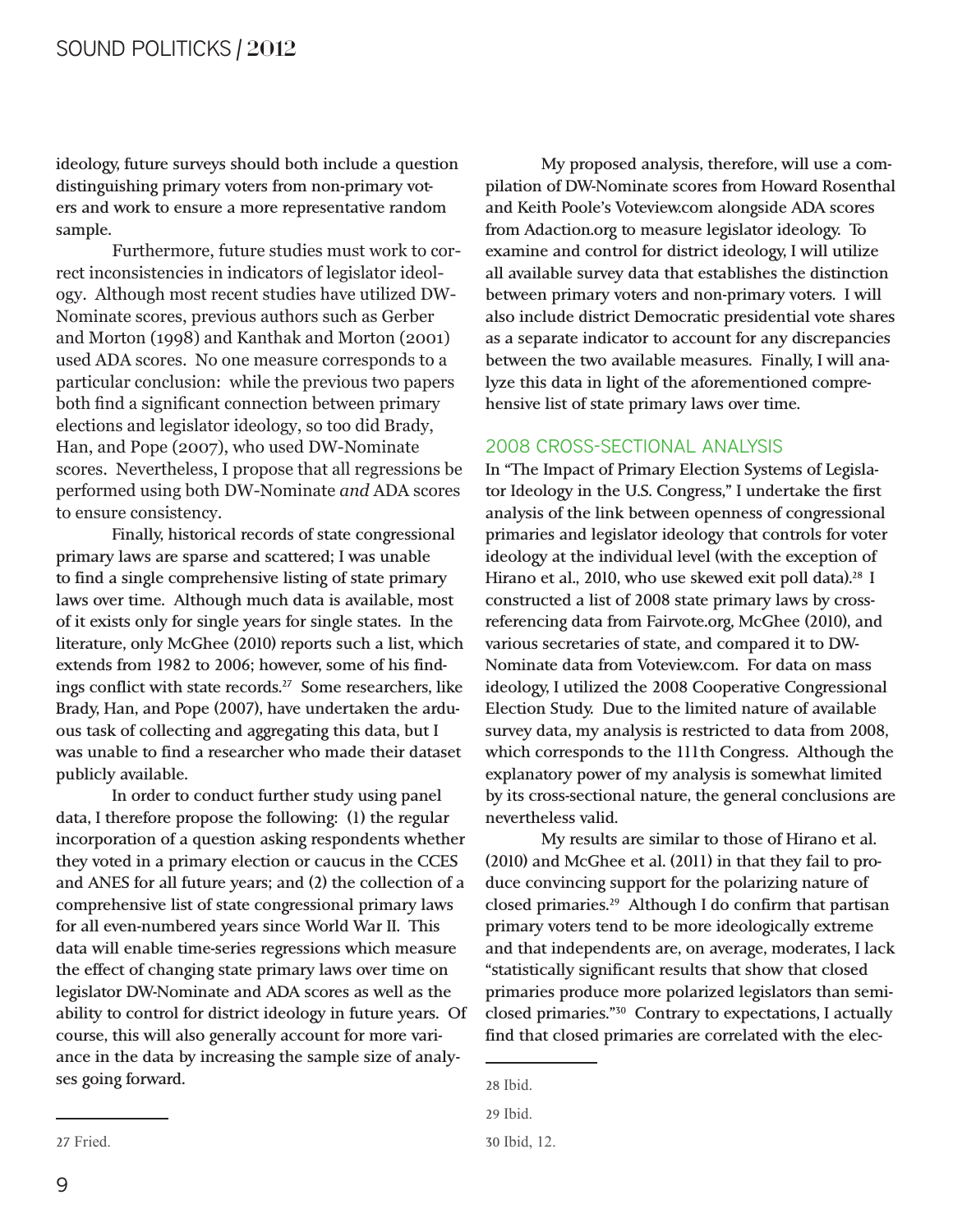Money plays a<br>large role in modern<br>campaigns, and to<br>gain access to party<br>resources, candidates<br>will often need to<br>adont the polarized large role in modern campaigns, and to gain access to party resources, candidates will often need to adopt the polarized party line.

tion of slightly more *moderate* Republican legislators, with no statistically significant effect on Democrats. I also interpret the results of a later regression to mean that legislator ideology is strongly correlated with general district ideology, but very weakly with the ideology of primary voters.31

Although my inclusion of a measure of primary electorate ideology bolsters the accuracy of my results relative to other previous works, the fact remains that an analysis of data from only a single year is far from the comprehensive time-series analysis necessary to construct more solid conclusions. Moving forward with my proposal to gather and analyze comprehensive panel data will bring clarity and confirmation both to my results and to those of previous authors.

#### **DISCUSSION**

From a purely theoretical standpoint, permitting independents to vote in primary elections should, at a bare minimum, lead to more moderate congressional nominees, if not outright election winners. Moderate independents should, in theory, pull the median primary voter away from extremes, resulting in more moderate winners of primary elections. As long as candidates remain responsive to the will of the voter and satisfy their "strategic dilemma" by shifting toward the primary electorate, then semi-closed and nonpartisan primaries

should be associated with more moderate primary constituencies and more moderate elected officials.<sup>32</sup>

Real-world observation, however, illuminates significant gaps and potentially faulty assumptions in this theory. My results indicate that legislator ideology may, in fact, be more closely correlated with the ideology of the average voter, rather than with that of the average primary voter, as previous research has predicted.<sup>33</sup> Without this critical linkage, primary laws may not have much of an effect. Still, intuitively, this makes little sense. There is a large body of research that indicates that primaries matter quite a lot when determining the choices available to the average voter, and that primary voters are significantly more ideologically extreme than the median voter (my own research included). What, then, might disrupt this apparently intuitive causal chain?

One possibility is the influence of party infrastructure. Money plays a large role in modern campaigns, and to gain access to party resources, candidates will often need to adopt the polarized party line.<sup>34</sup> Absent significant campaign finance reform, the resource advantage afforded to party-preferred candidates may overcome any possible effects of primary rules on legislator ideology.

Perhaps it is presumptuous to assume that independent voters will vote in primary elections simply because they can. After all, as previously mentioned, polarized partisans tend to comprise the bulk of primary voters because they are simply more politically committed. "If you let them, they will come" may be a catchy concept, but not necessarily a practical one. By their nature, moderate independents simply might not be motivated enough to make a real difference in primary elections. Indeed, McCarty (2011) shows that turnout is virtually identical in states with open and closed primaries.

<sup>32</sup> As Han and Pope (2007) predict.

<sup>33</sup> Fried, 28, 31.

<sup>34</sup> Eric Heberling, Marc Hetherington, and Bruce Larson, "The Price of Leadership: Campaign Money and the Polarization of Congressional Parties,<sup>3</sup> The Journal of Politics 68 (2006): 992-1005; Kathleen Bawn et al, "A Theory of Political Parties," (paper presented at the Annual Meeting of the American Politi-<br>cal Science Association, Philadelphia, Pennsylvania, 2006).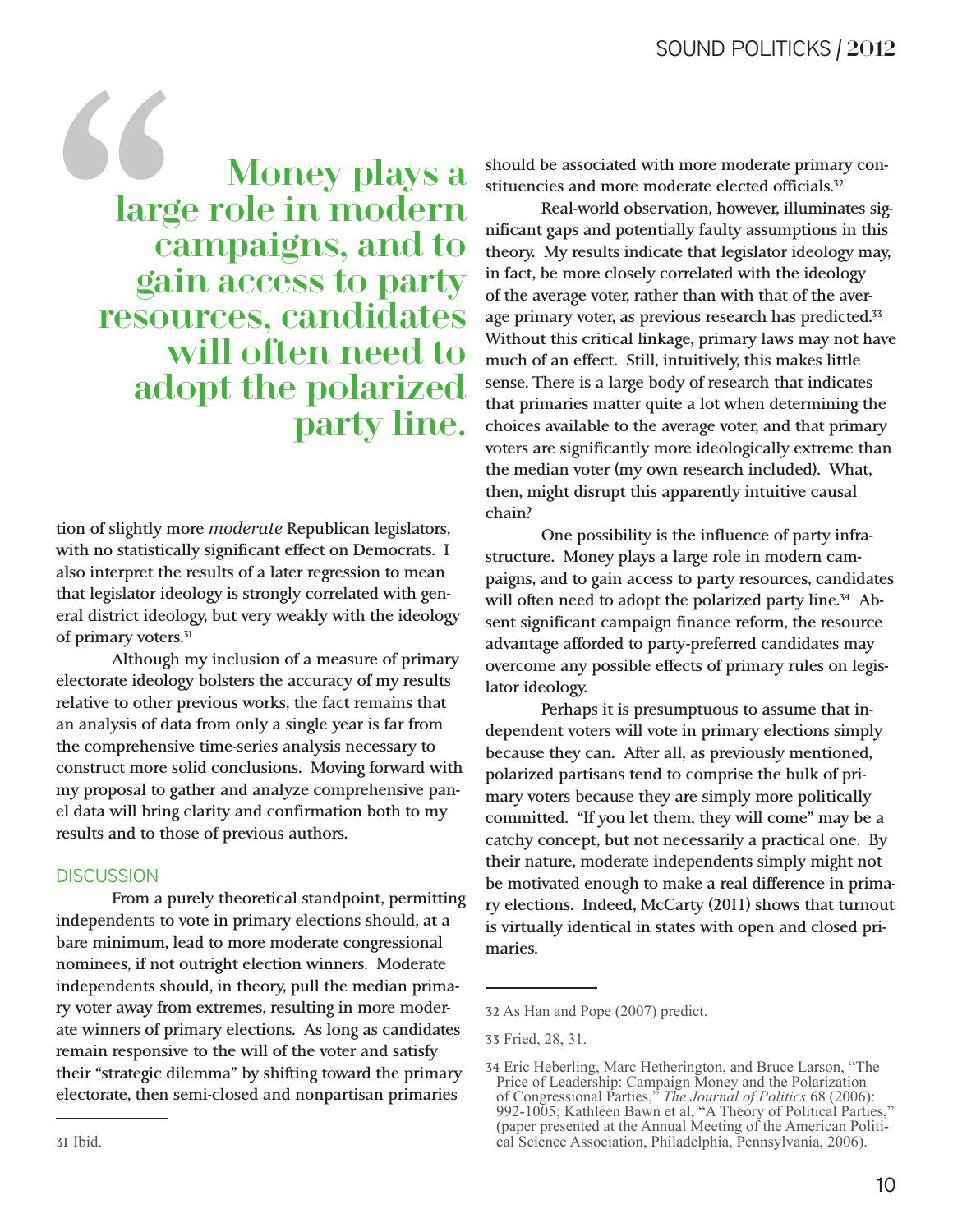#### SOUND POLITICKS | 2012

Finally, the same logic may apply to potential congressional candidates. Even if primary electorates become more moderate, the emergence of more moderate candidates is far from guaranteed. Like primary voters, today's congressional candidates tend to be more policy-focused and ideologically inflexible than the career politicians who used to dominate the United States political landscape. Existing candidates, moreover, might not shift their behavior to better reflect the ideology of the primary electorate. The theory of the polarizing primary assumes that candidates will shift their behavior toward the middle to account for more moderate electorates, and perhaps unfairly so. People are stubborn in their beliefs, and sometimes do not have perfect information regarding the preferences of their potential primary constituency.

Why did earlier works find that closed primaries produced more polarized legislators, while more recent ones have not? It is difficult to say. Different methodologies may produce different results, different years may reflect different trends, and different biases may lead to different interpretations. The best way to resolve this discrepancy, I think, is to use the most comprehensive datasets possible, and to account for different indicators of ideology. Indeed, my proposed analysis strives to construct one of the most comprehensive datasets yet in the literature, accounting for differences (such as between DW-Nominate and ADA scores) and misconceptions (such as the belief that proxies for district ideology are acceptable substitutes for measures of primary electorate ideology) in previous works.

Eventually, an answer may emerge. If recent works are indicative of a forthcoming scholarly consensus, however, then policymakers may need to look to avenues other than primary election reform to find ways t<br>reduce the widening ideological divide in Congress. enues other than primary election reform to find ways to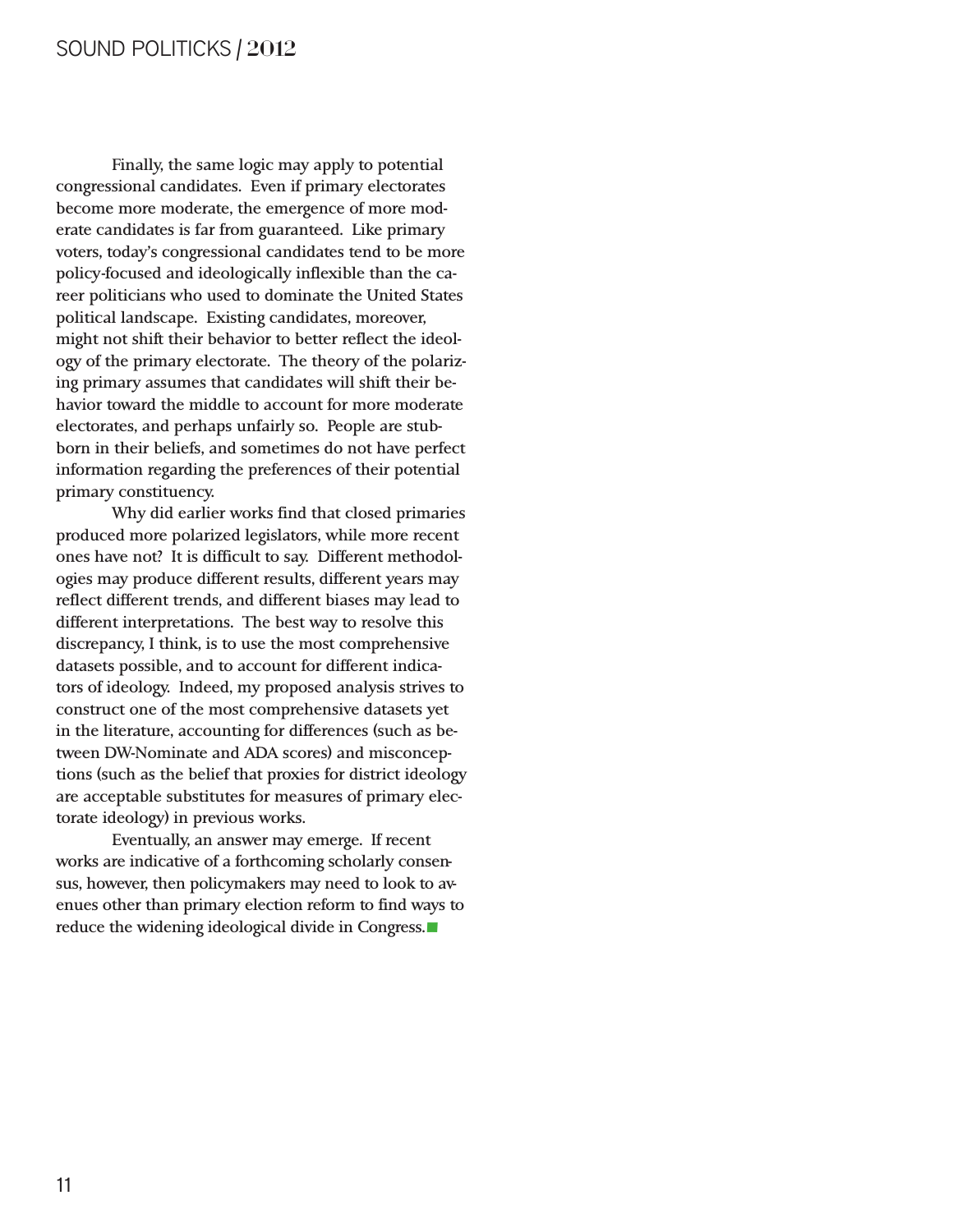## Constitutionality and Civil Liberties Implications Familial DNA Searching

BY KATIE WYNBRANDT

#### INTRODUCTION: A BRIEF OVERVIEW OF FAMILIAL DNA SEARCHING

A serial killer responsible for the murders of at least ten women and one man in Los Angeles successfully eluded police for twenty-five years. The killer, dubbed the "Grim Sleeper" because of the break in his murders between 1988 and 2002, was able to "strike terror and hopelessness throughout one of the city's poorest areas" since 1985 because the police were simply unable to figure out who he was. $1$  But in 2010, law enforcement ran the unidentified murderer's DNA profile through the state's database in an effort to find a familial link to the killer. The software indicated that a man named Christopher Franklin (whose DNA was in the system after having been convicted of a felony weapons charge) may have been related to the murderer, and after considering Franklin's family members' ages, geographical proximity to the crime scene, and other circumstantial evidence, investigators narrowed their search to Franklin's father Lonnie D. Franklin Jr. Detectives then collected Lonnie Franklin's DNA from a discarded slice of pizza, matched it to the DNA found at one of the Grim Sleeper's crime scenes, and promptly

1 Steinhauer, Jennifer. "'Grim Sleeper' Arrest Fans Debate on DNA Use." New York Times 8 June 2010. Accessed 4 May 2011 <http://www.nytimes.com/2010/07/09/us/09sleeper. html?  $r = \hat{1}$  & pagewanted=print>.

arrested the culprit. According to *The New York Times*, this "arrest in the case of the 'Grim Sleeper'... has put one of the hottest controversies in American law enforcement to its first major test" – namely, the controversy surrounding familial DNA searching in America's criminal justice system.<sup>2</sup>

Familial DNA searching – defined for the purpose of this paper as the practice of using DNA samples already present in a DNA database to identify relatives who may have committed an unsolved crime – has been employed on a very limited basis since 2002, when the method led investigators in Great Britain to the son of a serial rapist whose crimes were committed in the 1970s.3 Between 2002 and 2004, "Police in the U.K. used this technique roughly twenty times…, achieving a 25% success rate," and familial searching is currently legal throughout the United Kingdom and New Zealand.<sup>4</sup> In

<sup>2</sup> *Ibid.* 

<sup>3</sup> Murphy, Erin. "Relative Doubt: Familial Searches of DNA Databases." Michigan Law Review 109.3 (2010): 301.

<sup>4</sup> Suter, Sonia M.. "All in the Family: Privacy and DNA Familial Searching." *Harvard Journal of Law and Technology* 23.2  $(2010): 324.$ 

Murphy, p. 301.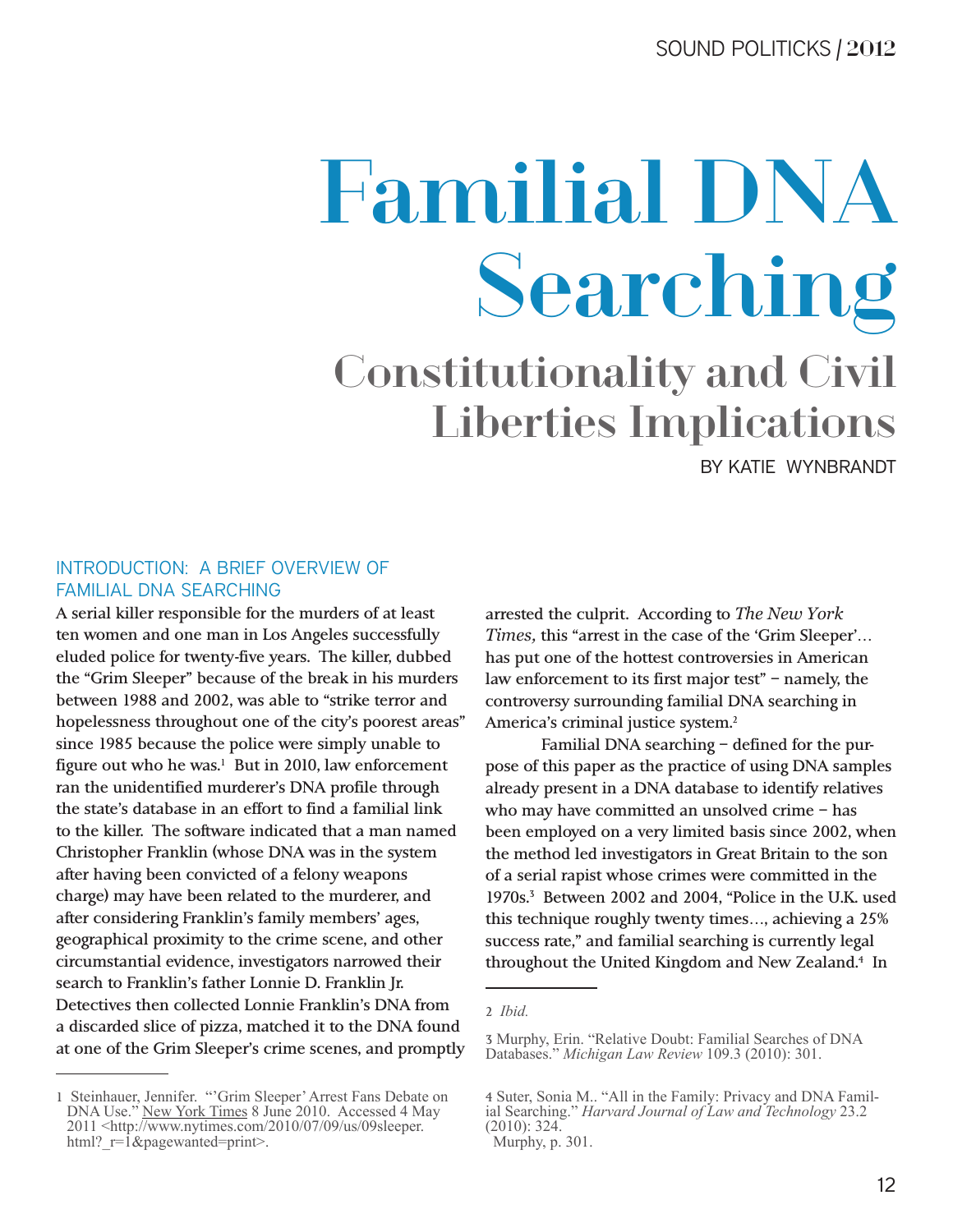the United States, however, the legality of the method varies from state to state. State practices range from California's explicit authorization of familial searches to Maryland's statute prohibiting familial searching. "Of the remaining states, thirteen have spelled out their policies in internal lab manuals, and… the vast majority of states have DNA laws that neither expressly permit nor forbid kinship searches."5

On a more technical level, familial DNA searching differs from the type of DNA testing traditionally used by law enforcement because it involves searching a DNA database for a partial DNA match rather than a 'cold hit' – in other words, a complete match on all 26 alleles. But "although it is possible to draw inferences of relatedness based on a particular pattern or distribution of alleles in the genetic profiles of two individuals" because "we share more of our genetic material with biological relatives than with others," there is no way to tell with certainty that a given pattern of matching genetic information indicates a familial relationship.6 In *Relative Doubt: Familial Searches on DNA Databases*, Murphy reports, "Studies show that, if the database does indeed contain a relative and the search threshold is set widely enough, it is 80 to 90 percent likely that a partial match search will include the relative in its results. But studies also show that such a search is also likely to return a number of persons that are not in fact related to the source."7 It is this degree of uncertainty that threatens to make suspects out of innocent people when familial searching is employed.

This paper aims to explore the constitutionality of familial searching with regard to three potential challenges: privacy, equal protection, and Fourth Amendment searches and seizures. Because "no court has yet ruled on the constitutionality of familial searching," I will rely upon a set of recent law review articles and related case law in my analysis of each potential constitutional claim. Ultimately, despite several noteworthy ethical objections to the practice, I posit that the United States Supreme Court would deem familial DNA searching constitutional.

#### CLAIM I: DOES FAMILIAL DNA SEARCHING VIOLATE AMERICANS' CONSTITUTIONAL RIGHT TO PRIVACY?

Although the constitutional right to privacy cannot be located in one particular clause or amendment, the Supreme Court has repeatedly affirmed that this right exists. *Griswold v. Connecticut* (1965), for example, carves out a "zone of privacy created by several fundamental constitutional guarantees," including those found within the First Amendment, Third Amendment, Fourth Amendment, Fifth Amendment, and Ninth Amendment. Justice Kennedy's 2003 opinion in *Lawrence v. Texas* further asserts that "the petitioners are entitled to respect for their private lives" and that "it is a promise of the Constitution that there is a realm of personal liberty which the government may not enter." Accordingly, the degree to which familial DNA searching would allow law enforcement to "enter" this "zone of privacy" or "realm of personal liberty" must be considered. More specifically, this right to privacy should be examined with respect to two groups of people affected by familial searching: 1) the individual whose sample is already in the DNA database and 2) the relatives to whom the database search leads investigators.

#### *Privacy rights applied to individuals already in the*  $DNA$  database:

*Katz v. United States* (1967) establishes that this "zone of privacy" applies when "a person [has] exhibited an actual (subjective) expectation of privacy and, second, that the expectation be one that society is prepared to recognize as 'reasonable.'" Yet, in the context of this framework, it is crucial to note that DNA databases are not limited to samples taken from convicted offenders. Many states currently include DNA profiles from arrestees, victims, and other individuals who voluntarily offer their profiles to exclude themselves in an investigation.<sup>8</sup>

As the "majority of courts" have found that "the privacy and civil liberty interests of offenders are sufficiently minimized to justify the creation of DNA profiles" and "the societal value of DNA databanks outweighs the privacy interests of convicted offenders," it seems reasonable to conclude that any database search

<sup>5</sup> Murphy, p. 302.

<sup>6</sup> Murphy, p. 295; Suter, p. 318.

<sup>7</sup> Murphy, p. 298.

<sup>8</sup> Murphy, p. 316.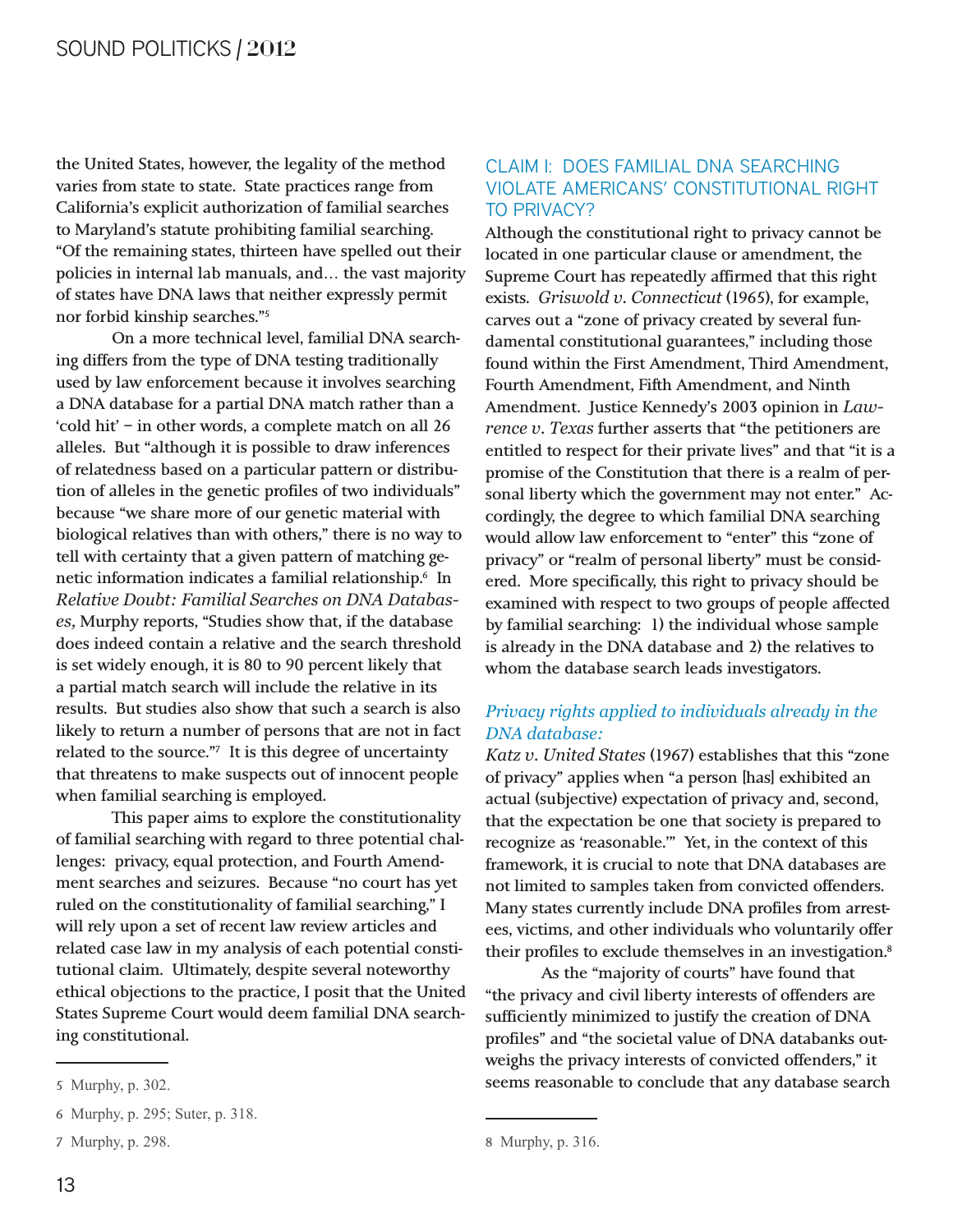This "arrest in the case of the 'Grim Sleeper'... has put one of the hottest controversies in American law enforcement to its first major test" – namely, the controversy surrounding **familial DNA searching** in America's criminal justice system.

of convicted offenders' profiles does not violate those offenders' privacy rights.<sup>9</sup> It also seems reasonable to conclude that individuals who submit their profiles voluntarily no longer hold the "(subjective) expectation of privacy" that Katz requires.<sup>10</sup> Additionally, while the European Court of Human Rights considers "unqualified inclusion of arrestees" in the United Kingdom's database to be a violation of international privacy rights, United States v. Pool (2009) "holds that after a judicial or grand jury determination of probable cause has been made for felony criminal charges against a defendant, no Fourth Amendment or other Constitutional violation is caused by a universal requirement that a charged defendant undergo... DNA analysis to be used solely for criminal law enforcement... purposes."<sup>11</sup> Thus, despite the fact that normative "concerns are heightened when databases include samples from arrestees," the constitutionality of arrestee DNA analysis has already been

11 Murphy, p. 316.

addressed and affirmed in federal court.<sup>12</sup> Moreover, the DNA pool from which familial searching locates partial matches is identical to that from which traditional methods of DNA database searching locates complete matches. Any objection to familial DNA searching on the grounds that it violates the privacy rights of those included in the database would therefore not be unique to familial searching; rather, it would solely necessitate that the DNA database in question be adjusted to exclude individuals whose privacy rights are reflected in the Katz framework.

On a separate note, critics also oppose familial DNA searching on the grounds that the practice violates individuals' rights to the privacy of the genetic information that their DNA contains. But because the 13 loci of DNA profiling that U.S. databases include are considered "noncoding or 'junk'" (i.e., "current science discerns little personal information that can be gleaned from the 'junk' DNA loci used for forensic identification purposes"), the potentially "private" biological information that would result from a familial DNA search primarily involves investigators' probing into the biological links between family members.<sup>13</sup> However, even if

<sup>9</sup> Suter pp. 348, 330.

<sup>10</sup> As I will concede in the essay's conclusion, individuals who voluntarily submit DNA samples in the course of one investigation but do not provide informed consent to the use of their profiles in other investigations can still hold a "subjective" expectation of privacy.

<sup>12</sup> Suter, p. 339.

<sup>13</sup> Epstein, Jules. "'Genetic Surveillance' - The Bogeyman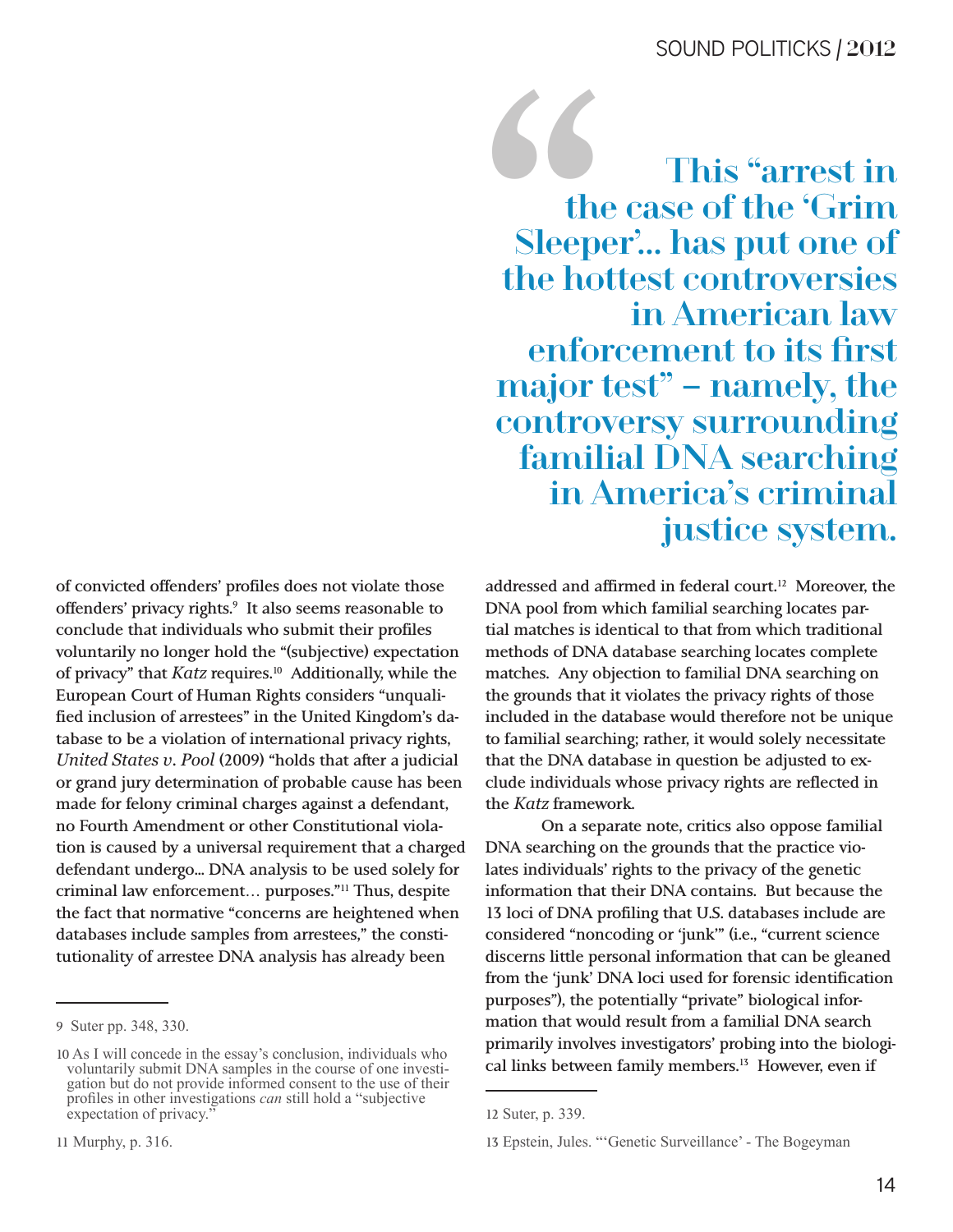familial DNA searching has the potential to lead police to question an offender about his family ties, this type of intrusion is commonplace in police investigations in which familial searching is not employed. Consider situations in which a key piece of evidence is found in a family home or an anonymous tip suggests that the perpetrator is related to a particular offender. In these circumstances, no law prohibits police from questioning offenders about their biological ties. Furthermore, the familial search method does not necessitate that investigators ask potentially innocent relatives about their familial relationships. Thus, the primary intrusion of privacy that results from a familial DNA search remains limited to a class of individuals who have volunteered for genetic inclusion in a DNA database or whose legal status involves a loss of privacy and thereby compels them to offer their DNA for law enforcement purposes.

#### *Privacy rights applied to relatives of those identified*  $in a$  familial DNA search:

Opponents of familial searching contend that "even if persons in the database have forfeited their privacy interests, they surely cannot have relinquished the interests of their father, mother, brothers, sisters, and children."14 That is, because the process of familial searching requires that the crime scene DNA be matched to the DNA of a perpetrator whose profile is not yet in the database, it is important to consider the privacy rights of those who come under suspicion based on the partial match between a mystery crime scene profile and a convicted relative's profile from the database. However, the group is certainly more likely to include the actual perpetrator than a random set of "any other" individuals. But regardless of these relatives' innocence or guilt, the relevant privacy questions here are whether individuals whose DNA is not included in a local, state, or national database have a "(subjective) expectation of privacy" and whether that expectation is "reasonable" according to society.

No matter how investigators go about retrieving samples from these relatives (voluntarily or involun-

14 Murphy, p. 317.

tarily), case law demonstrates that the Katz framework would not protect the privacy of relatives' DNA. Epstein explains:

Like little else, DNA is exposed to the public and abandoned every time we move. Coupled with the loss of privacy occasioned by our 'exposing' our DNA to others is the Supreme Court's 'sliding scale' approach to privacy, treating it at least in part as a function of how technological advances have exposed aspects of our personal lives…. For DNA testing, the technology is not in the hands of private individuals but is easily obtained, at modest cost, from labs nationwide.15

Here, Epstein alludes in part to *Kyllo v. United* States (2001), in which the Court evaluates privacy rights as dependent on whether a given technology is "in general public use." The accessibility of DNA profiling technology to the "general public" – unlike that of the thermal imaging device in *Kyllo* – would render any "expectation of privacy" *unreasonable according to the* "society" that *Katz* references. And just as the Court found in *United States v. Dionisio* (1973) that no privacy rights can be derived from the sound of a person's voice because "physical characteristics of a person's voice… are constantly exposed to the public," DNA's constant exposure to the public allow this type of analysis to be applied.16

Ultimately, I submit to Suter's view that "despite the various privacy and civil liberty concerns raised by DNA profiling and familial searches, those concerns are not necessarily greater or more threatening than those raised by other forms of police surveillance or searches."17 And in the United States, where "other forms of police surveillance" have been deemed constitutional, familial DNA searching is constitutional with regard to Americans' right to privacy as well.

#### CLAIM II: DOES FAMILIAL DNA SEARCHING VIOLATE AMERICANS' RIGHT TO EQUAL PROTECTION?

In contrast to the indirectly articulated right to privacy guaranteed by the United States Constitution, the

Response to Familial DNA Investigations." University of Illinois *Journal of Law, Technology & Policy (2009): 165.* Murphy, p. 315.

<sup>15</sup> Epstein, p. 151.

<sup>16</sup> *Ibid.* 

<sup>17</sup> Suter, p. 328.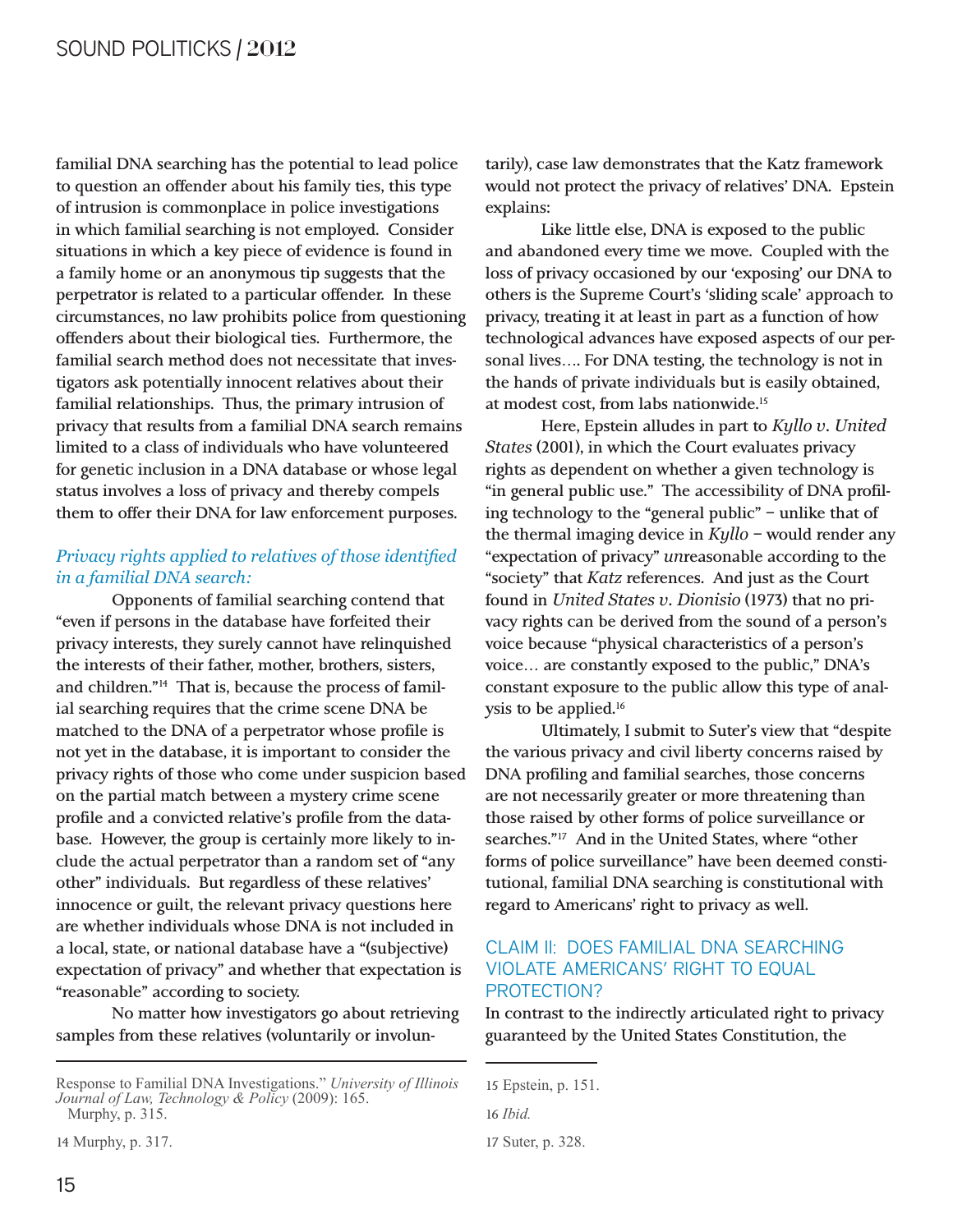right to 'equal protection' is explicitly addressed in the Fourteenth Amendment: "no state shall… deny to any person within its jurisdiction the equal protection of the laws." The Fourteenth Amendment's applicability to state laws is particularly appropriate in the context of familial DNA searching, as the current legality of the method is dependent on state regulations. Arguments that characterize familial DNA searching as a violation of the Equal Protection Clause generally fall within two main categories, either classifying the practice as racially discriminatory or arbitrary in generating government suspicion.

#### *Familial DNA searching and racial discrimination:*

One side of this debate argues that "familial searches of convicted offender and arrestee databases exacerbate the actual and apparent disparities of the criminal justice system, in which people of color are disproportionately represented."18 According to Sonia M. Suter in her article *All in the Family: Privacy and DNA Familial Searching,* "The probability that an African American, Hispanic, and non-Hispanic white person will be incarcerated in his lifetime, respectively, is 18.6%, 10%, and 3.4%."19 Familial DNA searching only extends this degree of inequality, since the group of suspected family members will be of the same race as the single offender in the database. In fact, a recent estimate suggests that familial searches could identify up to 17 percent of African-American citizens and only 4 percent of Caucasians.20 While these statistics reflect neither an equal distribution of the two races nor a morally palatable state of affairs, they would not render familial DNA searching unconstitutional.

Pursuant to the Court's findings in *Arlington Heights v. Metro Housing Development Corporation* (1977) and *Washington v. Davis* (1976), "disparate impact alone does not raise a colorable constitutional

claim."21 Rather, an Equal Protection claim would need to prove that the state's *intention* was to racially discriminate. Familial DNA searching clearly has no racially discriminatory motives, as any racial discrimination would be perpetrated by a computer program that does not recognize DNA profiles based on race. Moreover, the unequal set of data from which the computer finds a potential match results from biases in the criminal justice system that are not unique to familial DNA searching. Even outside the realm of DNA databases, the practice of identifying suspects based on race occurs every time an eyewitness describes a suspect's appearance and police use a facial composite sketch to compile a list of suspects. The use of race as a factor in suspect identification is surely nothing new to America's criminal justice system.

#### *Familial DNA searching and arbitrary suspicion:*

Even Murphy admits that "The stronger argument might be one based on the arbitrariness of a formal practice and policy that distinguishes between relatives of convicted offenders and relatives of nonoffenders in generating government suspicion."22 However, because these categories are not characterized as "suspect" according to Supreme Court doctrine, such a claim would be subject to a minimal scrutiny test. $23$  That is, familial DNA searching only needs to be reasonably related to a legitimate state interest to be found constitutional. The mere fact that familial searching provides a means of identifying criminals satisfies those standards, as law enforcement is a legitimate state interest, and a technique that has proven effective in cases as difficult to solve as the Grim Sleeper murders is "reasonably related" to that interest at the very least.

Murphy attempts to bolster this "stronger argument" by contending, "Absent evidence or a rational basis for believing that relatives of offenders are more likely to have committed a crime than relatives of nonoffenders, distinguishing between the legal protection ac-

<sup>18</sup> Murphy, p. 321.

<sup>19</sup> Suter, p. 368.

<sup>20</sup> Rosen, Jeffrey. "How Far Should the DNA Dragnet Go: 26 Robert, John P. How Tail Sharehoff and Division Privacy Risks and Racial Bias." <u>New York Times</u> 15 July 2010.<br>Accessed 4 May 2011 <http://www.nytimes.com/roomfordebate/2010/07/14/how-far-should-the-dna-dragnet-go/discrimina-<br>tion-and-privacy-concerns-with-familial-dna-searches>.

<sup>21</sup> Murphy, p. 331.

<sup>22</sup> *Ibid*.

<sup>23</sup> *Ibid.*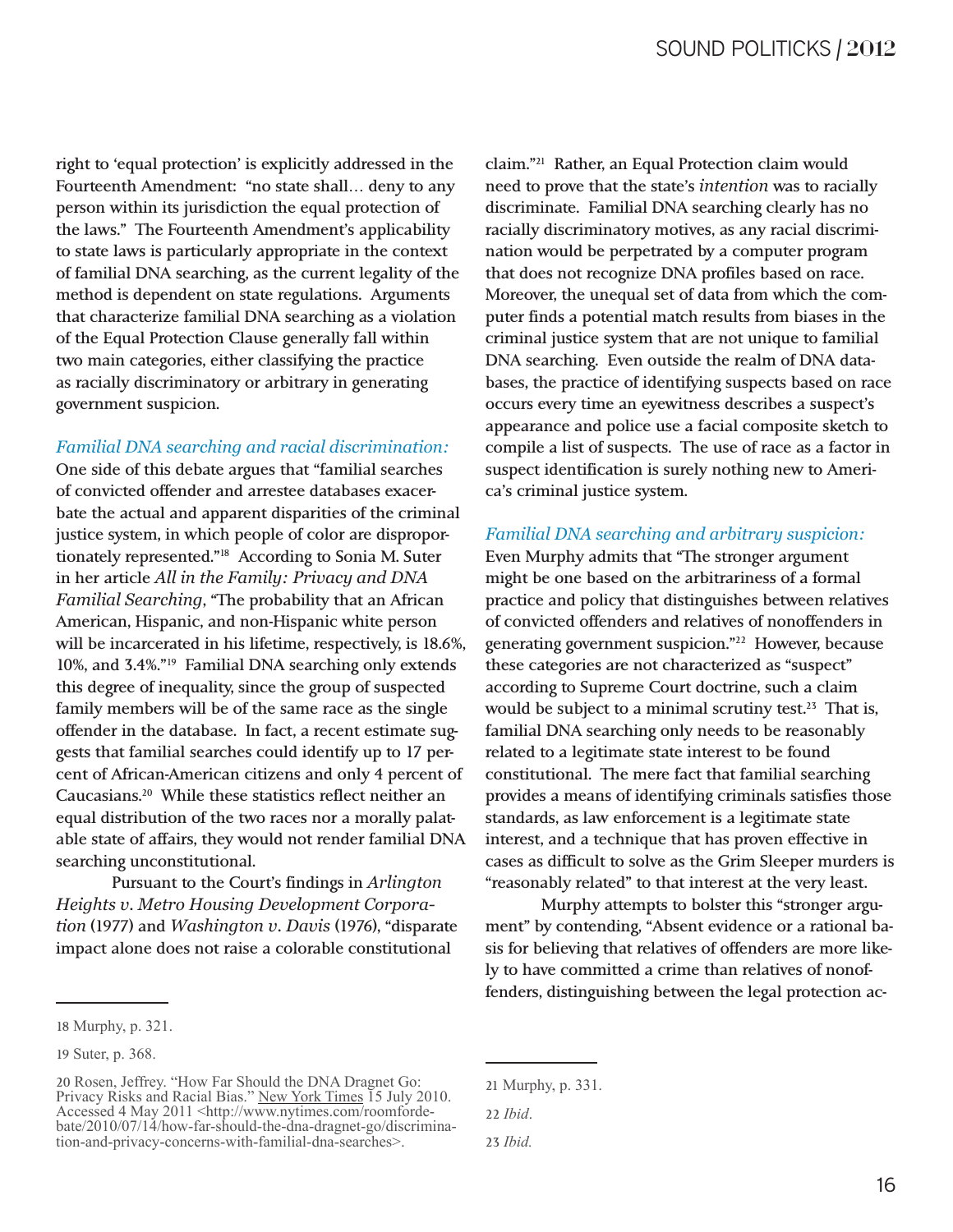corded each group seems indefensible and irrational."24 Yet, as politically incorrect as a 'crime runs in families' argument may be, Bieber, Brenner, and Lazer's article *Finding Criminals Through DNA of their Relatives* cites studies that "clearly indicate a strong probabilistic dependency between the chances of conviction of parents and their children, as well as among siblings."25 A 1996 U.S. Department of Justice survey also indicates that 46% of jail inmates reported having one or more close relatives who had been incarcerated.26 While these studies do not definitively prove that offenders' relatives are more likely to engage in criminal behavior than are other members of the United States population, they do satisfy Murphy's call for "evidence." Regardless, familial searching's satisfaction of the Court's minimal scrutiny test is sufficient to qualify the practice as constitutional on these grounds.

Furthermore, as Mnookin points out, law enforcement "use[s] partial information all the time in other settings. If someone looks at suspects in a photo spread, for example, and says, 'It's not any of those people, but the perpetrator looked a lot like No. 3,' any competent investigator would think to ask if No. 3 had a brother."27 Familial DNA searching simply translates this type of visual similarity to genetic similarity. The Court does not consider visual similarity to be an unconstitutional means of identifying suspects, so it should afford familial searching the same latitude.

#### CLAIM III: DOES FAMILIAL DNA SEARCHING VIOLATE AMERICANS' FOURTH AMENDMENT RIGHTS?

Here, it is important to note that several elements of Americans' Fourth Amendment rights have already been covered in this paper. The Katz framework, the Court's analysis in *Kyllo v. United States*, and the issue of casting arbitrary suspicion on relatives of offenders,

26 *Ibid*.

for example, are related to rights guaranteed by the Fourth Amendment. In addition to these matters, the Fourth Amendment invites us to consider the constitutionality of compulsory DNA sample collection from unincarcerated relatives and DNA sample retention for future law enforcement purposes.

#### *Compulsory DNA sample collection:*

Suter clearly explains that "Courts have relied on two approaches – the special needs test and the totality of the circumstances test – to conclude that compulsory collection of DNA samples does not violate the Fourth Amendment, even though it may constitute a suspicionless search and seizure."28 In essence, these tests weigh the intrusions upon a person's privacy caused by the DNA collection against the degree to which the search is necessary to serve legitimate state interests.<sup>29</sup> In *United States v. Kincade* (2004), for instance, the Ninth Circuit Court of Appeals ruled that the Fourth Amendment allowed compulsory DNA sampling of a group of conditionally-released offenders without suspicion that the offenders committed other crimes. The Court justified the ruling on the grounds that society's interest in the DNA collection "under the totality of the circumstances" outweighed the releasees' privacy interests in light of the minimally intrusive sampling procedure and the offenders' forfeited expectations of privacy. But notwithstanding these constitutional tests, "it is for the non-custodial individual where DNA can be obtained virtually on a whim."30

Because DNA is deposited on myriad objects we touch every day, it inevitably ends up in trash that the Court considers 'abandoned.' For example, in *California v. Greenwood* (1988), the Court ruled that contents of garbage deposited outside the home become legal objects of police search and seizure. This ruling corroborates the legality of law enforcement's collection of Lonnie D. Franklin Jr.'s DNA from a discarded pizza crust to identify him as the infamous Grim Sleeper mur-

30 Epstein, p. 167.

<sup>24</sup> *Ibid.*, p. 332.

<sup>25</sup> Bieber, Frederick R., Charles H. Brenner, and David Lazer. "Finding Criminals Through DNA of Their Relatives." Science  $312(2006): 1316.$ 

<sup>27</sup> Mnookin, Jennifer. "Devil in the DNA Database." Tulsa World 15 Apr. 2007: G3. LexisNexis Academic. 4 May 2011.

<sup>28</sup> Suter, pp. 329-330.

<sup>29</sup> Henning, Anna C.. "Compulsory DNA Collection: A Fourth Amendment Analysis." Congressional Research Service (2010): 7.4 May 2011.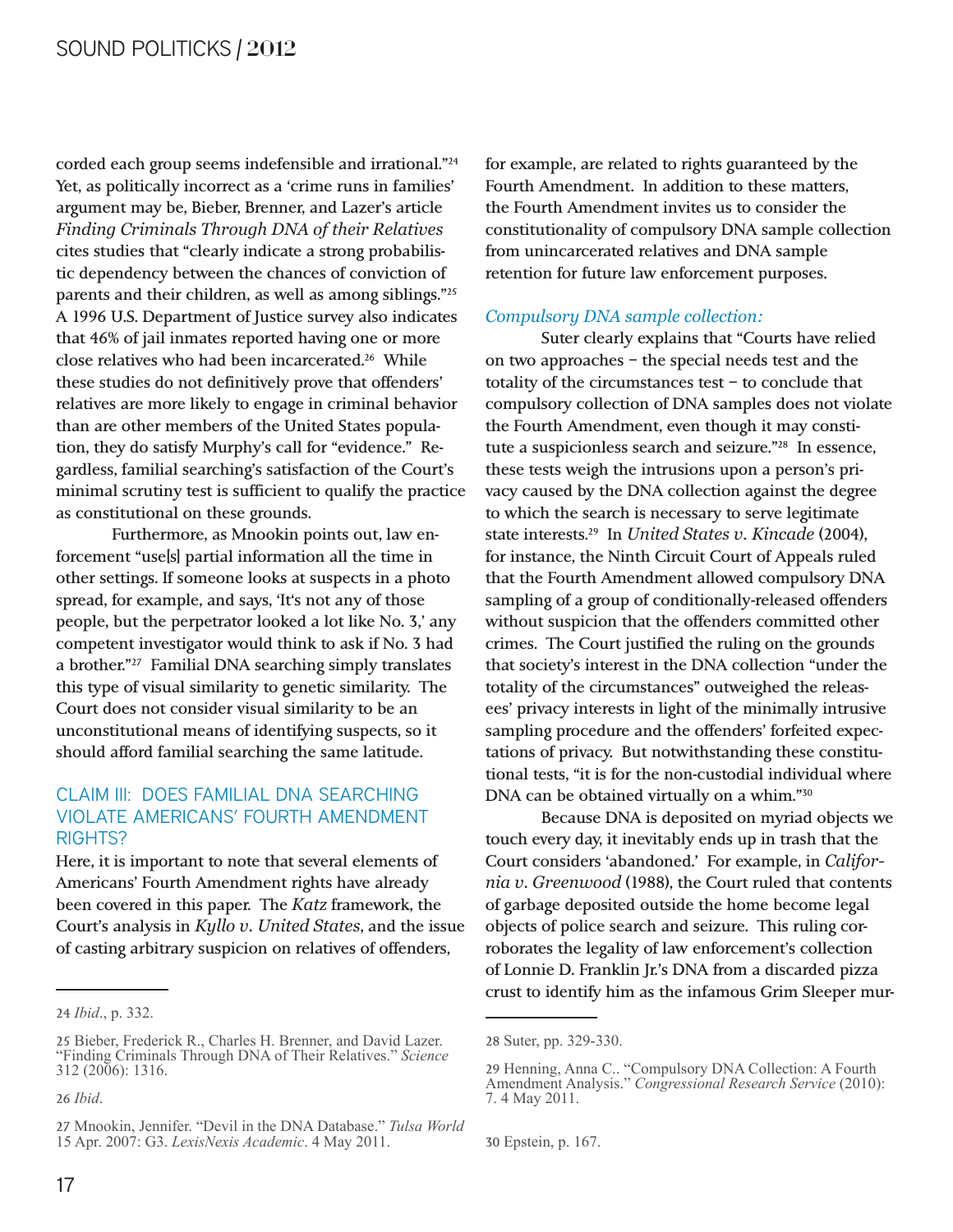derer. Epstein also clarifies:

Placing DNA seizure and analysis within the reach of the Fourth Amendment does little to inhibit its collection by law enforcement. The great flexibility in the Fourth Amendment "reasonableness" doctrine as an overlay to its warrant and probable cause requirements is at the root of court approval of a variety of means for the warrantless securing of DNA samples, to the point that it may appear as if there is no barrier whatsoever.<sup>31</sup>

While this lack of a "barrier" to DNA collection by law enforcement enhances investigators' ability to obtain samples, "surreptitious sampling" is by no means necessary to the process of familial searching. A requirement that investigators gain "informed consent" before they collect samples would not necessarily inhibit the process of familial searching; in fact, several advocates of familial searching support such a requirement.<sup>32</sup> However, despite any remaining uncertainty regarding the constitutionality of "surreptitious sampling," the reality that this type of sampling occurs regularly in the context of familial DNA searching and traditional methods of DNA searching indicates that the process of familial searching would not be ruled unconstitutional on these grounds.<sup>33</sup>

#### $$  $purposes.$

Recent opinions also reveal that DNA samples lawfully obtained through one police investigation can be used in another. For example, in *Wilson v*. *State* (2000), the Court ruled that a defendant's Fourth Amendment rights were not violated when the police used a biological sample from an unrelated case to analyze his DNA.34 Although this particular case did not involve familial DNA searching, the principle of DNA sample retention and reuse is vital to the familial searching process. That is, familial searching relies on DNA samples uploaded to a local, state, or national database in conjunction with one case to be used in the

33 Suter, p. 359.

familial searching case in an effort to identify a partial match to the crime scene DNA. Without investigators' ability to utilize those previously uploaded samples, there would be no link to the perpetrator.

Nevertheless, the Fourth Amendment would not allow any third party to object to this type of use in the first place. Epstein explains, "It is clear that Fourth Amendment doctrine precludes any third-party objection to use of one family member's DNA already lawfully in police possession to generate leads. The Supreme Court's expectation of privacy cases deny standing to other family members, as Fourth Amendment rights are deemed 'personal.'"35 This type of analysis leads to a sort of Catch-22 for critics: if offenders cannot bring suit because their samples are legally permitted to be used in future investigations, but no third-party can bring suit because of the "personal" nature of Fourth Amendment rights, then who is left? And without a case, the Supreme Court cannot rule familial searching unconstitutional.

#### CONCLUSION: CIVIL LIBERTIES IMPLICATIONS

Thus far, the aim of this paper has been to demonstrate that the United States Supreme Court would consider familial DNA searching constitutional. In an effort to do so, however, I concede that I have not afforded adequate attention to the encroachments on Americans' civil liberties that familial DNA searching might entail. For example, existing laws may allow a DNA sample that is submitted voluntarily to "get lost in a year-long backlog during which the suspect's name is muddied and tarred," and once a suspect's DNA finally excludes him or her from police consideration, no law compels "the officer [to] return and assure the suspect's family and coworkers that he is truly as innocent as he was the day before the investigation began."36 And even at that point, national laws would permit investigators to keep the DNA sample and upload it to the national database.<sup>37</sup>

I have also treated these possibilities as unrelated to the constitutionality of familial searching because

<sup>31</sup> *Ibid.*, p. 153.

<sup>32</sup> *Ibid.*, p. 167.

<sup>34</sup> Epstein, p. 159.

<sup>35</sup> *Ibid.*, p. 161.

<sup>36</sup> *Ibid.* 

<sup>37</sup> *Ibid.*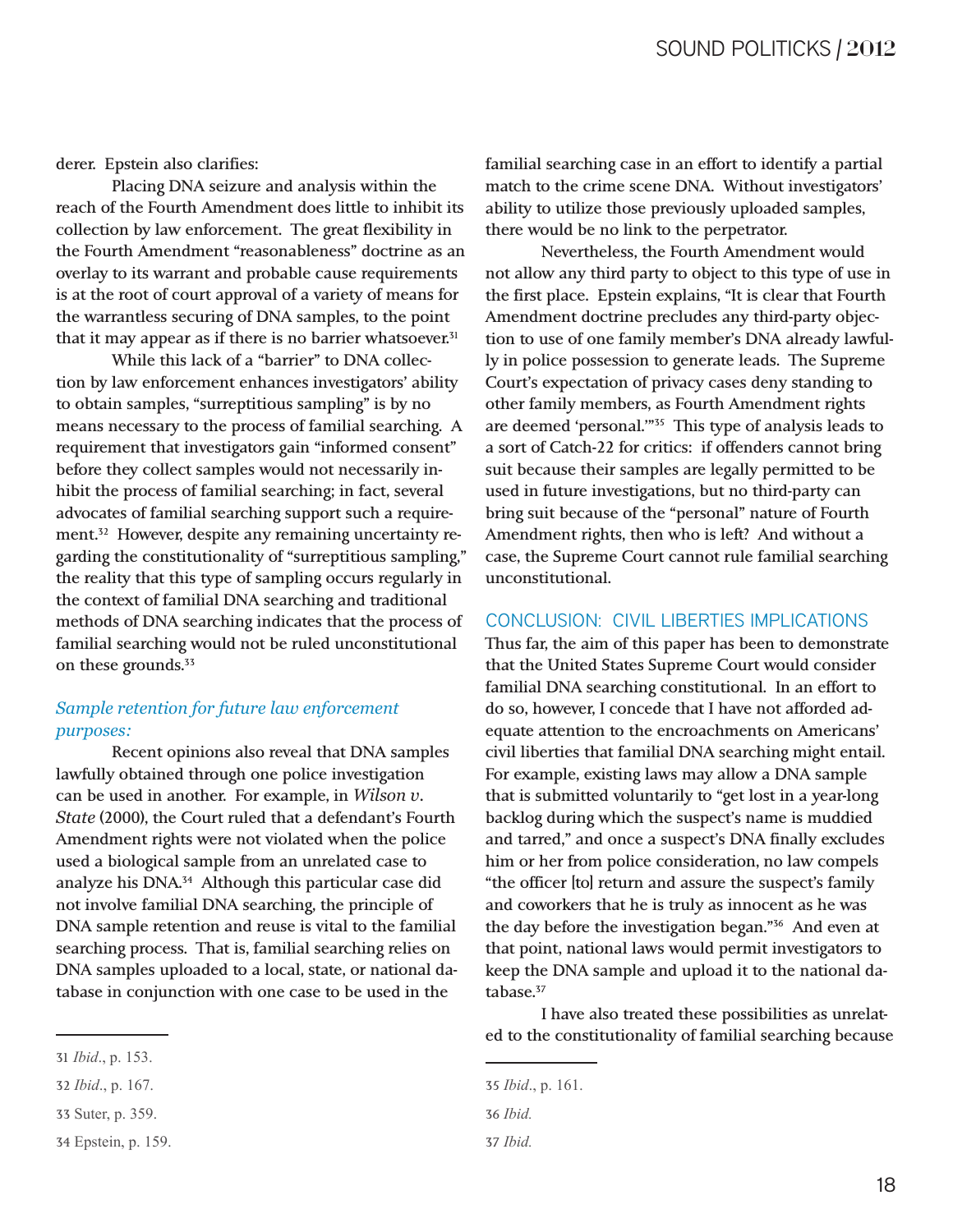Ultimately, familial<br>DNA searching should<br>be treated as a valuable<br>investigative tool in<br>cases when no other<br>method proves fruitful. DNA searching should be treated as a valuable investigative tool in cases when no other method proves fruitful. It should be employed cautiously and with perpetual consideration for Americans' civil rights and civil liberties.

they do not necessarily occur when familial searching is employed. Yet, I would argue that uploading DNA profiles from innocent individuals who offer samples purely to clear their names – or even failing to destroy those profiles at the conclusion of an investigation – would violate privacy rights, and familial searching certainly opens the door for these situations to occur. As a result, the constitutionality of familial searching necessitates that individuals who submit DNA profiles voluntarily (e.g., victims and those who submit profiles to clear themselves of suspicion in a criminal investigation) must consent to the future inclusion of their profiles in database searches. Additional precautions, such as a screening method called Y-STR testing (which "quickly reduces the suspect list and…offers a means of ensuring that any 'search' of familial DNA is 'reasonable'"), should be taken even if they are not necessary for the constitutionality of familial searching.<sup>38</sup>

Ultimately, familial DNA searching should be treated as a valuable investigative tool in cases when no other method proves fruitful. It should be employed

#### CASES REFERENCED

 $A$ rlington Heights v. Metro Housing Development *Corporation (1977)*  $California v. Greenwood (1988)$ *Griswold v. Connecticut (1965) Katz v. United States (1967) Kyllo v. United States (2001) Lawrence v. Texas (2003)*  $Schmerber v. California (1966)$ *<u><i>Skinner v. Railway Labor Executives' Association*</u>  $(1989)$ *United States v. Dionisio (1973) United States v. Kincade (2004) United States v. Pool (2009) Washington v. Davis* (1976) *Wilson v. State (2000) Winston v. Lee (1985)* 

cautiously and with perpetual consideration for Americans' civil rights and civil liberties. Under such circumstances, familial DNA searching does not violate the cans' civil rights and civil libe<br>stances, familial DNA searchi:<br>United States Constitution.

<sup>38</sup> Epstein, pp. 148-149.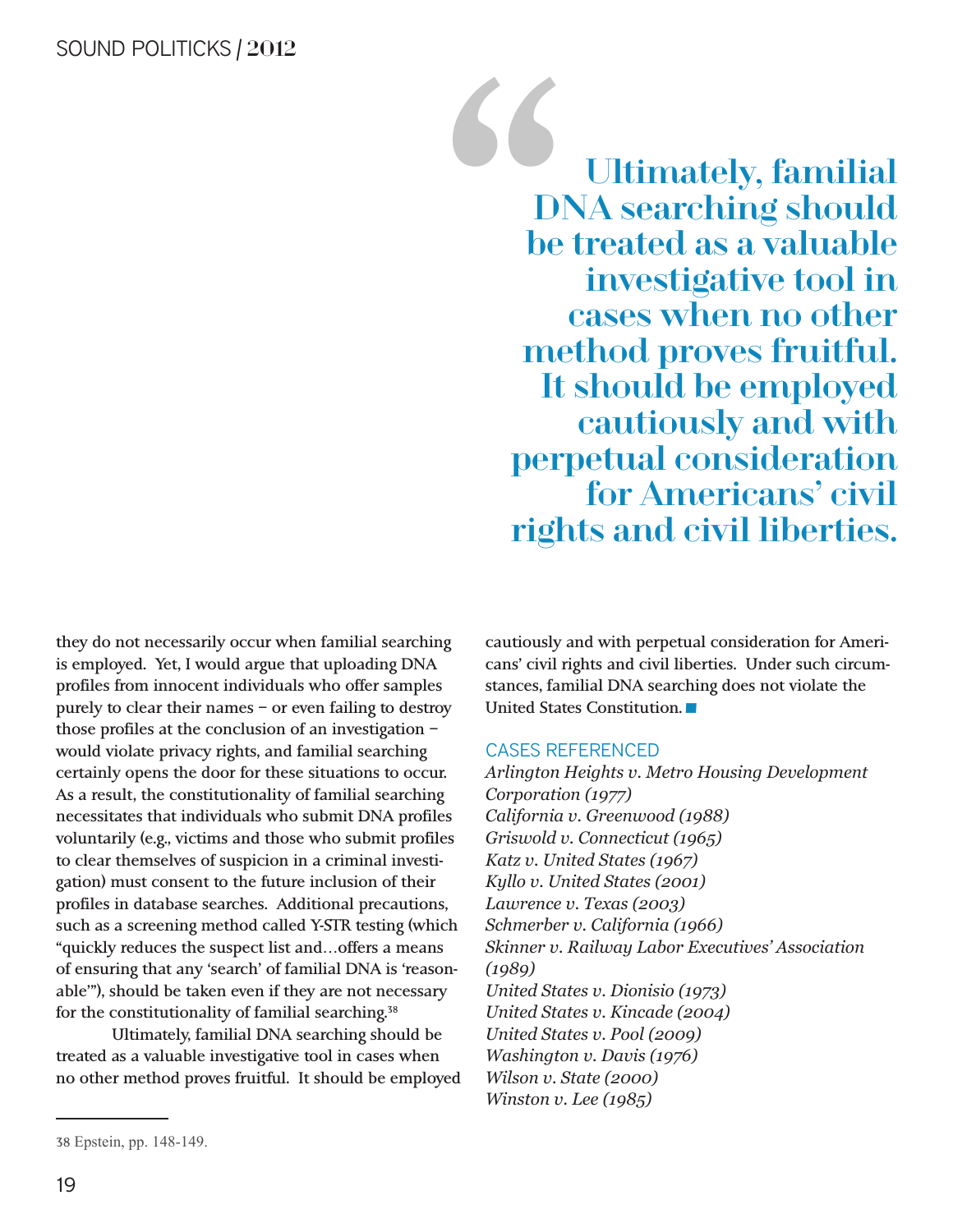# Algeria's Marginalized Poor

#### Housing Disparities as Indicators of Uneven Economic Development

BY AMMAR MIAN

#### INTRODUCTION: GLOBALIZATION'S "UNDERBELLY"

Perhaps in certain exotic imaginings by Western minds of Algerian life, the country's delightfully alien Berber population roams the lush countryside, traversing a terrain dotted by ancient Islamic and Roman ruins. To the slightly more cinematically aware, Algeria may evoke the memory of "The Battle of Algiers," the 1966 film examining terror tactics employed by insurgents. Tourists to Morocco may wonder if Algeria's *casbahs* and *souks* are as colorful and energetic as their North African counterpart's supposedly are. Multinational corporations, meanwhile, may point to the appearance of luxury boutiques and hotels in the capital city of Algiers as a demonstration of prosperity, wealth, and a healthy investment environment.

What escape these imaginations are the realities that exist literally feet from these luxuries. Across the street from the malls, hotels, and ministry buildings in the El Madania district of Algiers is the sprawling shantytown named *Diar Echams* (or "houses of the sun"). This community consists of 1,500 families crammed into about 100 makeshift huts and "little shacks made partly of wood or metal…that are chaotic and lack basic services."1 In October 2009, this community

came under fire by Algerian security forces attempting to evict the slum dwellers of *Diar Echams* and clear their homes. The ensuing violence and riots turned the streets of Algiers into a battlefield between the city's disgruntled youth and the police.2

The outbreak of riots like those in *Diar Echams* have increased in frequency over the past several years in Algeria as the country's young and unemployed take to the streets, protesting the lack of adequate housing and sanitation services, the abrupt rises in food prices, the disproportionate allocations of resources and wealth, and the institutionalized corruption of public officials.3 Similar cries denouncing socioeconomic inequalities ring from the overpopulated centers of the developing world. Like in Algiers, Rio de Janiero's crime-ridden *favelas* and Mumbai's infamous slums sit dwarfed by the skyscrapers of modernity in their respective cities.

These monumental displays of fortune act as an

*Middle East.* Web. <http://news.bbc.co.uk/2/hi/8356598.stm>

<sup>2</sup> Ait, Arezki. "Alger sur un Poudrière." Le Figaro: Oct 10 2009. <http://www.lefigaro.fr/international/2009/10/22/01003-20091022ARTFIG00389-alger-sur-une-poudriere-.php>

<sup>3</sup> Ibid.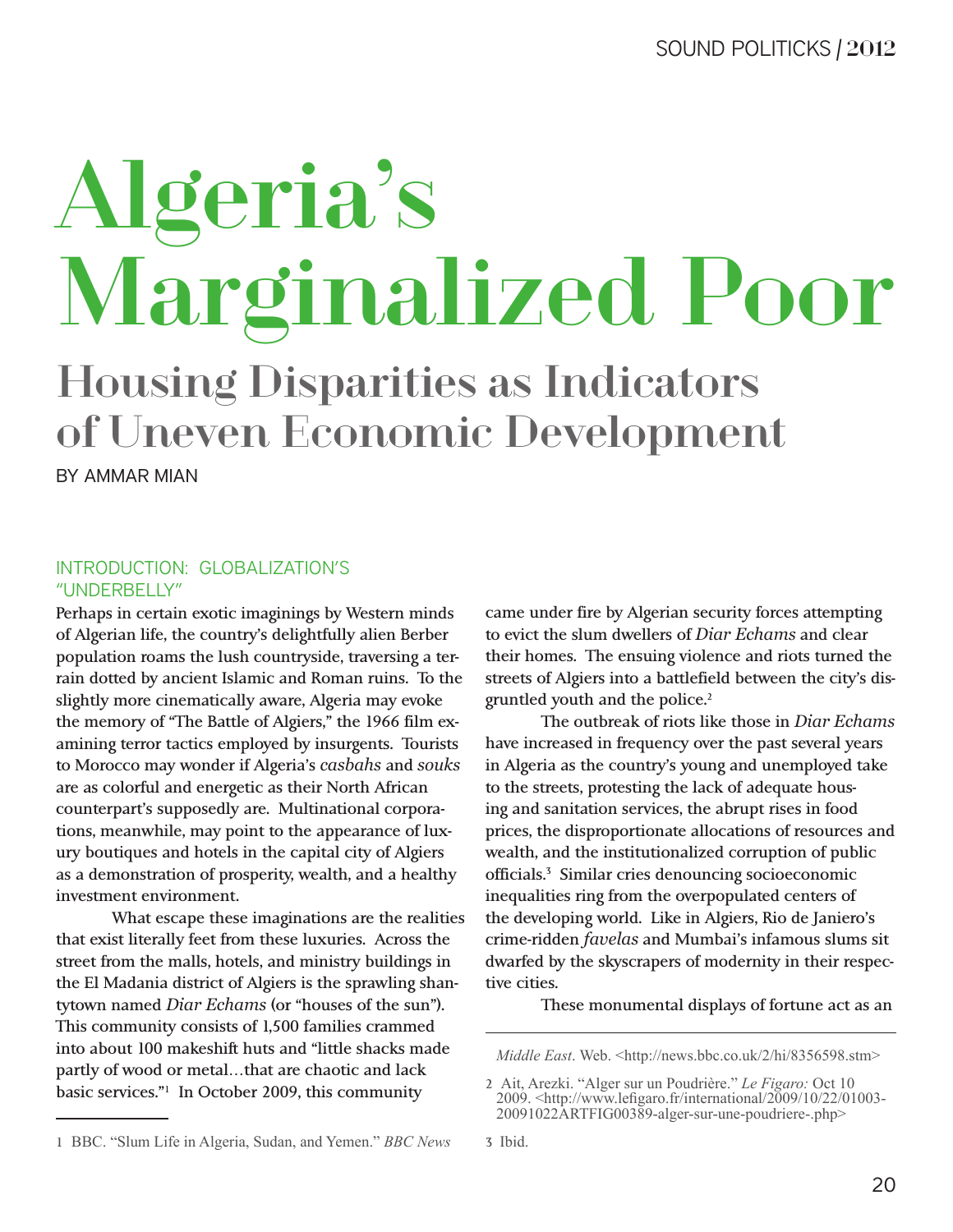architectural cloak that hides the ugly underbelly of globalization. Over the past 20 years, as neoliberal trade policies and free-market capitalism have become the ordering principle of the world economic system, business ventures targeting lucrative new markets have come to dominate. Globalization for much of the Western world has meant further access to mobile phones and the Internet, televisions, and petroleum-fueled vehicles for all but a tiny minority. On the other hand, much of the non-Western world has not seen such broad distribution of globalization's blessings. Rural populations are flocking to cities because control of agricultural production has shifted to multinational corporations who hold monopolies on arable land and agriculture technology. Private developers around the world race to build bold new hotels, mansions, and architectural masterpieces, working with public housing authorities to clear slums and informal settlements in order to make space for these projects. As governments and private interests race to sectors of the economy that appear most profitable, the wealth generated by these economic endeavors has eluded the pockets of the poor. Globalization in a developing country like Algeria has manifested itself in the form of a dual economy.

#### THE CASE OF ALGERIA

Algeria, in particular, has suffered from uneven growth and its subsequent marginalization and demobilization of the low-income population. The vast housing disparities in Algeria are indicative of this increased marginalization of the country's poor due to the forces of globalization. These disparities manifest themselves in the lack of affordable housing options available to these households, and the rise of informal housing in response to this inadequate affordability and availability. These disparities are symptoms of Algeria's ineffective participation in the global economy. The country's domestic economy relies heavily on the export of natural gases and on foreign direct investment (FDI), which exploits cheap labor and ultimately benefits Algeria's well-established economic sectors. The dependence of Algeria's economy on just a handful of global markets has formed a dual-speed globalization that provides economic growth at very uneven rates to high-skill and low-skill sectors. As the high-skill sectors of Algeria's

economy have led the country's economic growth over the past decade, the members of Algeria's forgotten low-skill sectors—farmers and factory workers—have become increasingly marginalized by the forces of globalization.

In advancing my thesis, I will divide my argument into three parts. In the first part, I will discuss the housing disparities themselves and how they manifest themselves in Algeria's cities. By doing so, I will establish a micro-level image of the problem of uneven growth vis-à-vis the country's housing sector. In the second part of my argument, I will discuss Algeria's macrolevel dependence on the global natural gas market and FDI, and how it ultimately creates and propagates uneven growth and development in the country. Finally, I will return to a domestic-level analysis to show the consequences of these economic policies on the livelihoods of Algeria's marginalized poor, detailing the tangible effects they have on the housing options and living conditions of the poor. In tying my argument together, I will show that globalization in a developing country like Algeria has manifested itself by creating a dual economy that props up the "haves" and further demobilizes and marginalizes the "have-nots."

#### PART I: DISPARITIES IN ALGERIA'S HOUSING **SECTOR**

A rising tide of unrest among low-income communities in Algeria's major cities precipitated a series of riots and clashes with the country's security forces in 2011 in response to the government's attempts clear out shantytowns, slums, and squatter communities. To understand what moved these communities toward uprising, we must first analyze the nature of Algeria's housing sector and how it ignores the poor. The Algerian government, like the governments of many developing countries that are experiencing rapid population growth, struggles to solve the "slum" problem. Disparities in Algeria's housing sector have only fed this systemic issue. To explain the extent of these disparities and why they are relevant to our understanding of Algeria's marginalized classes, I will (1) claim that affordability, rather than availability, is the biggest problem plaguing the Algerian housing sector, (2) show how public housing programs and private real estate development have created a sharper dis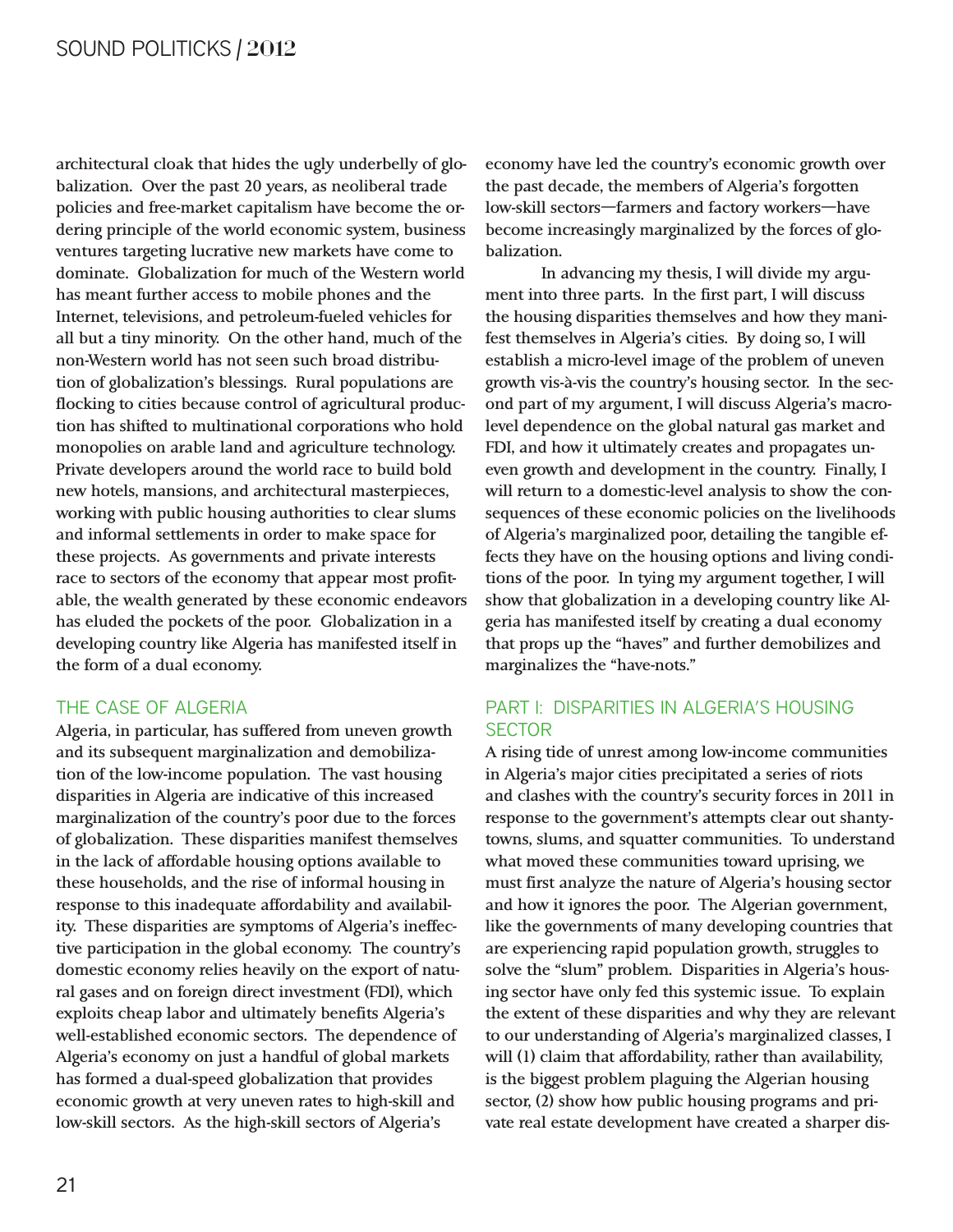tinction between low-income and high-income housing, and (3) conclude that, consequently, the ultimate option left for the country's poor is to turn to informal housing.

#### *Affordability & Availability: Systemic Problems in*  $Algeria's \,Houseing \, Sector$

Reports published by Algeria's National Socio-Economic Consulate (CNES) have mainly depicted the housing problem in Algeria as a problem of availability.4 The government has undertaken measures to construct new public housing units and has attempted to reduce the average number of dwellers per housing unit, which is called the dwelling occupancy rate (DOR). At first glance, this approach makes sense, as Algeria has experienced an average population growth rate of 1.6 percent over the past 10 years. Additionally, 63.5 percent of Algerians live in urban areas as of 2007, a sharp increase from 49.7 percent in 1987<sup>5</sup> This rapid urbanization and population growth may indicate that the emphasis of housing policy in Algeria should be on the construction of new housing projects, with government reports indicating a shortage of 990,000 housing units in 2010.<sup>6</sup>

However, an analysis of the affordability of housing options in Algeria suggests otherwise. A 2010 World Bank report claims that 400,000 empty houses exist in the capital city of Algiers *alone*. This number is equal to 6.7 percent of Algeria's entire housing stock. In comparison, Algiers has a slum population of 420,000, demonstrating the enigma of empty homes keeping their doors closed to those who need roofs over their heads.<sup>7</sup> As the population of urban areas has increased, so has the demand for housing and, consequently, prices for housing. The World Bank uses ratio of house price-to-household income to determine roughly how affordable or expensive it is to buy a house. In 2002,

Algeria's ratio was 8.1:1.8 This ratio approximates the number of years it would take a middle-class household to purchase an "average dwelling" in an urban area if it were to save all of its annual income.<sup>9</sup> Because the poor are more sensitive to housing prices, this ratio affects them considerably more than it does middle-income households. An 8.1:1 ratio translates to approximately 8 or 9 years of such savings. Countries with similar house price-to-household income ratios include Iran, Yemen, and Egypt. In stark contrast, this ratio in Spain rose to a high of 5.5:1 in 2006 during the country's property bubble.10 Meanwhile, the United States has maintained a ratio hovering around 3.5:1 since the 1980s. Clearly, households in Algeria are systemically disadvantaged against purchasing homes built for their income bracket.

#### *Fhe Ineffectiveness of Public Housing Programs &*  $Private Development$

More significantly, however, the problematic relationship between public and private interests surrounding housing in Algeria has led private developers to cater primarily to high-income households and the government to focus primarily on low-income households. Public investment and programs dedicated to low-income housing have not been very effective in alleviating affordability issues. State-owned banks hold 93 percent of all deposits and make nearly all mortgage loans, and outstanding debts on loans and mortgages are much lower in Algeria than in countries with successful housing sectors. In 2010, Algeria had these debts account for only 1.6 percent of its GDP. Neighboring Morocco, which has faced similar chronic housing issues to Algeria's, has developed a stronger and more comprehensive mortgage system. Moroccan debts on mortgage loans subsequently grew to account for 7 percent of its GDP in 2010.11 The unwillingness of the government, then,

<sup>4</sup> Conseil National Economique et Social (CNES). Rapport *National sur le Développement Humain: Algérie 2006* (CNES: 2007). 60.

<sup>5</sup> Bellal, Tahar. "Housing Supply in Algeria: Affordability Matters Rather Than Availability." Theoretical and Empirical Researches in Urban Management. No. 3/12 (CCASP-TERUM: Aug 2009). 101-102.

<sup>6</sup> Ibid.

<sup>7</sup> World Bank. "Report 55427: National Slum Upgrading Program." People's Democratic Republic of Algeria: Mortgage *Finance Technical Assistance Project.* Jun 29 2010.

<sup>8</sup> Ibid.

<sup>9</sup> Baharoglu, Deniz, and Nicolas Peltier, Robert Buckley. The *Macroeconomic and Sectoral Performance of Housing Supply Policies in Selected MENA Countries: A Comparative Analysis.* (World Bank: Apr 2005). 3.

<sup>10</sup> World Bank.

<sup>11</sup> Ibid.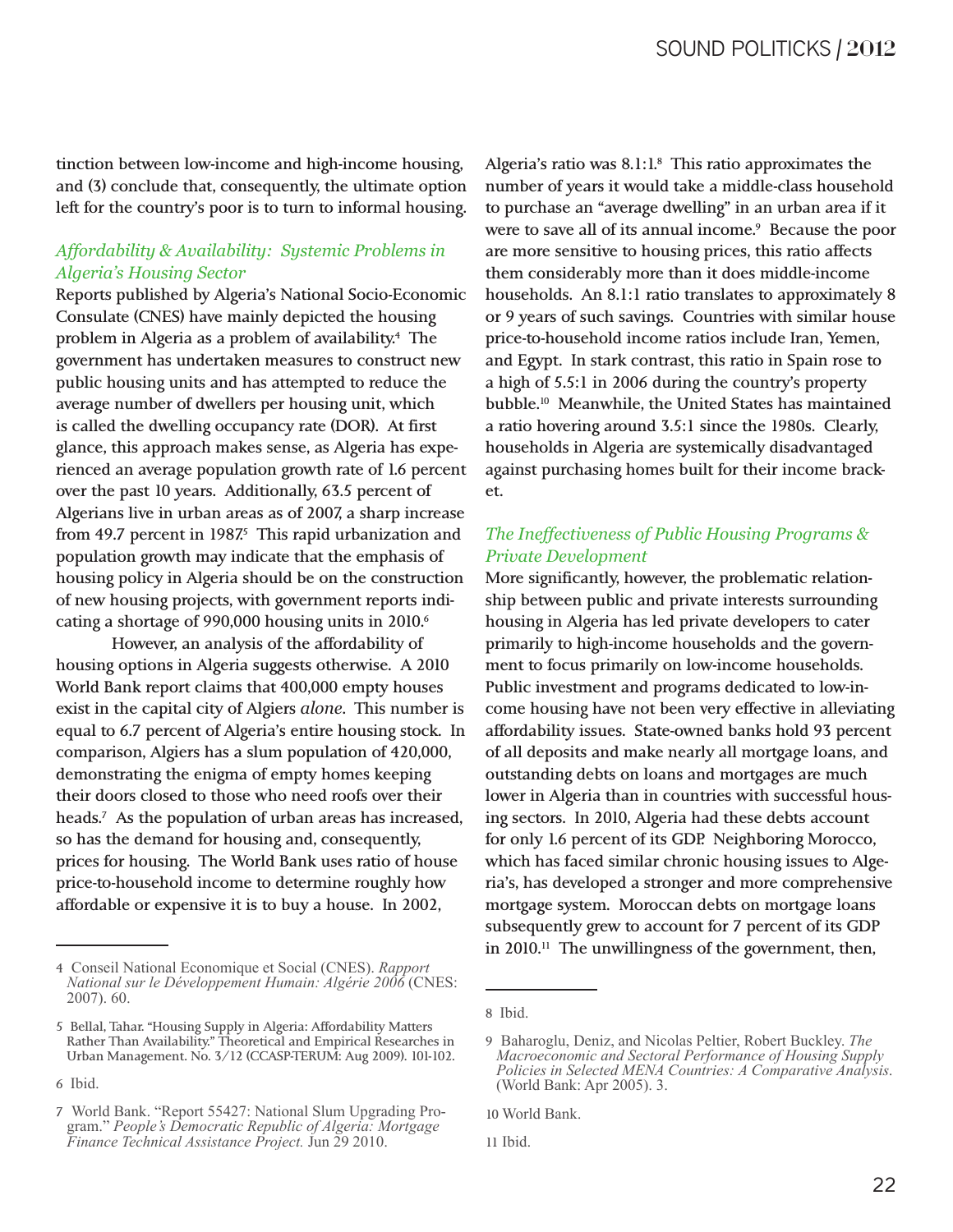to privatize banks and to adopt more flexible policies governing the generation of mortgage loans has served to dampen a housing economy that already makes it nearly impossible for low-to-middle-income households to purchase or mortgage a housing unit.

The private sector, meanwhile, finds it difficult to develop housing units targeted at low-income communities because the government has limited its involvement in the development of these types of housing. A 2005 government land subsidy decreed that an 80 percent rebate would be given to private investors if they purchased government land for the purpose of housing development. However, only 14 percent of these subsidies have gone towards developing housing for the poorest quartile of urban households in Algeria.12 The reason for this is that the government has also adopted more stringent quality standards for all new housing projects. This has caused costs to rise for private developers, construction companies, and dwellers alike. If inhabitants of new housing projects cannot afford to pay rent, and if appropriate instruments to obtain mortgage loans do not exist, then there is virtually no incentive for private developers to cater any housing projects to low-income households.

#### *Fhe Growth of Informal Housing in Algeria*

As a result of the rising demand for housing and the increasingly stringent quality standards for new housing developments, prices for homes have risen tremendously. This has priced many low-income households out of the formal real estate market. Because they cannot afford to live in publicly administered projects or privately developed apartments, the poor of Algeria have begun occupying unused land in the suburbs of major cities, erecting makeshift huts and shantytowns at an alarming rate. The most striking aspect of these bidonvilles, as slum dwellings are called in Algeria, is "the fragility of the structures, the variety and the poor quality of the materials used, and the scale of individual units. The units were often formed of a single room, a pièce-logement that sheltered an entire family."<sup>13</sup>

#### 66' Clearly, households in Algeria are systemically disadvantaged against purchasing homes built for their income bracket.

Post-independence discussion amongst architects, circa 1970, about the existence of *bidonvilles* seemed encouraging. In the minds of several Algerian urban architects, if these slums could be redesigned to allow for a greater access to basic utilities, they could become "tomorrow's habitat" and a model for "extreme sensibility and highly human qualities."<sup>14</sup> However, during the mid-20<sup>th</sup> century, policymakers viewed slums as an urban problem. It has only been since the extreme population bulges and the migration of the rural poor during the 1990s and onwards that these *bidonvilles* have come under public scrutiny. As of 2010, 6.4 percent of Algeria's population lives in slums, while 11.8 percent of its urban population occupies a slum.15

#### PART II: ALGERIA'S ECONOMIC DEPENDENCE

Although the housing sector of Algeria illustrates the country's economic disparities, a glance at Algeria's macroeconomic activities would initially suggest a prosperous climate. GDP per capita increased 22 percent from 2000 to 2009, and unemployment fell from 29.5 percent to 10.2 percent during that same span.<sup>16</sup> However, these statistics conceal the dependence that Algeria's economy has on natural gas exports and on foreign capital.

<sup>12</sup> Bellal, 108.

<sup>13</sup> Celik, Zeynep. *Urban Forms and Colonial Confrontations*: *Algiers under French Rule* (Berkeley: University of California Press, 1997). 111.

<sup>14</sup> Ibid, 113.

<sup>15</sup> World Bank.

<sup>16</sup> De Bock, Reinout and Jose Gijon. Algeria: Select Issues *Paper*. IMF Country Report No. 11/4 (International Monetary Fund, Feb 2011). 18.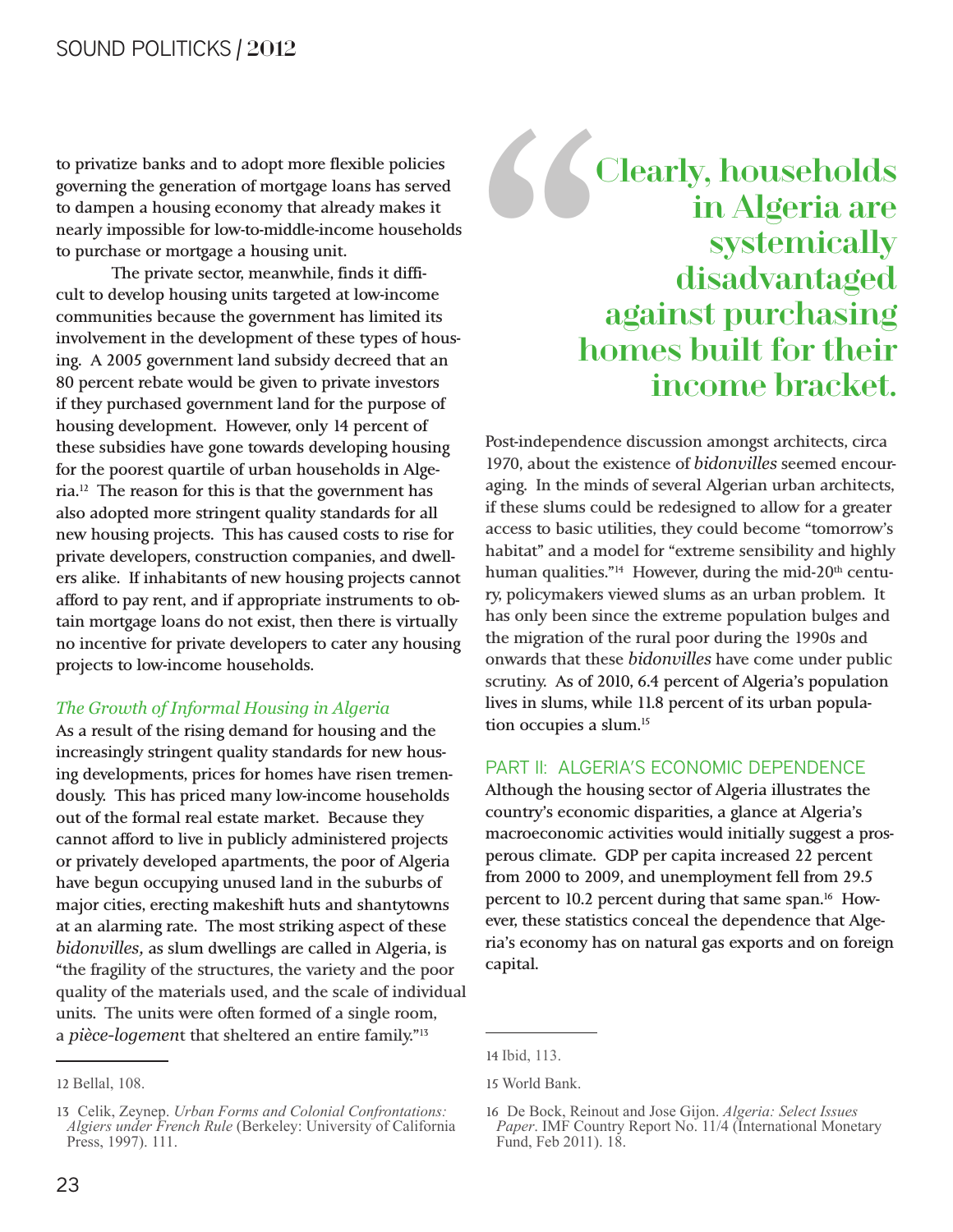#### Algerian Economic Dependence on the Global Gas  $Market$

Algeria's resource wealth in natural gas single-handedly fuels its economic development. Forty-nine percent of all exports are natural gas exports, and 98 percent of all export revenues are from gas exports.<sup>17</sup> This reliance on the energy sector continues to increase: 45 percent of Algeria's GDP came from natural gas production in 2005, compared to 38 percent just the year before. In comparison, 10 percent of the country's GDP came from agricultural yields in 2003; this statistic dropped to only 7.7 percent in 2005.18 The lack of diversification of its exports puts the Algerian economy in a precarious situation. As noted by a 2011 IMF report, the "[economic] crisis of 2008 and the collapse of industrial gas demand in Europe sharply reduced Algeria's gas exports. Following an unusually cold winter in 2010, the modest industrial recovery, especially in Spain and Italy, has kept natural gas exports at relatively low levels."19 In other words, Algeria's economic fortunes are tied to global demand for natural gas. At a domestic level, this dependence on natural gas has been addressed by the government not by diversifying exports, but rather by attempting to maintain the stability of SONATRACH, the stateowned energy giant. In 2006, a law made it mandatory for all new oil, gas, or transport-related projects to give a 51 percent stake in the project to SONATRACH.20 Such laws serve to continue the cycle of Algerian dependence on gas exports.

#### $Algerian Dependence on Foreign Investment$

Algeria's relationship with private investors and foreign direct investment (FDI) has also furthered its dependence global markets. As of 2010, Algeria had \$19.5 billion of FDI in stock from investors, primarily from Kuwait, Spain, Egypt, the United States, and China.<sup>21</sup> Just

over 91 percent of FDI has been funneled to Algeria's energy, telecommunications, and tourism sectors. However, while the stock of FDI available to Algeria has remained high, the inflow of FDI as of 2009 has been rapidly declining. The year 2009 saw a 60 percent decrease in FDI to Algeria due to "tough new conditions imposed on foreign firms in Algeria."22 As the global economic crisis has intensified many of the grievances of the lower classes of societies around the world, the Algerian government has defensively decided to name its dependence on foreign investment as the culprit for its socioeconomic woes. A 2011 law, for instance, placed a 49 percent ceiling for foreign stakeholders on any new FDI project and made it mandatory for all foreign investors to find local partners.<sup>23</sup> While this law would be helpful if Algeria's economy had a diverse array of successful exports, it hampers the country's attempts to loosen its dependence on its energy sector. Most FDI in Algeria targets the energy sector, so a reduction of FDI inflows will negatively affect GDP growth in the short-term because natural gas exports will be contributing to a lower share of that growth.

#### PART III: THE MARGINALIZATION OF ALGERIA'S POOR

Algeria's economic dependence on the energy sector and foreign investors and the government's suppression of the private sector have played significant roles in alienating low-income communities in Algeria from the rest of Algerian civil society. The housing disparities witnessed on the ground put into motion the negative consequences of an economy that is dominated by its natural gas sector. The subsequent marginalization of Algeria's poor is evidenced by uneven economic growth, abrupt changes in city demographics, and the growth of Algeria's informal economy.

country-profiles/algeria/investing>

<sup>17</sup> De Bock, 17; Arieff, Alexis. Algeria: Current Issues (Congressional Research Service: Apr 13 2011). 12.

<sup>18</sup> OECD. "Algeria." African Economic Outlook. (AfDB/OECD: 2007). 94.

<sup>19</sup> De Bock, 8.

<sup>20</sup> Arieff, 17.

<sup>21</sup> Credit Agricole Egypt. "Algeria: Investing." *Export Enter-*<br>prises, SA. Dec 2011. <http://www.egypt-import-export.com/en/

<sup>22</sup> Ahmed, Hamid Ould, and Christian Lowe. "Algeria Restrictions Hitting Foreign Investment: IMF." Reuters Africa. Nov 4 2010. <http://af.reuters.com/article/energyOilNews/idAFAHM4 5625020101104?pageNumber=2&virtualBrandChannel=0>

<sup>23</sup> De Bock, 17.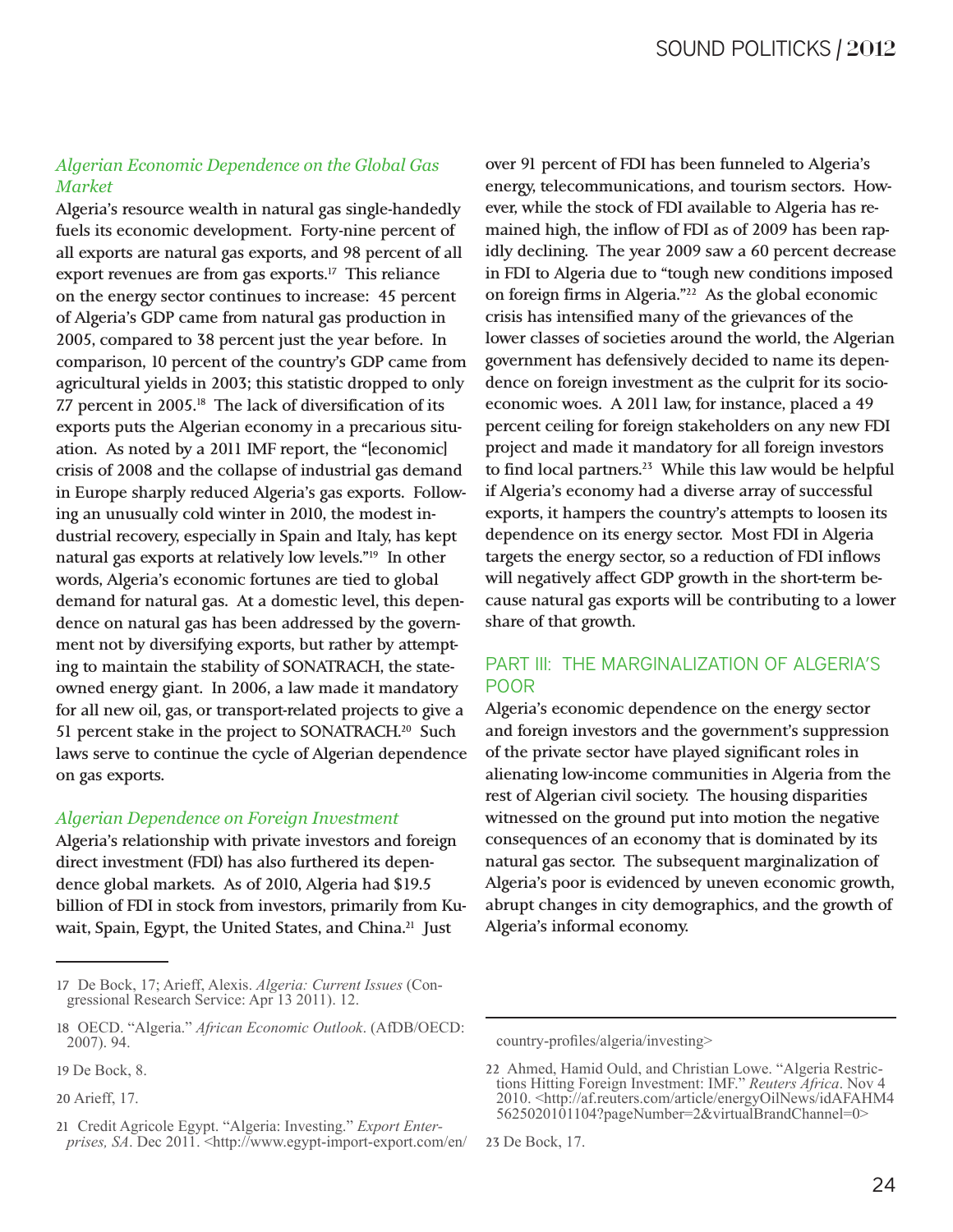#### *Evidence of Uneven Economic Growth and Develop*ment

Algeria's promotion of the growth and development of the energy sector has prioritized its prosperity over the success of all other economic sectors. Gas exports, for instance, contributed 43 percent of the growth of Algeria's economy in 2005, as opposed to just 25 percent the year before. In contrast, while agricultural exports provided 19.7 percent of economic growth in 2003, in 2005 they only contributed 1.9 percent of growth.<sup>24</sup> This is significant because while low-skill sectors such as agriculture and manufacturing attempt to supply the entire country with food and other basic necessities, the majority of the country's financial resources are diverted to high-skill sectors such as telecommunications and energy. As wages decline for low-skill workers and soar for high-skill workers, a dichotomy of haves and have-nots has distinctly emerged through this uneven allocation of resources and investments. While the availability of modern medicine, Internet, cars, and mobile phones has increased tremendously due to this allocation, access to basic needs such as food, housing, sanitation, and security have remained limited to those who cannot afford to pay for them.

#### *Urban Demographic Changes in Algeria*

Demographic changes caused by internal migration and rapid population growth have caused incredible stress on the already weak institutions that govern vital infrastructures in cities. Urban populations now account for 63.5 percent of the country's total population, as compared to just 49.5 percent in  $1987<sup>25</sup>$  Infant mortality rates and fertility rates in Algeria have fallen considerably over the past decade, but high fertility rates in the 1980s haven driven down the median age of the population to 27.6 years old. Moreover, in 2008, the population of Algerians aged between 20 and 29 grew by 30 percent, meaning that a large number of individuals have only recently just entered the labor force in search of full-time employment.26 However, job opportunities

" When asked why he is nervous to get married, Yasin said, "No wife would accept these living conditions. Where is she going to live? If she comes here, I'll have to live outside. I'm trapped.

are few and far between in an economy that relies heavily on a volatile global gas market. This rapid growth of individuals entering the labor force has led to a 66 percent increase in overall consumer prices since 1995, while wages have only increased 44 percent during that same time. As a result, 20 percent of Algerians live on less than \$1 a day.<sup>27</sup> The most interesting indicator of this further marginalization of the poor is that, in 2002, only 14.41 percent of men aged 25-29 were married, as opposed to 49.84 percent in 1987.<sup>28</sup> A France-24 television program on Algeria's housing crisis illuminated this phenomenon in its interview with "Yasin," a 30-year-old resident of the *Diar Echams* shantytown. When asked why he is nervous to get married, Yasin said, "No wife would accept these living conditions. Where is she going to live? If she comes here, I'll have to live outside. I'm trapped."29 Therefore, competition for housing, employment, spouses, social services, and everything in between is fierce.

28 Index Mundi.

<sup>24</sup> OECD, 94.

<sup>25</sup> Bellal, 102.

<sup>26</sup> Index Mundi. "Algeria." Web. Accessed Dec 10 2011. < http:// www.indexmundi.com/algeria>

<sup>27</sup> Tiliouine, Habib, and Robert A. Cummins, Melanie Davern. "Measuring Wellbeing in Developing Countries: The Case of Algeria." Social Indicators Research. Vol. 75, No. 1 (Springer: Jan 2006). 6.

<sup>29</sup> Tazir, Ahmed. "Housing Crisis Triggers Clashes in Algiers Shanty Town." France-24 Broadcasting. Video. <http://www. youtube.com/watch?v=XouM6bDo0KA&feature=youtu.  $\text{be&t} = 1 \text{m}$ 24s>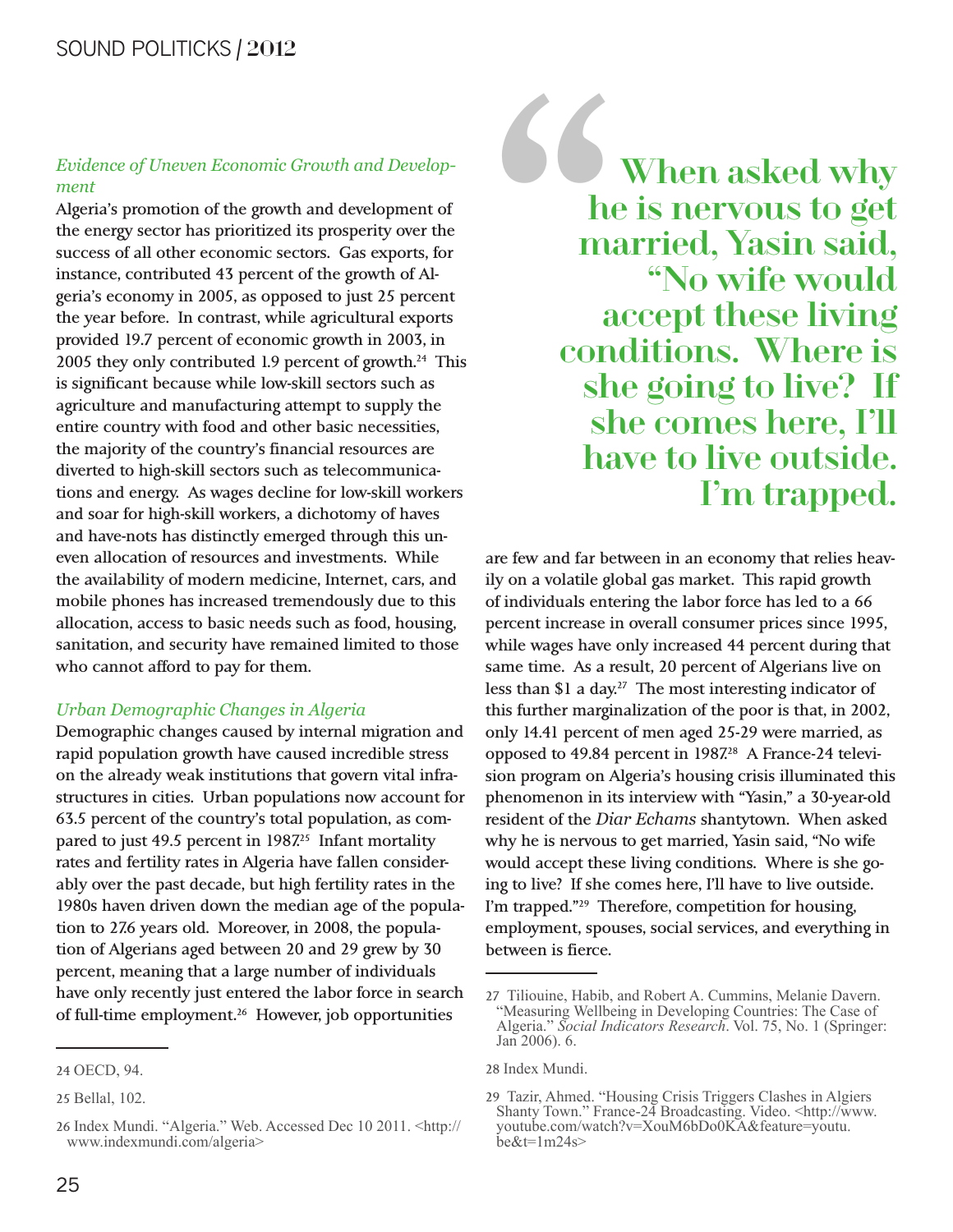#### *Algeria's Growing Informal Economy*

Due to the lack of sufficient access to credit and loans, the impact of the unaffordable costs of gas, electricity, and other utilities leaves Algeria's poor moving away from their already-overcrowded apartments, choosing instead to build up makeshift housing on undeveloped land. In a similar vein, an increasing number of the country's impoverished, frustrated by the negative externalities of formal employment, turn to Algeria's growing informal economy. According to the World Bank, 64.7 percent of private firms have made informal payments to public officials to "get things done."30 The institutionalization of corruption by government officials has dissuaded interest in private enterprise, which is evidenced by the fact that 97 percent of private firms in Algeria employ less than 10 people.<sup>31</sup> As the cost of entry into civil society is too great for most households, individuals have turned to Algeria's informal economy, which accounts for 35 percent of the country's GDP.<sup>32</sup> This informal economy consists of a vast network of street vendors who only take cash payments, do not file taxes, and do not receive the benefits of social welfare services. However, this informal economy also consists of patriarchal gangs and criminal organizations that offer individuals more lucrative salaries than an entrylevel job would. This element of the informal economy, in exchange for loyalty and support, provides the poor a means of circumventing the institutionalized greased palm of public officials.

#### CONCLUSION: GLOBALIZATION'S DUAL ECONOMY

Due to Algeria's dependence on high-skill sectors for its economic growth, its suppression of the private sector in favor of the public sector, and its ineffective housing and credit policies for low-income communities, a dual economy has emerged in Algeria. The first economy is the one touted in tourist guides and investment profiles. It is dominated by the rich, as the prosperity of this first-tier economy only feeds into itself. The second

economy is the one occupied by the down-and-out and the destitute, the farmers who attempt to provide food for themselves and for the rest of the country, the workers in manufacturing plants that assemble materials that they themselves cannot afford, and the growing population of "informal" residents who live outside the realm of civil society. The separation of society into two distinctly and independently functioning entities has denied Algeria the development of a unified spirit. The constant violence and political unrest between the country's numerous factions only reinforce this trend. While one may consider the political and socioeconomic struggles of Algeria as simply the growing pains of a developing country, the dependence that Algeria's economy has on foreign markets will only further ceof a developing country, the dependence that Algeria<br>economy has on foreign markets will only further cornent the polarized nature of its domestic society.

<sup>30</sup> World Bank Data 2007.

<sup>31</sup> OECD, 94.

<sup>32</sup> OECD, 100.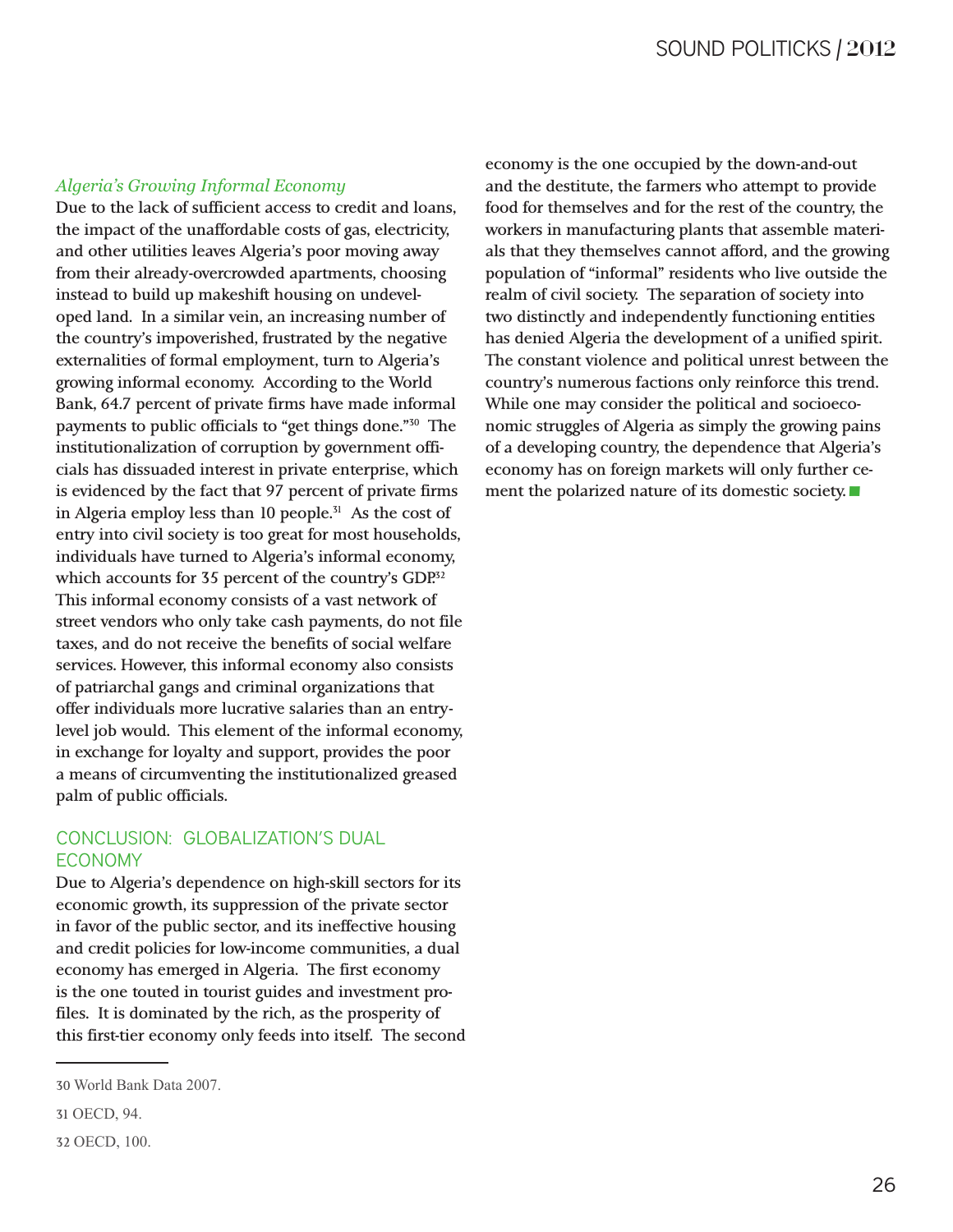## The Infeasibility of Federalizing the European Union Out of Many, One?

BY MATTHEW CHIARELLO

#### OPENING REMARKS

Although originally conceived of as a collection of supranational institutions by Jean Monnet and several likeminded political elites in the aftermath of the Second World War, the European Union (EU) has consistently defied pressures to assume the mantel of a federated political system. From its nascent manifestation as a common market created in the Treaty of Rome to its more modern incarnation under the Treaty of Maastricht (TEU) in 1992, the EU has deftly dodged attempts to structure its union in the mold of a federal system. Instead, the collection of member state governments have opted for a more nebulous confederal institutional arrangement. Now, however, with a looming debt crisis, a strident supranational judicial system, and an ever-increasing concern about the appropriate role of member state action and interaction within the bounds of the union, the EU must take steps to reconnect to its Monnetist roots and federalize.

Yet, I would argue that the prospects for such a dramatic shift in political arrangements are overwhelmingly bleak. Thus, while this paper acknowledges the present, untenable position of the union, it rejects policy prescriptions advanced by certain scholars of the EU who, like Larry Siedentop, suggest that a federal entity could plausibly arise from a loose confederation. The following will address the concerns stemming from the process of federalizing the EU in two distinct ways. The first will consist of a brief qualification and rejection of the notion that the EU contains relevant federal and federalizing attributes and tendencies, both in the

present and in its history. This discussion will then proceed into a second, in-depth argument concerning the invalidity and infeasibility of the claims requisite to federation advanced by Siedentop in his work, *Democracy* in Europe. Both of these arguments will aim to substantiate the central claim of this paper, which stands to elucidate the notion that the EU is not a federation and stands very little chance of becoming such a political system in the near future.

#### PART 1: THE HISTORICALLY FLAWED CASE FOR FEDERALISM

Certainly the case can be made suggesting that the EU already evidences salient federal characteristics in its institutional framework. This argument is codified in fairly broad strokes by Neill Nugent, as he highlights three elements of the EU that align themselves beneath a banner of federalism in his work, *The Government* and Politics of the European Union.<sup>1</sup> The first element that he points to consists of the exclusive powers within the spheres of fiscal and public policy that the EU wields over its collective, constituent member states. This argument suggests that the will of the Commission and similar supranational institutions has guided and continues to guide European policy as a whole, independent of member state preferences. Such a view neglects the historical member state centric arrangement

<sup>1</sup> Nugent, Neill. *The Government and Politics of the European Union*. Durham: Duke UP, 2006. Print. 423.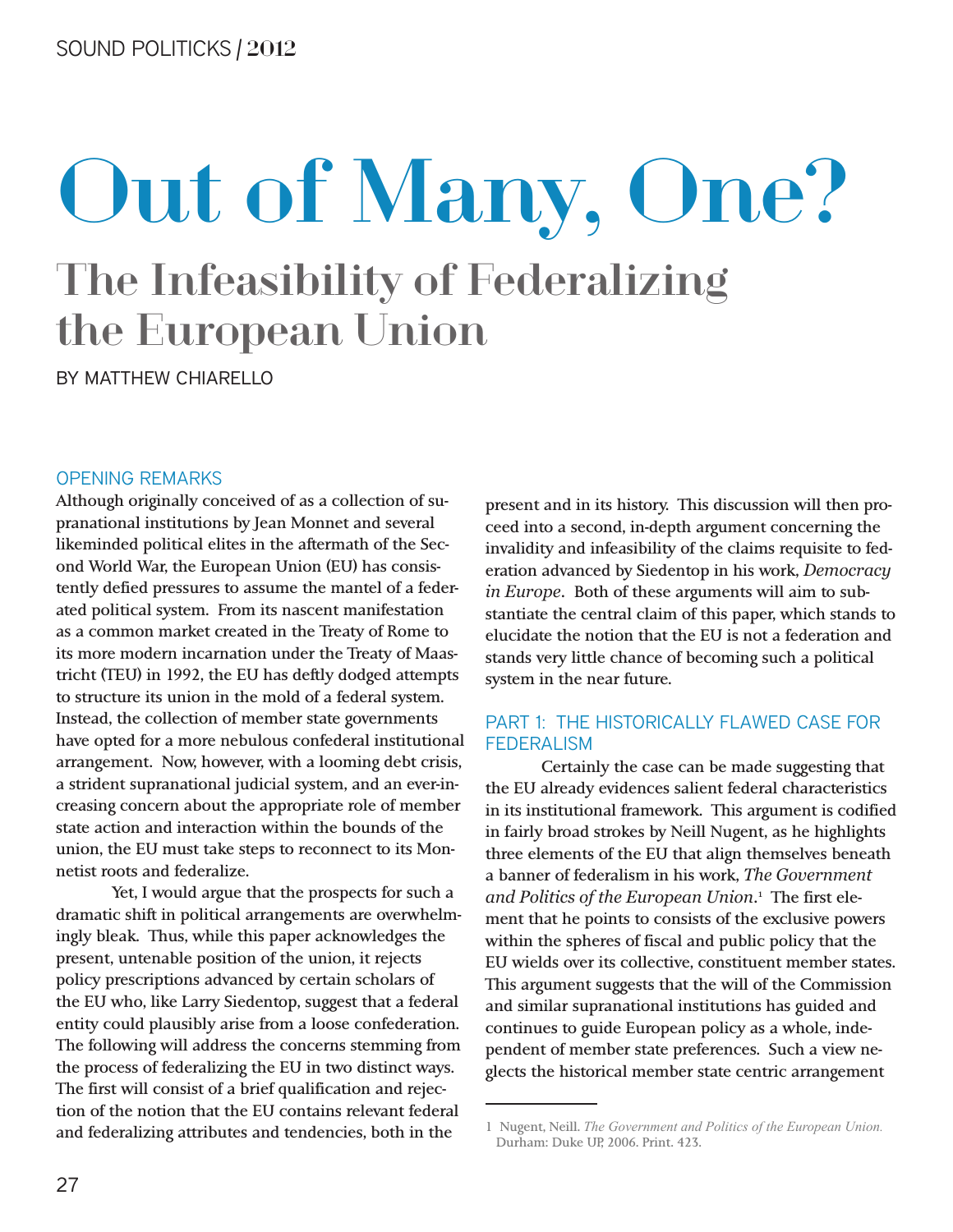of the union, as explained by Andrew Moravcsik's intergovernmentalist model, which holds member state preference sets as the primary motivating force behind EU action. This mode of institutional interpretation can be evidenced through numerous examples drawn from the history of the union, from French support for an otherwise economically detrimental Common Agricultural Policy (CAP) to the rejection of a federalist plan for an atomic energy consortium in favor of a less potent European Atomic Energy Commission (EURATOM).2 Within this more historically accurate model, the member state governments have sought sanctuary from supranational institutions by relying on their national sovereignty to push for confederal arrangements in which their respective domestic policies are not wholly subsumed by a supreme federalized union (Figure A).

The second element that Nugent discusses is the federal nature of the union's "supreme judicial authority" as vested in the European Court of Justice (ECJ) and its coequal and subsidiary courts.<sup>3</sup> While this argument may be the most credible of those advanced in favor of a presently federalist conception of the EU, this supranational spirit is concentrated in and confined to the courts themselves. That suggests that there exists an inability of the judiciary to expand its federalist capacity to its companion EU institutions. This topic is cogently dealt with by J.H.H. Weiler in his collection of essays, *The Constitution of Europe*, which conclude that despite the unilateral expansion of power exhibited by the courts – especially in the area of enforcing a consistent standard of human rights – they have failed to provide for union-wide institutional change. Weiler points to the fact that while the ever-expanding competency of the court remains loosely bounded by treaties, the court has yet to subsume any other branch of the EU into its own federal framework. In fact, Weiler goes as far as to argue that where the courts have failed in federalizing the union as a whole, they have antithetically succeeded in antagonizing member state judiciaries and in so doing they have created further incentives COMPARENT As such, the pursuit of a common pan-European identity cast in the mold of early American ethnic and linguistic uniformity will do very little to aid in the reformation of EU institutions.

for national governments to retain and withhold as much sovereignty as possible.4

Finally, the last element examined by Nugent regards the division of power between the institutional apparatus of the EU -- embodied in the Commission, the Council of Ministers, the European Parliament (EP), and the bureaucratic offshoots thereof -- and the constituent member state governments.<sup>5</sup> While this may remain functionally true, in part, the relationship is not one of overriding or exclusive competency in areas of EU policy as imposed stringently on national governments. This is evidenced by a plethora of realities that include the institutional ability of member state governments to veto legislation, to build coalitions within the EP, and to potentially secede from the union. These strikingly confederal tendencies, in my view, have worked to the detriment of the union as a whole and need to be remedied in the immediate future if the EU plans on weathering both the economic and political crises that threaten its existence. This notion will be examined below in a full discussion of Siedentop's plan

<sup>2</sup> Moravcsik, Andrew. The Choice for Europe: Social Purpose and State Power from Messina to Maastricht. Ithaca, NY: Cornell UP, 1998. Print.

<sup>3</sup> Nugent, Neill. The Government and Politics of the European *Union.* Durham: Duke UP, 2006. Print. 424.

<sup>4</sup> Weiler, Joseph. The Constitution of Europe: "Do the New *Clothes Have an Emperor?" and Other Essays on European Integration.* Cambridge: Cambridge UP, 1999. Print.

<sup>5</sup> Nugent, Neill. The Government and Politics of the European *Union.* Durham: Duke UP, 2006. Print. 424.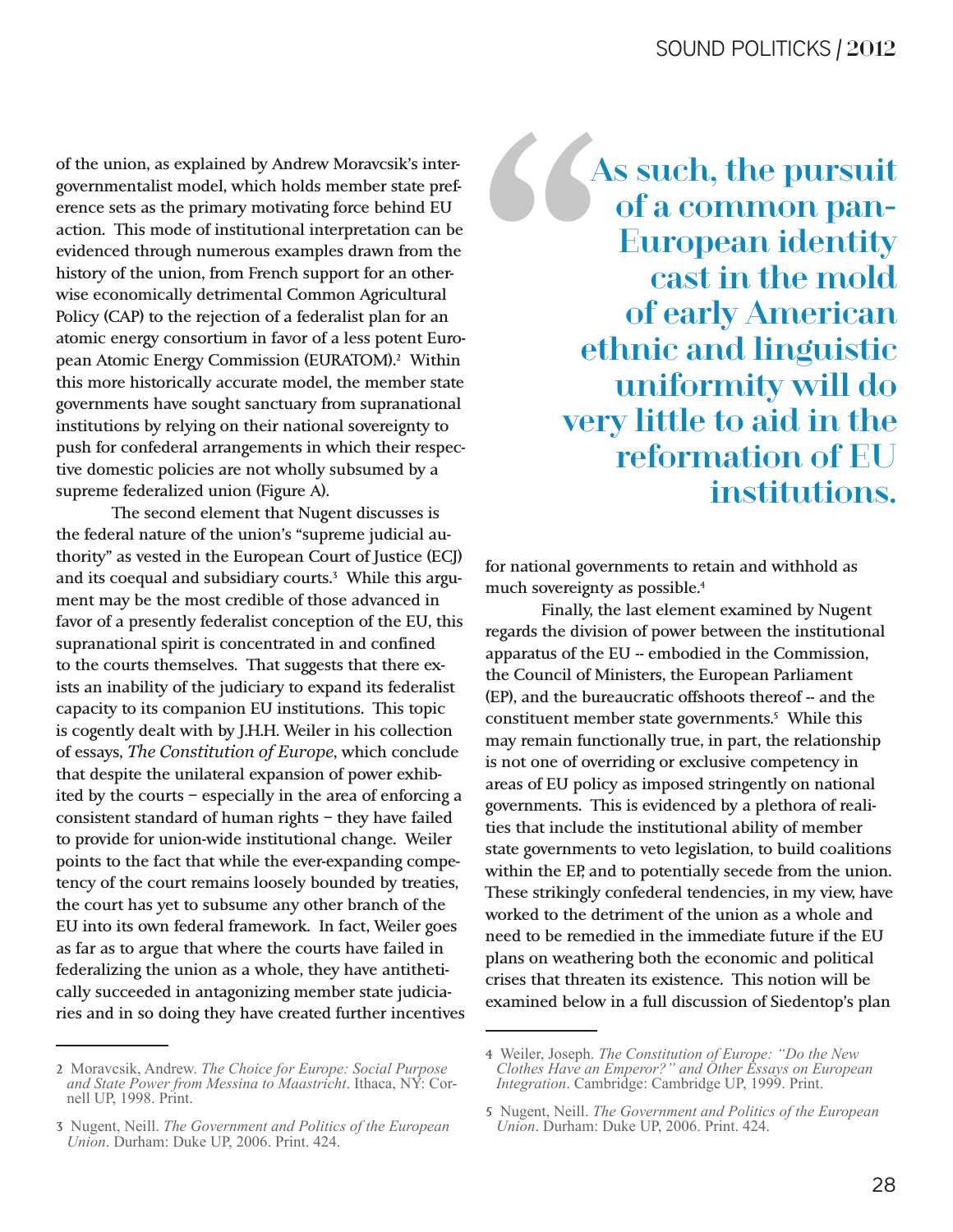for the constitutional reformation and federalization of the EU's institutional framework.

#### PART II: THE BLEAK FUTURE OF FEDERATION

Alongside the debates that raged within the European Community  $(EC)$  – the forerunner to the EU – in the run-up to the monetary union as established in the TEU, there was a simultaneous and equally fierce dispute surrounding the conditions under which further political integration would take place. This ideological clash arose in part over a particular phrase within the body of the treaty that said that the newly christened EU should position itself to "evolv[e] in a federal direction." Such language proved controversial and unacceptable to a handful of states, not least among them the United Kingdom, which argued for a more centrist rewording of the text. This view eventually carried the day during the negotiations and the phrase was augmented in the final document to read that the treaty would "mark a new stage in the process of creating an ever closer union among the peoples of Europe."6 It is precisely this hesitancy towards federation and the necessity for a genuine push towards a "closer union" that underpins Siedentop's *Democracy* in Europe. The author posits that this union and the avoidance of the "bureaucratic despotism" inherent in the present system can only be achieved by the construction of a written federal constitution structured along the lines of a Madisonian model of a "compound republic."7 Such a document would explicitly delineate the role of EU institutions in relation to both its constituent member state governments and the citizens therein. However, Siedentop diverges radically from the traditional arguments for resettling the union on a constitutional foundation in that he claims that such a reformation could only be enacted and properly implemented through an ideological homogenization of the EU's population. Siedentop argues along two distinct dimensions for the full realization of this transition, which include (i) the creation of a culture of local governance crafted through the cultivation of a shared language and citizenship, as

well as (ii) the formation of a common moral identity.<sup>8</sup> These two prescriptions will be addressed and qualified below.

#### CONSTRUCTING THE EUROPEAN CITIZEN

Centering his discussion of the EU on a synthesis of Alexis de Tocqueville's *Democracy in America*, Siedentop crafts an explicit parallel between the founding of the American federal state and the reforms he offers for the European continent. This juxtaposition seeks to advance the notion that for the EU to streamline its operations, reduce its "democratic deficit," and thrive despite economic challenges, it must engender the preconditions for a federal state as they existed in postrevolutionary America. As such, Siedentop proposes a reliance on a politically active "culture of consent" within the European population, which he believes can be achieved through an adherence to a universal application of the English language and through the formulation of a common Euro-centric identity.

Yet, this bottom-up approach  $-$  a movement from reformed citizenry to remade supranational institutions – proves to be potentially detrimental to the fundamental aims of the union. That is to say that the present system is predicated on the aggregation of divergent interests – political, cultural, linguistic, and otherwise – in the formation of pan-European policies. Thus, the creation of a monolithic body of English-speaking Europhiles who would be willing to divest national sovereignty for the sake of European federalism would prove highly detrimental to overarching EU objectives. This argument is encapsulated by Moravcsik in his scathing review of *Democracy* in *Europe*, as he notes that the "true pillars of the EU – economic welfare, human rights, liberal democracy, and the rule of law – appeal to Europeans regardless of national or political identity."9 This universality sloughs off cultural and linguistic identifiers and grants the EU a tacit mandate to pursue policies and objectives that impact a continental population as heterogeneous as the member

<sup>6</sup> Corbett, Richard. *Treaty of Maastricht: Comprehensive Refer-*<br>ence Guide. England: Longman Current Affairs, 1993. Print.

<sup>7</sup> Siedentop, Larry. Democracy in Europe. New York: Columbia UP, 2001. Print.

<sup>8</sup> Ibid.

<sup>9</sup> Moravcsik, Andrew. "Despotism In Brussels? Misreading the European Union." Home | Foreign Affairs. Web. <http://www. foreignaffairs.com/articles/57040/andrew-moravcsik/despotismin-brussels-misreading-the-european-union?page=show>.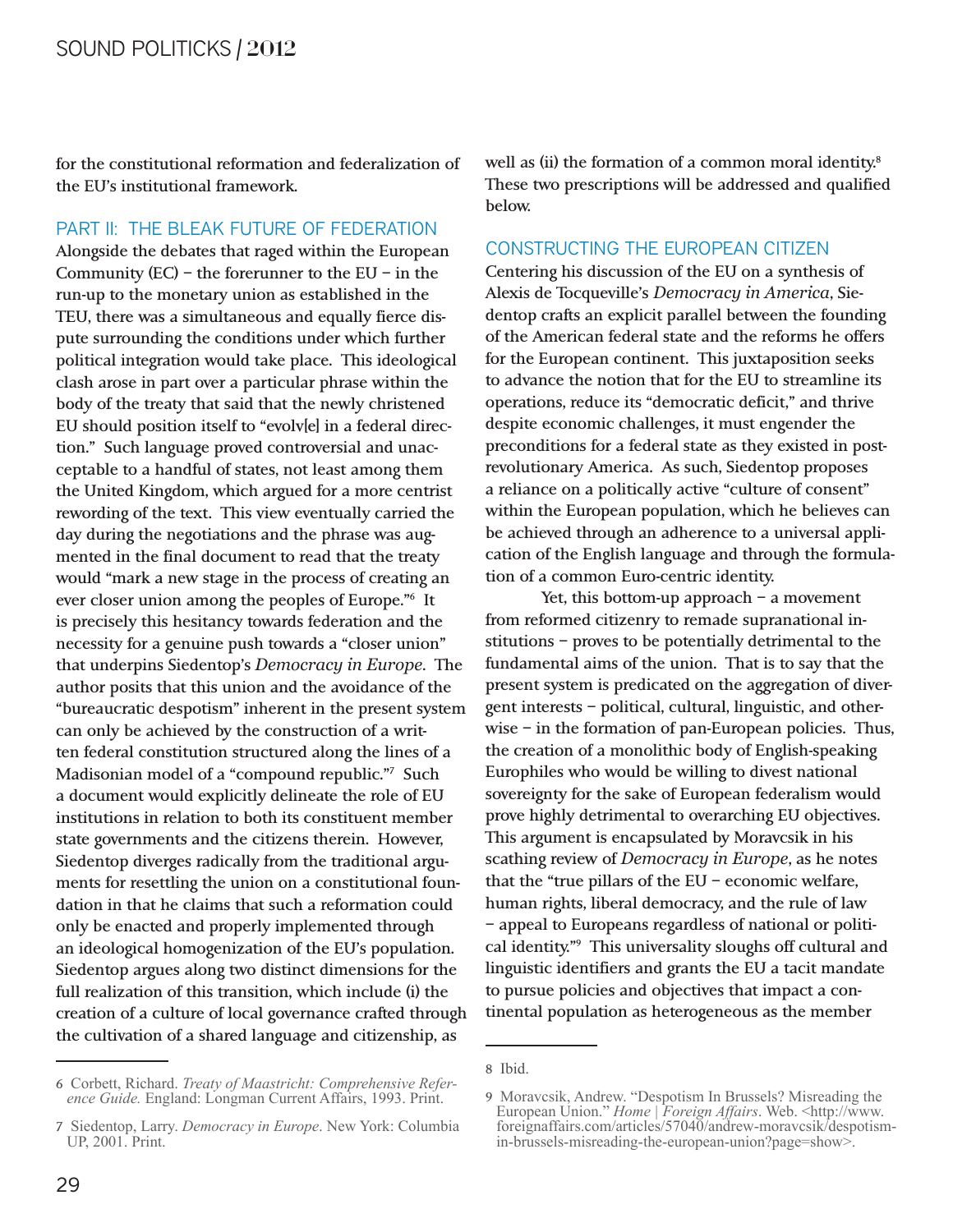states that comprise the union itself. Thus, as Moravcsik emphasizes, the "institutions are stable not because they are culturally coherent, but because they serve the complex, increasingly interwoven interest of citizens in interdependent, advanced industrial nations."<sup>10</sup> As such, the pursuit of a common pan-European identity cast in the mold of early American ethnic and linguistic uniformity will do very little to aid in the reformation of EU institutions.

Furthermore, on a more practical and statistical level, trends in voter participation and national identification do not bode well for Siedentop's whiggish notion of cultural unification. In terms of voter participation in European Parliamentary elections, only 45.6 percent of the eligible electorate turned out in 2004, compared against 62 percent in 1979.<sup>11</sup> This precipitous drop in turnout not only mirrors international trends in voting, but also is one that is expected to continue into the foreseeable future.<sup>12</sup> Additionally, a recent Eurobarometer survey suggests that while 91 percent of those polled identified with their nation, only 49 percent felt an additional cultural attachment to the EU (Figure B).<sup>13</sup> Thus, the present population of the union hardly appears a ready fulcrum upon which to leverage Siedentop's vision of a federated political system.

#### A CRISIS OF MORAL IDENTITY?

For Siedentop, uniformity within the political realm might not prove to be enough to generate a functioning constitutional federation. Indeed, the author calls for extensive modification to the European continent's moral compass as well. Stunningly, Siedentop posits a positive correlation between Judeo-Christian value sets and functioning democratic institutions. He holds that adherence to the "residual moral form" of these reli-

gious institutions forms a "necessary condition [for] sustaining a liberal democratic culture."<sup>14</sup> Thus, continuing his American parallel, Siedentop points to the assumed historical ability of the United States to incorporate immigrants not only along political and cultural dimensions, but also within the moral sphere. In fact, Siedentop predicates his aforementioned notion of political commonality and American constitutionalism on the ability of a moral hegemony to shape public consciousness and in turn craft support for a federated democratic state. Along these controversial lines, then, Siedentop pushes for the importation of a common form of morality in the mold of a modern religion-based Marshall Plan. This Judeo-Christian prescription for European continental democracy, I contend, can be disputed and dismissed along two fronts: (i) by an examination of the present religiosity of the EU and its member states and (ii) through an understanding and an affirmation of the primarily secular goals of the present union.

While Siedentop claims that a communal moral compass aligned to the pole of Judeo-Christian values would inevitably facilitate the rise of a democratic constitutional continent, he appears to neglect the present religious composition of Europe. His argument vastly distorts the realities of religious affiliation among the member states of the EU and mistakenly situates the United States as a bastion of religious monoculture. Comparisons across the Atlantic yield results startlingly antithetical to Siedentop's alarmist vantage point. For instance, a University of Copenhagen study conducted in 2004 concluded that based on survey data, the United States could be considered "religiously plural" when compared against its internally "religiously homogenous" European state counterparts.<sup>15</sup> Additionally, while nearly 80 percent of Americans identify with Judeo-Christian religious institutions, according to a Pew Research study, so too do nearly three-quarters of Europeans (Figures C & D).<sup>16</sup>

<sup>10</sup> Ibid.

<sup>11 &</sup>quot;Poll: Voter Interest in EU Elections Remains Low." EurActiv European Union Information Website (EU and Europe). Web. <http://www.euractiv.com/en/eu-elections/poll-voter-interest-<br>eu-elections-remains-low/article-178667>.

<sup>12</sup> Malkopoulous, Anthoula. Lost Voters: Participation in EU Elections. Print.

<sup>13 &</sup>quot;European Values and Identity." EurActiv | European Union Information Website (EU and Europe). Web. <http://www.euractiv.com/en/culture/european-values-identity/article-154441>.

<sup>14</sup> Siedentop, Larry. Democracy in Europe. New York: Columbia UP, 2001. Print. 182.

<sup>15</sup> Lüchau, Peter. Report on Surveys of Religion in Europe and *the United States. Print.* 

 $16$  "Church Statistics and Religious Affiliations - U.S. Religious Landscape Study." Religion in American Culture  $-$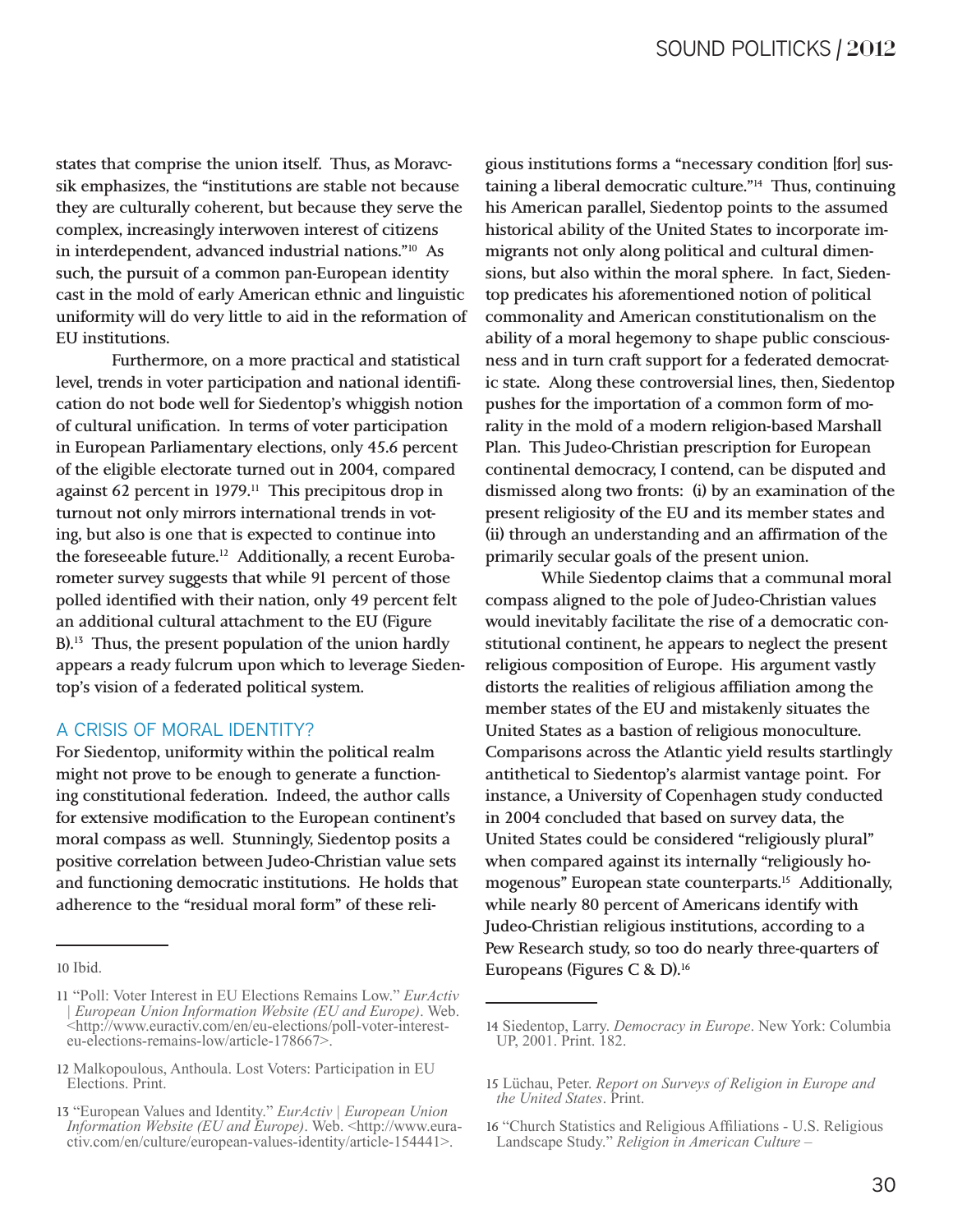Taking these figures into account, Siedentop's argument then rests solely on the perception of low political salience as attributed to religious institutions in the policies enacted on the European continent. Here, the author's claim to the low efficacy of religiosity in public affairs would seem to be largely substantiated by the findings of the Copenhagen study, which noted that religion was typically both, "more pervasive [and] more accepted in the public debate in the United States than [it is] in Europe."17 But this correlation is ultimately immaterial to the goals of the EU. That is, the religious composition of individual member states and the respective policy objectives attached to those moral roots are intrinsically separate and distinct from the competence of the union's institutions. This claim is substantiated by an episode drawn from the relatively recent failure of the EU's potential constitution in its attempt to gain traction and ratification as it emerged from the Convention on the Future of Europe.

Here, much like the aforementioned inclusion of the word "federal" in the TEU, several member states argued for the inclusion of an explicit reference to the common Judeo-Christian heritage of the union in the preamble of the constitution. This view was superseded by a more secular movement that supplanted such a reference with a phrase that referred to the, "cultural, religious, and humanist inheritance of Europe." Here, a Judeo-Christian value set was rejected as a criterion for policy competence and objective setting within the union as a whole. This decision was strikingly supported by many primarily Christian nations, including Spain, whose foreign minister, Miguel Moratinos, explained his nation's position by noting that, "Spain is a Catholic country, but in the European constitution our government is rather secular."18 Given this perspective, the conclusion can be drawn that Siedentop's call for a common moral purpose within the citizenry of the EU

*Pew Forum on Religion & Public Life. Web.* <http://religions. pewforum.org/affiliations>.

proves ineffectual and as unnecessary as his notions of political and linguistic unity in forging a new constitutional arrangement for the union.

#### CONCLUDING REMARKS

Summarily, the foregoing concludes that there is limited applicability for Siedentop's claims regarding federation of EU institutions through political, cultural, and moral homogenization. As evidenced, these notions prove both impractical and ultimately detrimental to the very union that they are intended to improve. Both Siedentop and I agree on the need for radical reform within the EU for its continued viability, but we differ strongly on both the methods for such augmentation and the potential for success. Unlike Siedentop, I posit that the answer to the question of European federation does not lie in the modification of an intrinsically diverse citizenry. If federalism is to be the mode of governance of the EU – and I believe it should be – it must be brought about through a top-down reworking of the union, rather than assembled from an apathetic electorate. Thus, the impetus lies on the EU to reinforce its presently weak federal tendencies, expand the sphere of competence of its judiciary, and draft a forward-thinking constitution. Only in this way will the union be capable of crafting a federated polity from within its existing framework, rather than through Siedentop's proposed process of forcible cultural coalescence. Thus, there exists a path for the EU to tread in order to appropriately federalize, but whether it will choose to do so remains to be seen. federalize, but whether it will choose to do so remains

<sup>17</sup> Lüchau, Peter. Report on Surveys of Religion in Europe and *the United States.* Print.

<sup>18 &</sup>quot;Christianity Bedevils Talks on EU Treaty." *The Guardian*. Web. <http://www.guardian.co.uk/world/2004/may/25/ eu.religion>.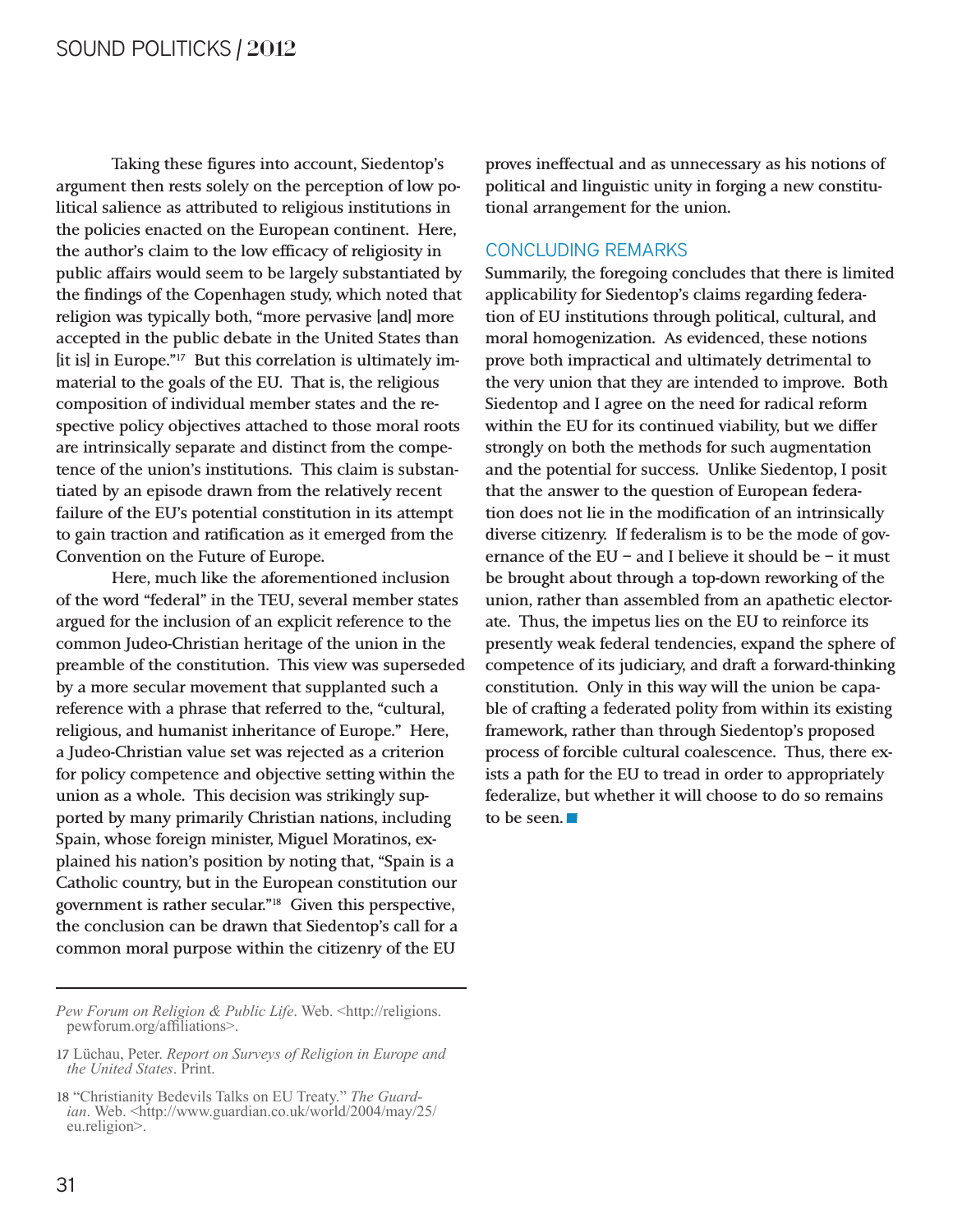#### FIGURE A: TREATY OF ROME NEGOTIATION, 1955-1958: PREFERENCES AND OUTCOMES. SOURCE: MORAVCSIK

| <b>Issue Area</b>    | Germany                                                                                                                                                                        | France                                                                                                                                                                                                                                              | <b>Britain</b>                                                                                                                                                                            | <b>Monnet</b><br>& Action<br>Committee                                                          | Outcome                                                                                                                                                                                              |
|----------------------|--------------------------------------------------------------------------------------------------------------------------------------------------------------------------------|-----------------------------------------------------------------------------------------------------------------------------------------------------------------------------------------------------------------------------------------------------|-------------------------------------------------------------------------------------------------------------------------------------------------------------------------------------------|-------------------------------------------------------------------------------------------------|------------------------------------------------------------------------------------------------------------------------------------------------------------------------------------------------------|
| Agriculture          | Prefers status<br>quo of bilateral<br>arrangements<br>to preferential<br>arrangement unless<br>common price<br>subsidies remain<br>high enough to<br>maintain farm<br>incomes. | <b>Strongly supports</b><br>regional arrangements<br>to gain preferential<br>access to German<br>markets for surplus<br>grain, sugar, dairy<br>products, and beef.<br>Seeks to ensure access<br>for tropical products<br>from overseas territories. | Opposes any<br>preferential<br>arrangement in<br>order to protect<br>low domestic<br>prices, high direct<br>subsidies, and<br>grain imports from<br>Commonwealth<br>and world<br>markets. | Opposes<br>customs<br>union.                                                                    | Deadlines for<br>elaboration by<br>unanimity vote<br>of a preferential<br>Common<br><b>Agricultural Policy</b><br>with common prices<br>and external levies.<br>Negotiation of<br>details postponed. |
| <b>Atomic Energy</b> | Favors only a<br>minimal program                                                                                                                                               | Favors preferential<br>European market<br>and intensive R&D<br>cooperation. No<br>compromise of French<br>nuclear program.                                                                                                                          | Favors only a<br>minimal program<br>if any.                                                                                                                                               | Very strongly<br>supports,<br>with clause<br>to ban<br>military use<br>of nuclear<br>materials. | Euratom is formed<br>but remains<br>minimal, with<br>no preferential<br>purchasing of<br>uranium, modest<br>common research.<br>no ban on military<br>use.                                           |

#### FIGURE B: ATTACHMENT TO EU & MEMBER STATE. SOURCE: EUROBAROMETER

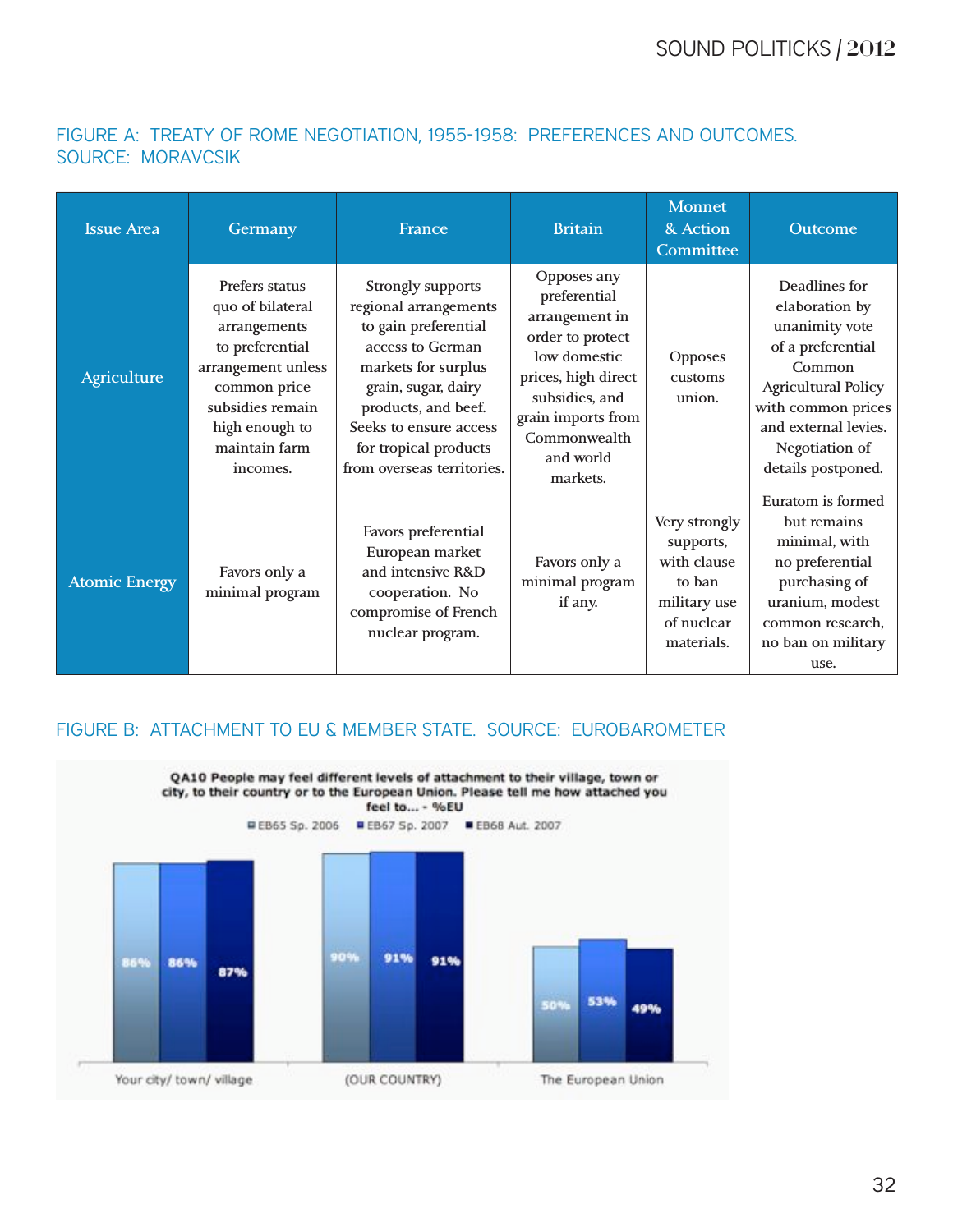#### FIGURE C: RELIGIOUS AFFILIATIONS IN AMERICA BY DENOMINATION. SOURCE: PEW RESEARCH

| Click on the arrows (>) below to view the religious groups that make up each tradition. The percentage next to each religious<br>group indicates the percentage of U.S. adults who belong to that group. For more information on how the Pew Forum classified<br>different religious groups under particular traditions, see the survey methodology in the Full Reports. |                  |                      |                   |                              |  |                  |
|--------------------------------------------------------------------------------------------------------------------------------------------------------------------------------------------------------------------------------------------------------------------------------------------------------------------------------------------------------------------------|------------------|----------------------|-------------------|------------------------------|--|------------------|
| Evangelical Protestant Churches                                                                                                                                                                                                                                                                                                                                          | $26.3\%$ }       |                      |                   | Mainline Protestant Churches |  | 18.1% +          |
| Historically Black Churches                                                                                                                                                                                                                                                                                                                                              | $6.9\%$ <b>F</b> | Catholic             |                   |                              |  | 23.9%            |
| Mormon                                                                                                                                                                                                                                                                                                                                                                   | $1.7% +$         |                      | Jehovah's Witness |                              |  | 0.7%             |
| Orthodox                                                                                                                                                                                                                                                                                                                                                                 | 0.6% P           |                      | Other Christian   |                              |  | $0.3\%$ <b>F</b> |
| Jewish                                                                                                                                                                                                                                                                                                                                                                   | $1.7%$ <b>F</b>  | Buddhist             |                   |                              |  | $0.7%$ }         |
| Muslim                                                                                                                                                                                                                                                                                                                                                                   | $0.6\%$ }        | Hindu                |                   |                              |  | $0.4%$ $+$       |
| Other World Religions                                                                                                                                                                                                                                                                                                                                                    | 40.3%            | Other Faiths         |                   |                              |  | $1.2\%$ $\pm$    |
| Unaffiliated                                                                                                                                                                                                                                                                                                                                                             | 16.1% >          | Don't Know / Refused |                   |                              |  | $0.8\%$          |

#### FIGURE D: RELIGIOUS AFFILIATIONS IN EUROPE BY COUNTRY. SOURCE: EUROBAROMETER

#### Q2 Which of these statements comes closest to your beliefs?

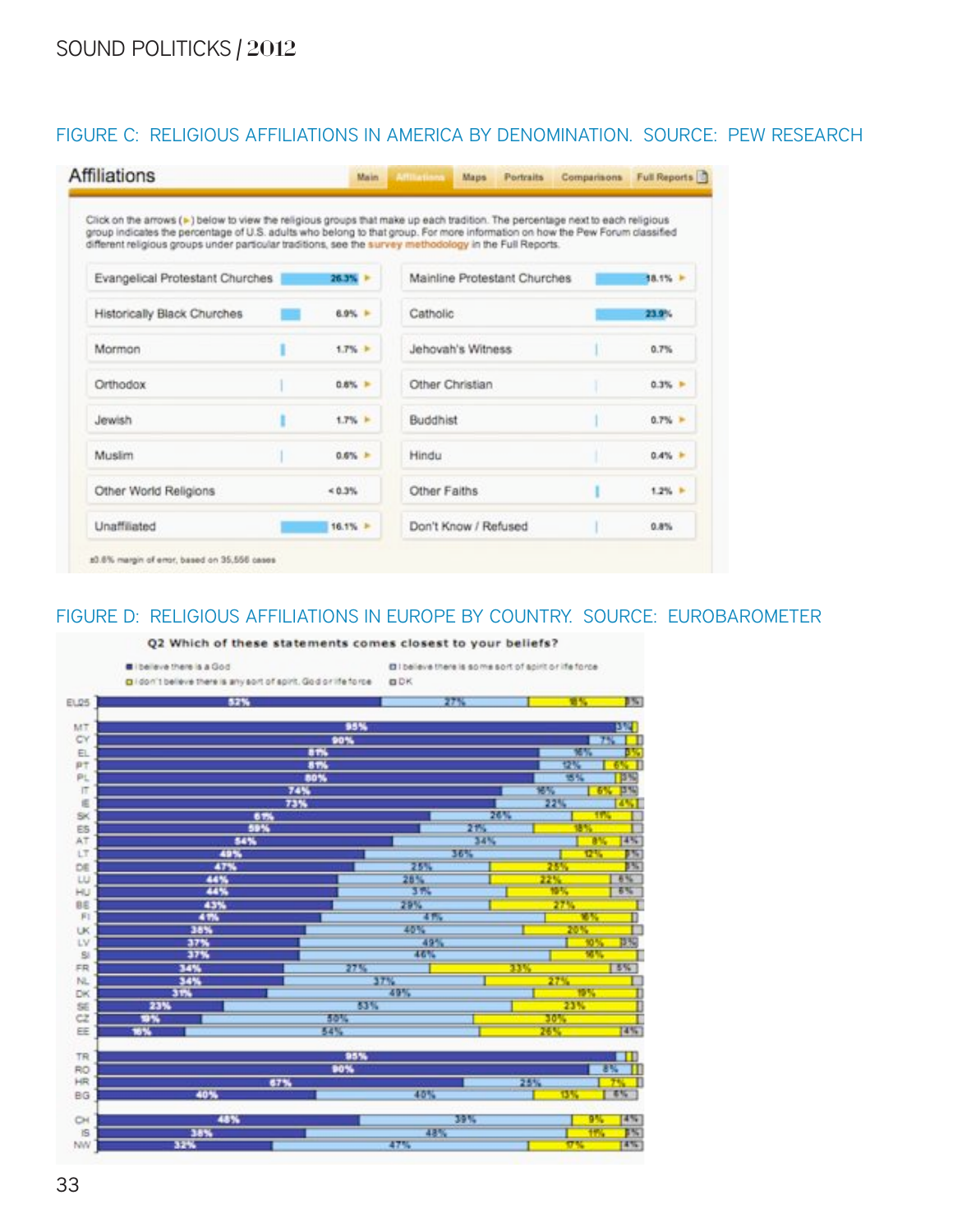# Contextualizing the Bush Doctrine in American Diplomatic History

BY JONATHAN MESSING

To a large extent, the Global War on Terror has shaped the international political discourse of the early twentyfirst century. Naturally, much attention has been given not only to the warfare, but also to the Bush administration's framing of the global conflict. While not explicitly codified in a doctrine, a specific set of assumptions and ideological perspectives seemingly formed the basis of the administration's foreign policy. In particular, the idea that 9/11 presented the United States with a unique opportunity to transform the international political landscape, and the related beliefs that the United States had the ability and the responsibility to do so, drove the administration's ambitious strategic aims and practices. By analyzing the rhetoric of the Bush administration in conjunction with that of previous administrations, this paper posits that these principles may have manifested themselves in a unique foreign policy under Bush, but that they were not particular to his administration. The "Bush Doctrine" represented an amplification of, but not a departure from, traditional themes of American foreign policy.

The Bush administration perceived 9/11 as a great opportunity to restructure the world along American ideological beliefs. In particular, the Bush administration saw the attacks as an opportunity to revise the fragile global balance that came about after the collapse of the Soviet Union. The *National Security Strategy* of the United States of America, issued in September 2002, conveyed the idea that 9/11 should be viewed as the end of the post-Cold War transition period for international politics and a launching point for America's attainment of a new global order. It said:

An earthquake of the magnitude of 9/11 can shift the tectonic plates of international politics. The international system has been in flux since the collapse of the Soviet power. Now it is possible – indeed, probable – that that transition is coming to an end. If that is right, if the collapse of the Soviet Union and 9/11 bookend a major shift in international politics, then this is a period not just of grave danger, but of enormous opportunity.<sup>1</sup>

By interpreting the attacks as an affront to the world order and as an opportunity for the United States to reshape it, the Bush administration promoted the

<sup>1</sup> Alex Callinicos, "Iraq: Fulcrum of World Politics," Taylor and *Francis* 26 (2005): 599.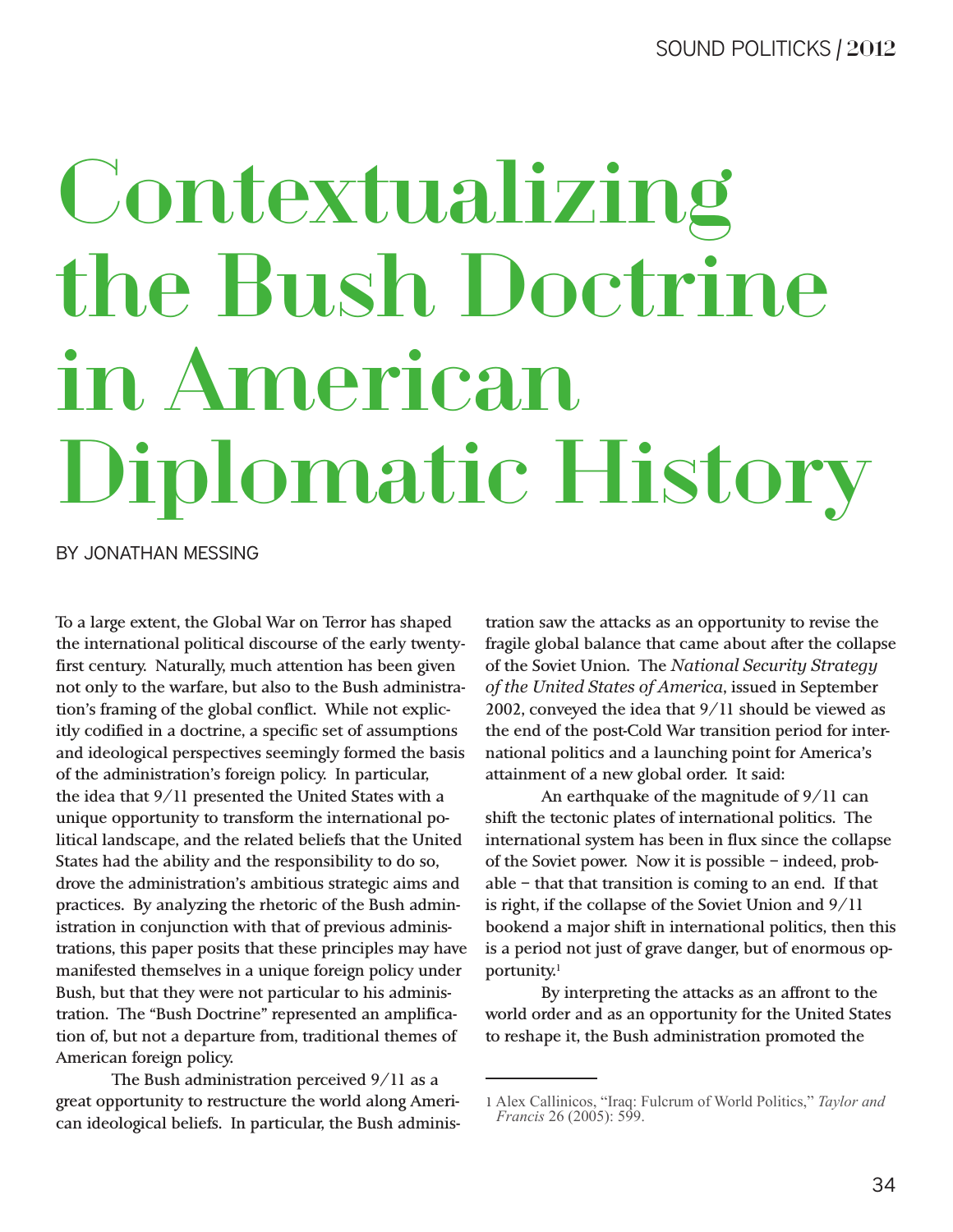idea of engaging in an ideological battle with an emphasis on opportunism. The dissolution of the threat of the Soviet Union and the emergence of the dangers of Islamic extremism marked the end of a period of transition in the international system. In essence, by framing the attacks as a major bookend in global history, the doctrine made the spread of American values into a rational and attainable goal as the world began to enter a new chapter of history.

President Bush's opportunistic reaction to the 9/11 attacks was reminiscent of President Wilson's interpretation of the global structure after World War I. In his annual address to Congress after the war, Wilson conveyed his belief that the world was witnessing a clash between democracy and autocracy. He asserted:

I think we all realize that the day has come when Democracy is being put upon its final test. The Old World is just now suffering from a wanton rejection of the principle of democracy and a substitution of the principle of autocracy as asserted in the name, but without the authority and sanction, of the multitude. This is the time of all others when Democracy should prove its purity and its spiritual power to prevail.<sup>2</sup>

Wilson articulated his belief that the principle of democracy, and all those who wished to live by it around the world, was being threatened by a despotic few. In articulating his own belief that the United States would "defend the peace against the threats from terrorists and tyrants" and "extend the peace by encouraging free and open societies on every continent,"<sup>3</sup> President Bush expressed a worldview akin to Wilson's. The two conveyed a sense that the world was dominated by a clash between freedom and repression. Further, the two envisioned a world in which free societies would triumph over and emerge from under the oppression of tyrants and terrorists. Operating within different circumstances

nearly a century before the Bush presidency, Wilson's statement shows that President Bush's ideological vision for the world was not a part of a unique doctrine.

The Bush administration's belief in its power to restructure the world was also similar to the Truman administration's estimation of its own ability to transform the international political landscape after World War II. Drafted by the National Security Council under Condoleezza Rice, Bush's future Secretary of State, The National Security Strategy of the United States of America issued in 2002 outlined the administration's "forward strategy of freedom." Elaborating on the administration's understanding of the 9/11 attacks, the document conveyed a sense of great confidence that the United States would transform the nature of international politics. Interpreting the attacks as both an affront to the world order and as an opportunity for the United States to reshape it, the document stated: "Before the clay is dry again America and our friends and allies must move to take advantage of these new opportunities. This is, then, a period akin to 1945 to 1947, when American leadership expanded the number of free and democratic states - Japan and Germany among the great Powers - to create a balance of power that favored freedom."4 To Rice and others in the administration, America had the potential to be as defining a force in the world as a sculptor is to his or her clay. This belief contributed, in part, to the public's conception of a "Bush Doctrine." However, the confidence espoused in this passage pales in comparison to the beliefs of the Truman administration, which spanned, in part, the period mentioned by Rice. In particular, Truman's Secretary of State, Dean Acheson, compared the administration's successful creation of a liberal capitalist bloc after World War II to the creation of the world.<sup>5</sup> Comparing the statements of the two Secretaries of State, it appears to be the case that the starkest contrast between the administrations' visions was the scope of their ambition but not its scale. Whereas Truman's administration contented itself with the transformation of a bloc, Bush's aspired to reform the entire world. The Bush Doctrine was novel with regard to its intended reach but not its

<sup>2</sup> Woodrow Wilson, "State of the Union Address," December 7 1920, <http://teachingamericanhistory.org/library/index. asp?document=1334>

<sup>3</sup> George Bush, "Graduation Speech at West Point," 1 June 2002, <http://www.nytimes.com/2002/06/01/international/02PTEX- $WE\hat{B}$ .html>

<sup>4</sup> Callinicos, "Iraq: Fulcrum of World Politics," 599.

<sup>5</sup> Ibid.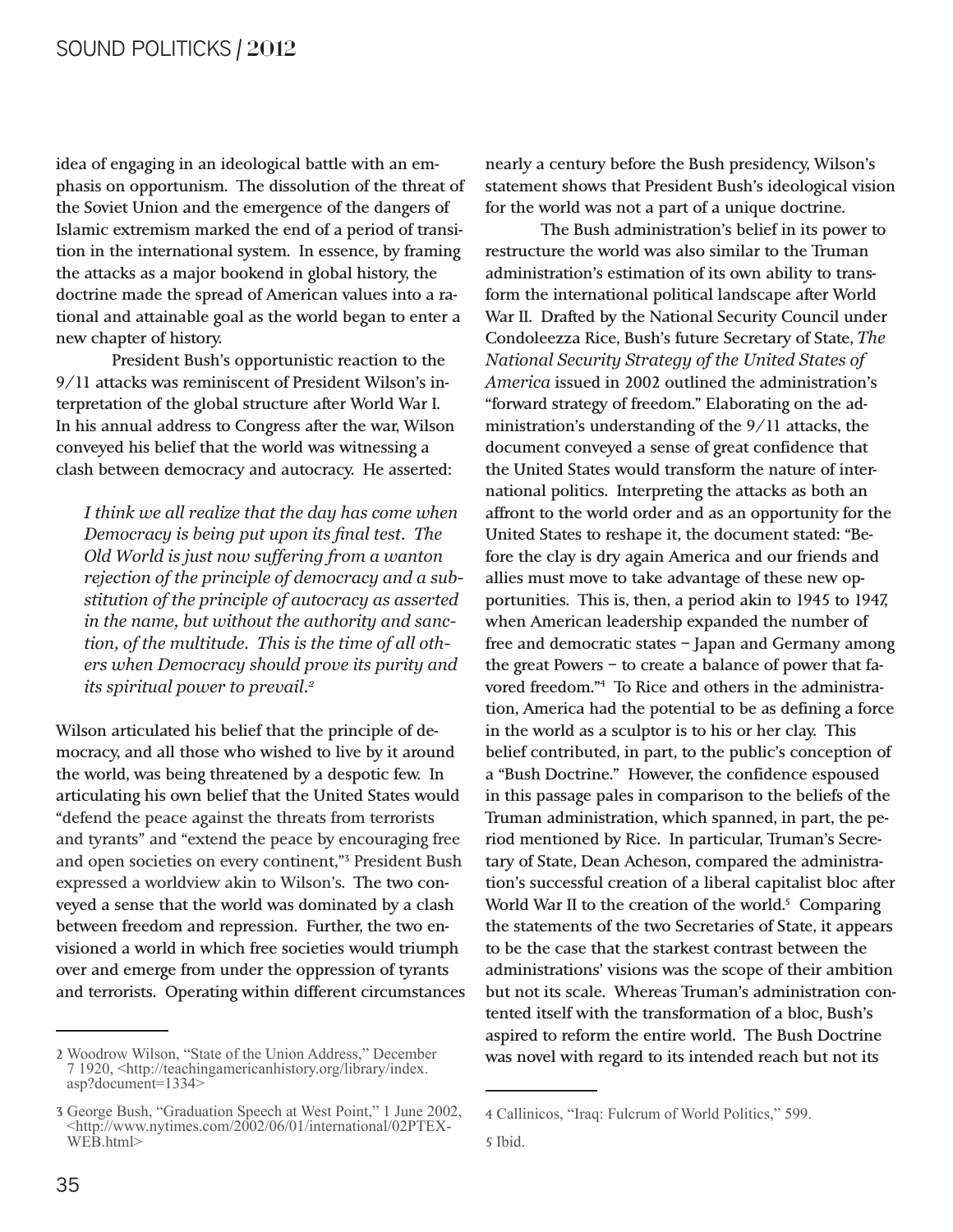idealism.

Yet another component of the public's perception of the Bush Doctrine was the President's sense of personal responsibility for the future stability of the world. In the wake of the attacks of September 11, Bush promoted the belief that he had a personal responsibility to restructure the world towards freedom and thus create a more peaceful and prosperous planet. A week after the attacks, he is reported to have told one of his closest aides, "We have an opportunity to restructure the world toward freedom, and we have to get it right."6 Bush's use of the first person conveys a sense of a personal mission. Bush further declared, "We understand history has called us into action, and we are not going to miss that opportunity to make the world more peaceful and more free."7 Without equivocation, the President articulated the idea that some intangible force called "history" had called him into action. He was accountable not only to his populace, but to a higher force in the world.

The idea of turning a historical opportunity into a personal mission to restructure the world is a recurring one in American history. Perhaps the most overt example is the following declaration made by President Kennedy in his inaugural address: "In the long history of the world, only a few generations have been granted the role of defending freedom in its hour of maximum danger. I do not shrink from this responsibility – I welcome it."8 Just as Kennedy welcomed his historical opportunity, Bush assumed responsibility for reshaping the world. As Bush states in his opening letter to the 2002 *National Security Strategy,* "In the new world we have entered, the only path to peace and security is the path of action…The United States welcomes our responsibility to lead in this great mission."9 Additionally, just as Kennedy highlighted the rarity of his opportunity, Bush once asserted that history had given him a "unique opAlso related to<br>Bush's assumption of<br>personal responsibility<br>for shaping the course<br>of history was the<br>administration's belief<br>that the United States Bush's assumption of personal responsibility for shaping the course of history was the administration's belief that the United States had a God-given duty to advance the spread of democracy in the world – a tradition in American political rhetoric.

portunity to defend freedom."10 For Bush's perception of his opportunity to be unique, however, there can be no precedent for such a view. Thus, when weighed against the Kennedy administration's professed understanding of its role in world history, the Bush administration's seems rather unexceptional.

Also related to Bush's assumption of personal responsibility for shaping the course of history was the administration's belief that the United States had a God-given duty to advance the spread of democracy in the world – a tradition in American political rhetoric. Highlighting this belief, Bush invoked a civil religion argument at the end of his 2003 State of the Union address, less than two months before the invasion of Iraq. He said, "Americans are a free people, who know that freedom is the right of every person and the future of every nation. The liberty we prize is not America's gift to the world, it is God's gift to humanity."11 Bush articulated the idea that the spread of democracy is both a nexus between God and the world and also the destiny of mankind. In the same vein, President Kennedy elab-

<sup>6</sup> Robert Jervis, "Understanding the Bush Doctrine," Political *Science Quarterly* 118:3 (2003): 368.

<sup>7</sup> Ibid.

<sup>8</sup> Scott Kline, "The Culture War Gone Global: 'Family Values' and the Shape of US Foreign Policy," International Relations 18 (2004): 454.

<sup>9</sup> George Bush, "Letter Accompanying National Security Strategy of the United States," Washington D.C., September 2002.

<sup>10</sup> Jervis, "Understanding the Bush Doctrine," 368.

<sup>11</sup> Kline, "The Culture War Gone Global," 455.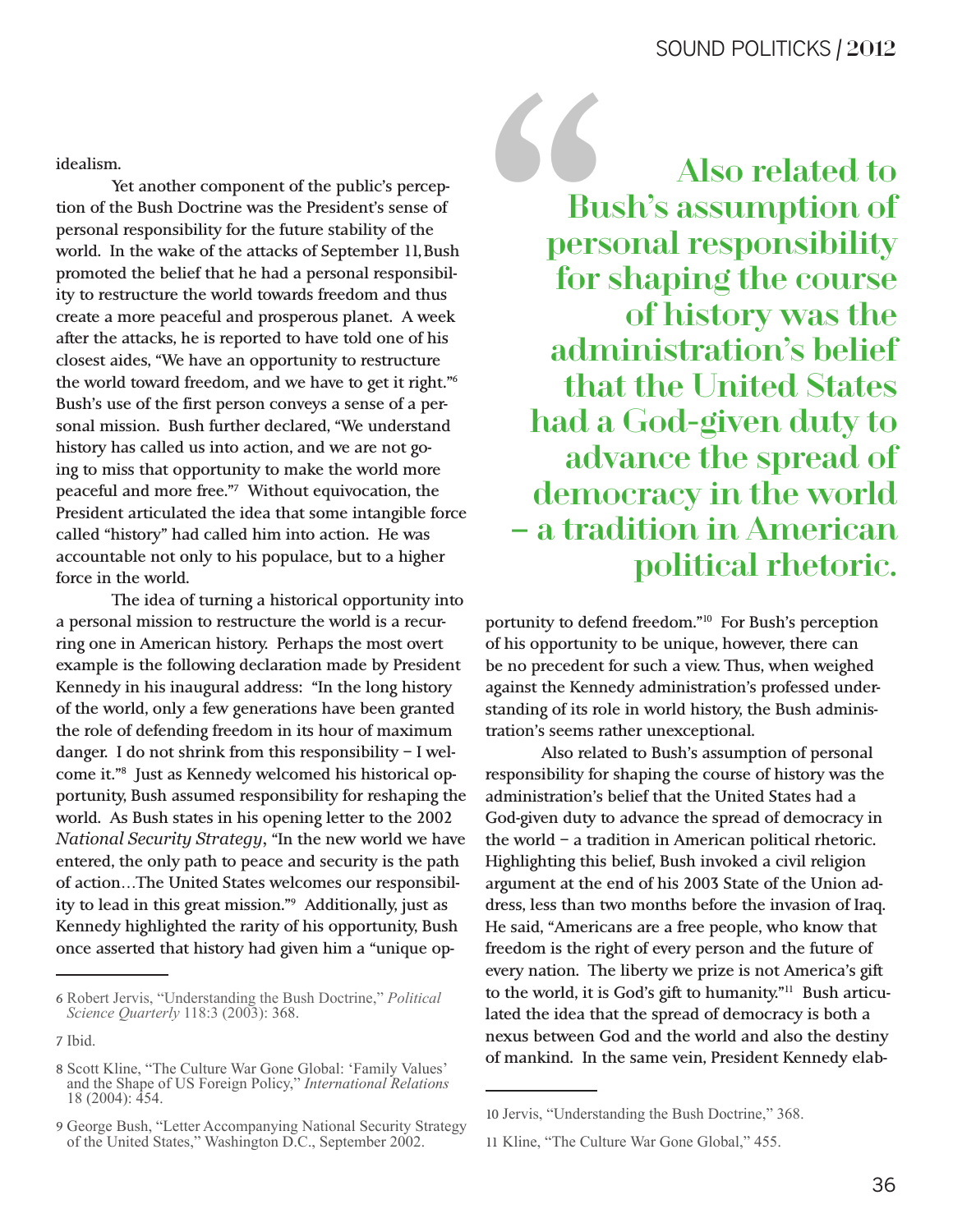orated on the connection between freedom and divine providence in his inaugural address. He said, "The same revolutionary beliefs for which our forebears fought are still at issue around the globe – the belief that the rights of man come not from the generosity of the state, but from the hand of God."12 Both Presidents conveyed what amounts to a more overtly religious version of a fundamental American belief found in the Declaration of Independence – man's inalienable right of liberty. Just as the Declaration asserted that individuals are "endowed by their Creator"13 with this right, Kennedy and Bush believed that individuals are endowed by God. In essence, the idea has persisted unchanged.

Bush's belief that America must play a central role in advancing the cause of freedom in the world – indeed, of treating freedom as a God-given cause and the destiny of mankind  $-$  is not unique to his administration. Rather, it can be traced back to the tenets of Manifest Destiny and previous Presidents' rhetorical adaptations of those themes. In a speech to Congress after WWI, President Wilson articulated the integration of Manifest Destiny into America's foreign policy, saying, "This is the time of all others when Democracy should prove its purity and its spiritual power to prevail. It is surely the manifest destiny of the United States to lead in the attempt to make this spirit prevail."14 Wilson's affirmation of the purity and spiritual power of democracy is akin to Bush's claim that liberty is God's gift to the world. Furthermore, almost a full century before Bush, Wilson was championing the belief that America should help steer the nations of the world to their common destiny of freedom.

In a related way, President Bush perceived the future stability of the world as dependent upon the outcome of a struggle between freedom and repression. If tyranny and oppression were to remain in the world, so too would terrorism, he argued. The post-9/11 political environment provided the United States with the prospect of advancing the spread of liberal democracy and of solidifying its security by striking at what it perceived

to be the source of this danger – oppression in the Muslim world. George Bush conveyed this sentiment, saying:

By advancing freedom in the greater Middle East, we help end a cycle of dictatorship and radicalism that brings millions of people to misery and brings danger to our own people…If the greater Middle East joins the democratic revolution that has reached much of the world…a trend of conflict and fear will be ended at its source.<sup>15</sup>

By splitting the world into two camps, those that have undergone the democratic revolution and those that have not, Bush articulated his view of the source of conflict in the world. Moreover, he used this global context to frame American military engagement as a means to the end of promoting freedom. Pointing to a self-perpetuating cycle of dictatorships and radicalism, Bush argued that an active spread of democracy would promote the United States' security. In effect, the administration pursued a strategy that it believed would create a balance of power that favors freedom.16

President Bush's interpretation of the role oppression plays in world history, and the need to confront it, may be best understood in the context of President Truman's similar understanding nearly sixty years before. Disseminating the so-called "Truman Doctrine" before a joint session of Congress on March 12, 1947, Truman asserted: "The seeds of totalitarian regimes are nurtured by misery and want. They spread and grow in the evil soil of poverty and strife."17 A failure to deal with misery, want, poverty, and strife would lead to an alignment with the Soviets in opposition to the United States. Similar to Bush, Truman argued that these societies would eventually pose a threat to the United States. Thus, it was necessary to support those states financially and militarily. Truman established the means by which Bush was willing to attempt to advance freedom. Given the scale and scope of the efforts to oppose the Soviets and spread liberalism in the Cold War, Bush's attempts to spread democracy do not seem that

<sup>12</sup> John F. Kennedy, "Inaugural Address," 20 January 1961, <http://www.americanrhetoric.com/speeches/jfkinaugural.htm>

<sup>13</sup> The Declaration of Independence.

<sup>14</sup> Woodrow Wilson, "State of the Union Address."

<sup>15</sup> Callinicos, "Iraq: Fulcrum of World Politics," 601.

<sup>16</sup> Ibid.

<sup>17</sup> Kline, "The Culture War Gone Global," 454.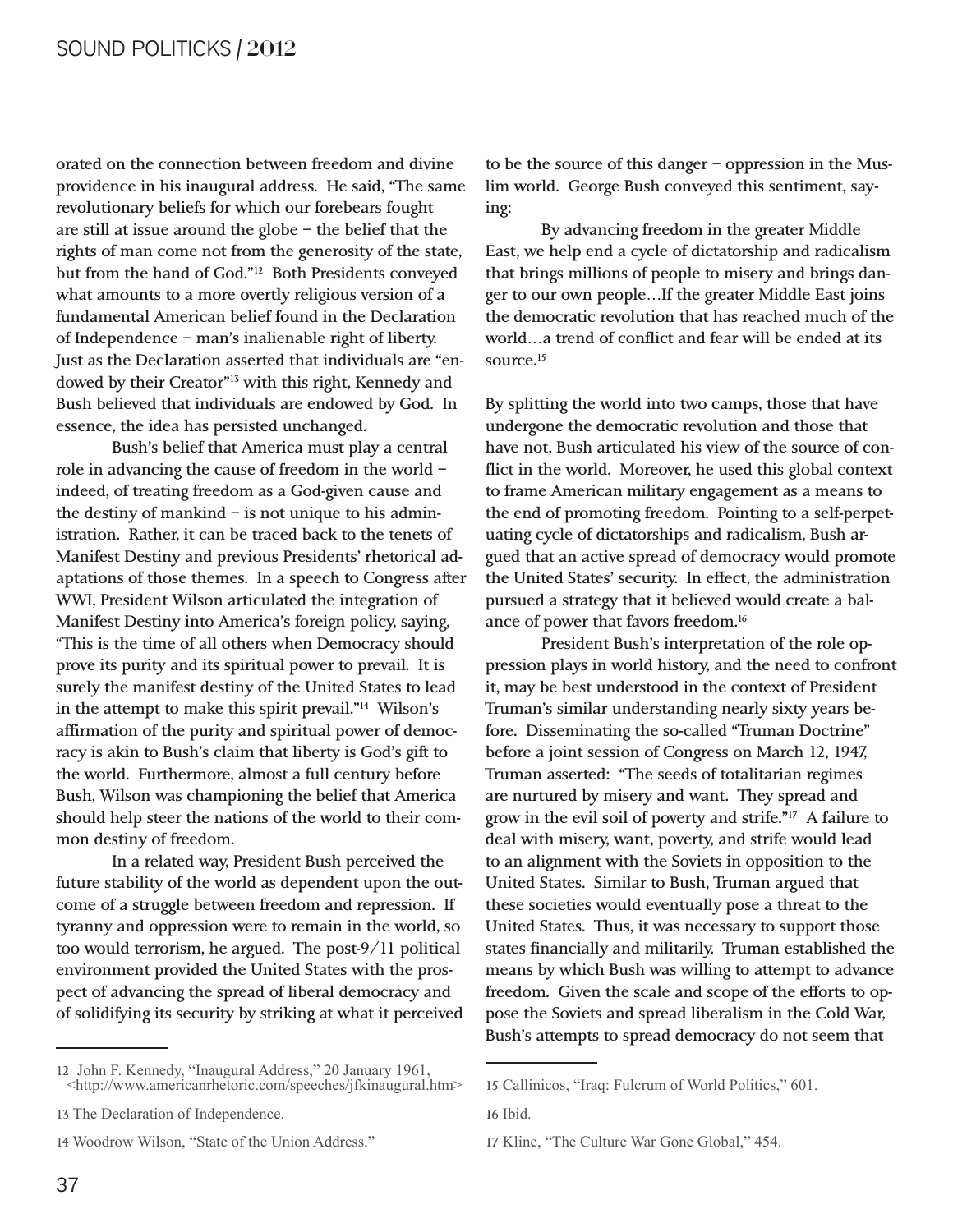grand.

President Bush's perception that the future stability of the world is dependent upon the outcome of a recurring historical struggle between good and evil also continued a theme propagated by the Reagan administration. Closing his 2003 State of the Union address, Bush declared: "We do not claim to know all the ways of Providence, yet we can trust in them, placing our confidence in the loving God behind all of life, and all of history."18 This ultimate trust in God reads like President Reagan's proclamation before the British House of Commons that "the forces of good ultimately rally and triumph over evil."19 Both presidents espoused a view of the world as one split between good and evil. Further, speaking at the pulpit of the National Cathedral in Washington, DC three days after the attacks of 9/11, Bush declared: "Our responsibility to history is already clear: to answer these attacks and rid the world of evil."20 Once again iterating his historic role, President Bush's declaration of foreign policy objectives from a place typically reserved for religious sermons speaks to the administration's blending of the metaphysical and the political. Similarly, before the National Association of Evangelicals Convention in Florida, President Reagan referred to the Cold War as a "struggle between right and wrong and good and evil."21 One salient difference between these two statements, however, is Bush's assumption of responsibility for the outcome of the recurring conflict. Whether the word "our" is understood to refer to his administration or the nation as a whole, Bush went beyond trusting that God would ensure that the forces of good would triumph over evil – he believed that he (or the nation as a whole) was responsible for bringing about that victory. In this way, Bush's rhetoric is nothing more than a continuation of old themes in modern circumstances with an emphasis on man's responsibility to history (or God).

Bush's tenet of spreading democracy abroad was a novel interpretation of the long-standing American

tradition of striving to be a city on a hill. The Bush administration both espoused this long-standing American belief and expanded upon it to serve its foreign policy ambitions. John Winthrop's "A Model of Christian Charity" sermon articulated the idea that America is a national manifestation of the biblical verse, "You are the light of the world. A city that is set on a hill cannot be hidden" (Matthew 5:14). Winthrop declared: "For we must consider that we shall be as a city upon a hill. The eyes of all people are upon us."<sup>22</sup> This ideal has repeatedly resurfaced in the nation's presidential rhetoric, most recently in the Bush administration's more pronounced form. In his second inaugural address, Bush asserted that America had lit a fire in the minds of men and that "one day this untamed fire of freedom will reach the darkest corners of the earth."23 While Bush's belief in the power of the American example is common to previous American leaders – Kennedy explicitly cited Winthrop in his own inaugural address – his ambitious interpretation of the theme is not. In April 2003, after the invasion of Iraq, Bush posited that "a free Iraq can be an example of reform and progress to all the Middle East."<sup>24</sup> In addition to simply recognizing that America's example could spur other nations to seek democracy on their own – Bush's spread of "fire" through the world is quite similar to Winthrop's "light" unto the nations – Bush conveyed the idea that America can actively export the light to other nations. In essence, Bush expanded upon the ideal of a "city on a hill" by turning it into an international franchise.

While the Iraq War may be seen as an expression of one of the tenets of the Bush Doctrine – the use of unilateral force – it also reflects the strategic thinking of the preceding decade more generally. In addition to the ideological motivations behind it, the Iraq war may be a consequence of the more material interest of solidifying America's global hegemony. In 1992 a leaked Pentagon document, *Defense Planning Guidance*, ar-

<sup>18</sup> Ibid, 455.

<sup>19</sup> Ibid, 454.

<sup>20</sup> Ibid, 455.

<sup>21</sup> Ibid, 454.

<sup>22</sup> John Winthrop, "A Model of Christian Charity," On Board the Arbella, 1630, <http://religiousfreedom.lib.virginia.edu/sacred/ charity.html>

<sup>23</sup> George Bush, "Second Inaugural Address," 20 January 2005, <http://www.npr.org/templates/story/story. php?storyId= $4460172$ 

<sup>24</sup> Jervis, "Understanding the Bush Doctrine," 368.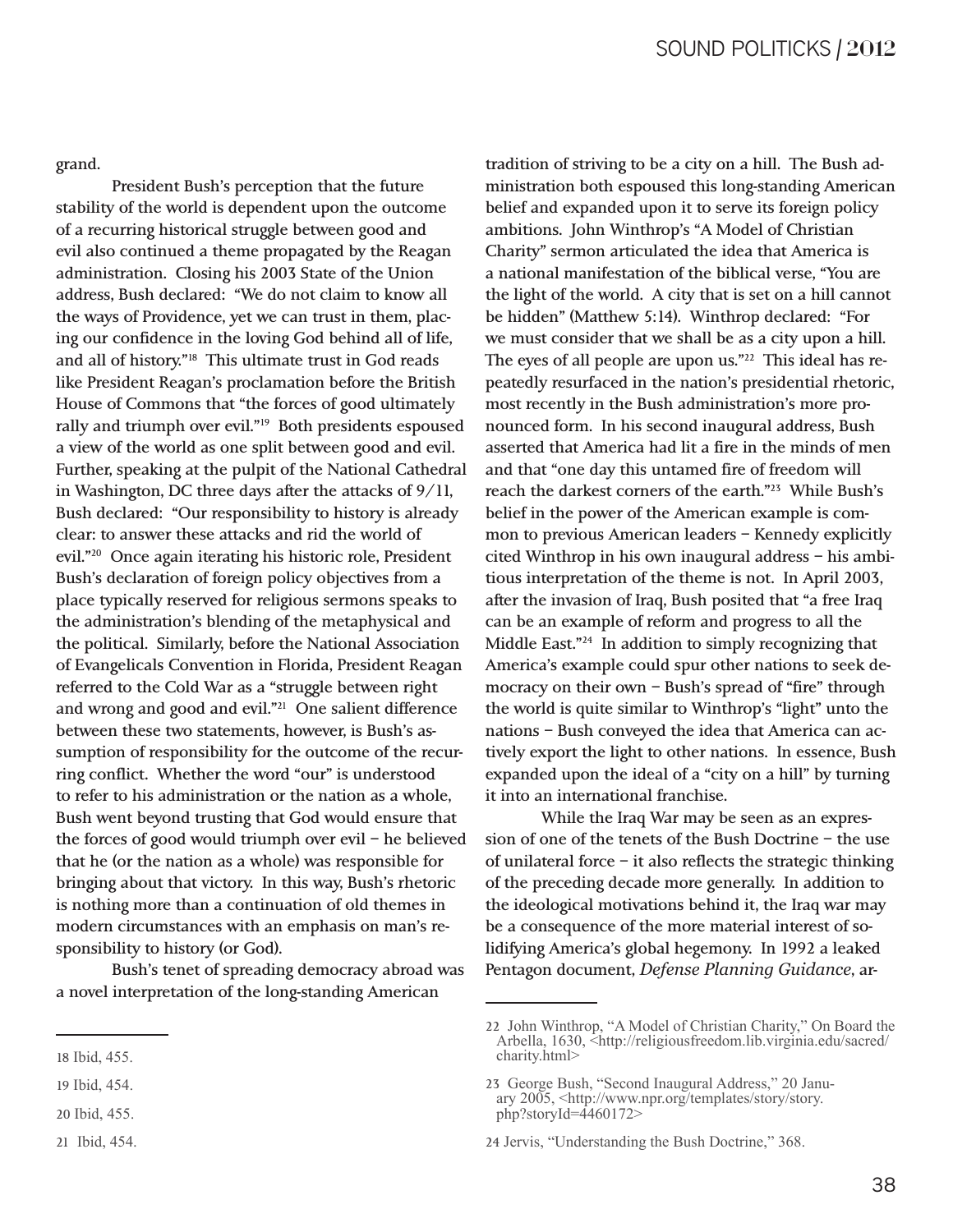ticulated this strategic imperative:

Our first objective is to prevent the re-emergence of a new rival. This…requires that we endeavor to prevent any hostile power from dominating a region whose resources would, under consolidated control, be sufficient to generate global power…We must maintain the mechanisms for deterring competitors from even aspiring to a larger regional or global role.<sup>25</sup>

Occupying Iraq went beyond preventing another power from controlling essential resources – it may be viewed as an attempt by the United States to control those resources itself. Moreover, the United States' shock-and-awe military tactics were intended to dissuade potential competitors from aspiring to greater global influence as much as they were meant to demoralize the primary adversary. In the words of the 2002 *National Security Strategy:* "Our forces will be strong enough to dissuade potential adversaries from pursuing a military build-up in the hopes of surpassing, or equaling, the power of the United States."26 While certain key members of the Bush administration were involved in the preparation of the Pentagon document – Paul Wolfowitz and Dick Cheney in particular – the comparison shows that the Bush administration's actions were not only a response to the contemporary political landscape, but also to the fears and strategic planning of the preceding decade.

The Bush administration's desire to act unilaterally might also be understood in the context of the historical American desire for flexibility in international affairs. While the third section of the *National Security Strategy* of 2002 is titled "Strengthen Alliances to Defeat Global Terrorism," its content points to a different approach. Elaborating on the ways in which the administration sought to destroy terrorist networks through global partnerships, the document provided the following caveat: "While the United States will constantly strive to enlist the support of the international community, we will not hesitate to act alone."27 As opposed to seeking to act in tandem with the international community, the United States only sought backing. In other words, by not committing to act in conjunction with the international community, the United States retained the right to act however it saw fit.

President Bush's formation of a "Coalition of the Willing" for the invasion of Iraq might be viewed as a manifestation of America's traditional desire to maintain a degree of separation from allies. As the United States contributed the vast majority of the troops for the mission, the coalition was more a collection of states that vocally supported the war than an alliance. In a similar fashion, President Wilson insisted that the coalition for World War I be called the "Allied and Associated Powers."28 Wilson accentuated the idea that the United States was not an ally, but an associate  $-$  a nation that retained the right to act independently. Just as Wilson enhanced America's ability to act independently by distancing it from an existing formal alliance, Bush guaranteed freedom of action by seeking only the support of other nations – by not even creating an alliance. Thus, while the willingness to act without any international assistance might be particular to the Bush administration, the desire to maintain freedom of action is not.

The Bush administration's preference for unilateralism might also be a consequence of the disparity in capabilities between the United States and Europe. Over the past ten years, the number of active duty military personnel in Europe has declined by a third, and the United States has gone from funding about one half of the NATO defense budget to about three quarters of it.29 Given also the lopsided commitments of the United States and Europe to the "joint" military interventions of the 1990s, unilateralism may indeed have been the most rational course for Bush to take. According to James Mann, the French Ambassador to Washington, Francois Bujonde L'Estan, described the United States' rejection of the offer of French troops for the War in Af-

<sup>25</sup> Callinicos, "Iraq: Fulcrum of World Politics," 598.

<sup>26</sup> White House, "National Security Strategy of the United States," Washington DC: September 2002: 30.

<sup>27</sup> National Security Strategy, 6.

<sup>28</sup> Jervis, "Understanding the Bush Doctrine," 383.

<sup>29</sup> Lawrence F. Kaplan. "Open Wide: How Libya Revealed the Huge Gap Between U.S. and European Military Might," The New Republic, 26 April 2011,  $\langle \text{http://www.tnr.com/} \rangle$ article/crossings/87377/libya-nato-military-power-europe $us?page=1,0>$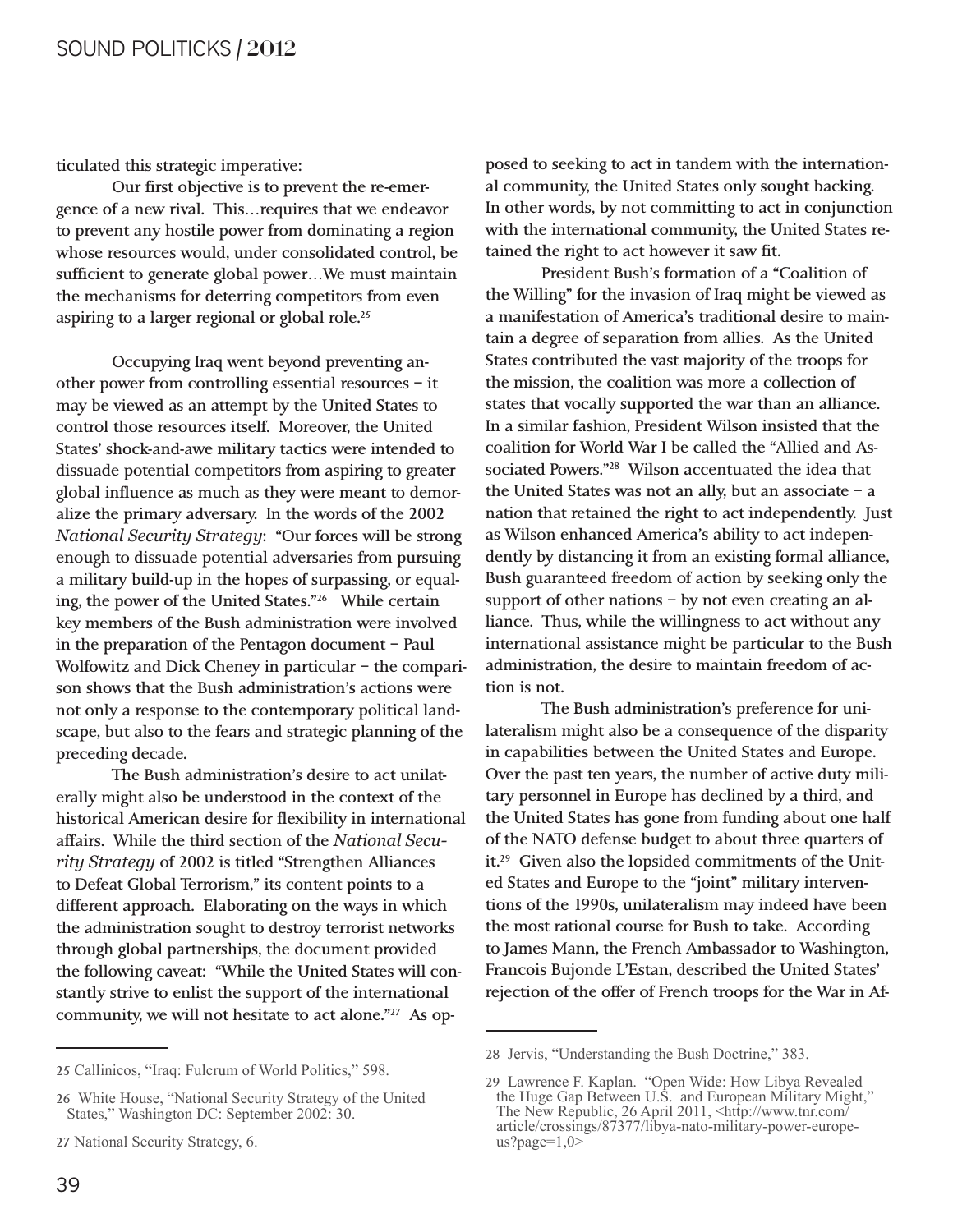ghanistan as the "Kosovo syndrome." He explains:

During the 1990s American military leaders had been exasperated by the process of seeking consensus within NATO for military action in the Balkans...This particular strand of American unilateralism, then, did not originate with the Bush administration. It grew directly out of the military realities of the 1990s: the operational difficulties between the US and allied forces in the Balkans and the overall disparity in military power between America and Europe.<sup>30</sup>

Kosovo demonstrated the operational difficulties of military coordination that President Wilson, and later Bush, sought to avoid. In addition, that intervention, in which 83 percent of the bombs dropped came from American planes,<sup>31</sup> exemplified the inevitable lopsided nature of any American alliances. In the words of President Bush's Secretary of Defense, Robert Gates, NATO is "evolving into a two-tiered alliance, in which you have some allies willing to fight and die to protect people's security and others who are not."<sup>32</sup> While the Bush administration may indeed have embraced unilateralism more readily than previous administrations, it may not have had any other option.

The Bush administration's assertion of its right to launch unilateral, preventive wars anywhere in the world also represented a growing ambitiousness of the United States on the world stage, but not a departure from previous administration's foreign policy. The threat of American unilateral action extends as far back as the Monroe Doctrine, which warned the world "that this hemisphere intends to remain the master of its own house."33 In essence, the doctrine stated that the United States would regard threats against any nation in the western hemisphere as threats against itself. Coupled with President Roosevelt's corollary, which explained that "the adherence of the United States to the Monroe Doctrine may force the United States...to the exercise of



an international police power,"34 these doctrines established a precedent for preventive war. The United States would act to eliminate threats to its national security before they fully materialized. Moreover, this attempt by James Monroe and Theodore Roosevelt to prevent the emergence of a rival in the Western hemisphere is similar to the attempt by the Bush administration to prevent the emergence of a new rival more generally. President Bush's warning that the United States would deal with threats to itself and its interests before they have "fully formed"<sup>35</sup> may be perceived as novel in the scope of its audience  $-$  the entire world  $-$  but not its content.

In the context of the ideology of previous administrations, the Bush administration's is not unique. However, while it may have only adapted previous administration's policies and traditional American beliefs, the Bush Doctrine did represent a transformation of the United States' conception of what constitutes national security. In a speech in Cincinnati on October 7, 2002, President Bush proclaimed, "We will not live in fear."36 This simple statement demonstrates a larger shift in the thinking concerning the country's security. As opposed

<sup>30</sup> Callinicos, "Iraq: Fulcrum of World Politics," 597.

<sup>31</sup> Kaplan, "Open Wide."

<sup>32</sup> Ibid.

<sup>33</sup> James Monroe, "Annual Message to Congress," 2 December 1823, <http://millercenter.org/scripps/archive/speeches/de $tail/3604$ 

<sup>34</sup> Theodore Roosevelt, "Annual Message to Congress," 6 December 1904, <http://ednet.rvc.cc.il.us/~PeterR/IR/docs/trcors.  $\text{htm}$ 

<sup>35</sup> George Bush, "Letter Accompanying National Security Strategy.

<sup>36</sup> Jervis, "Understanding the Bush Doctrine," 371.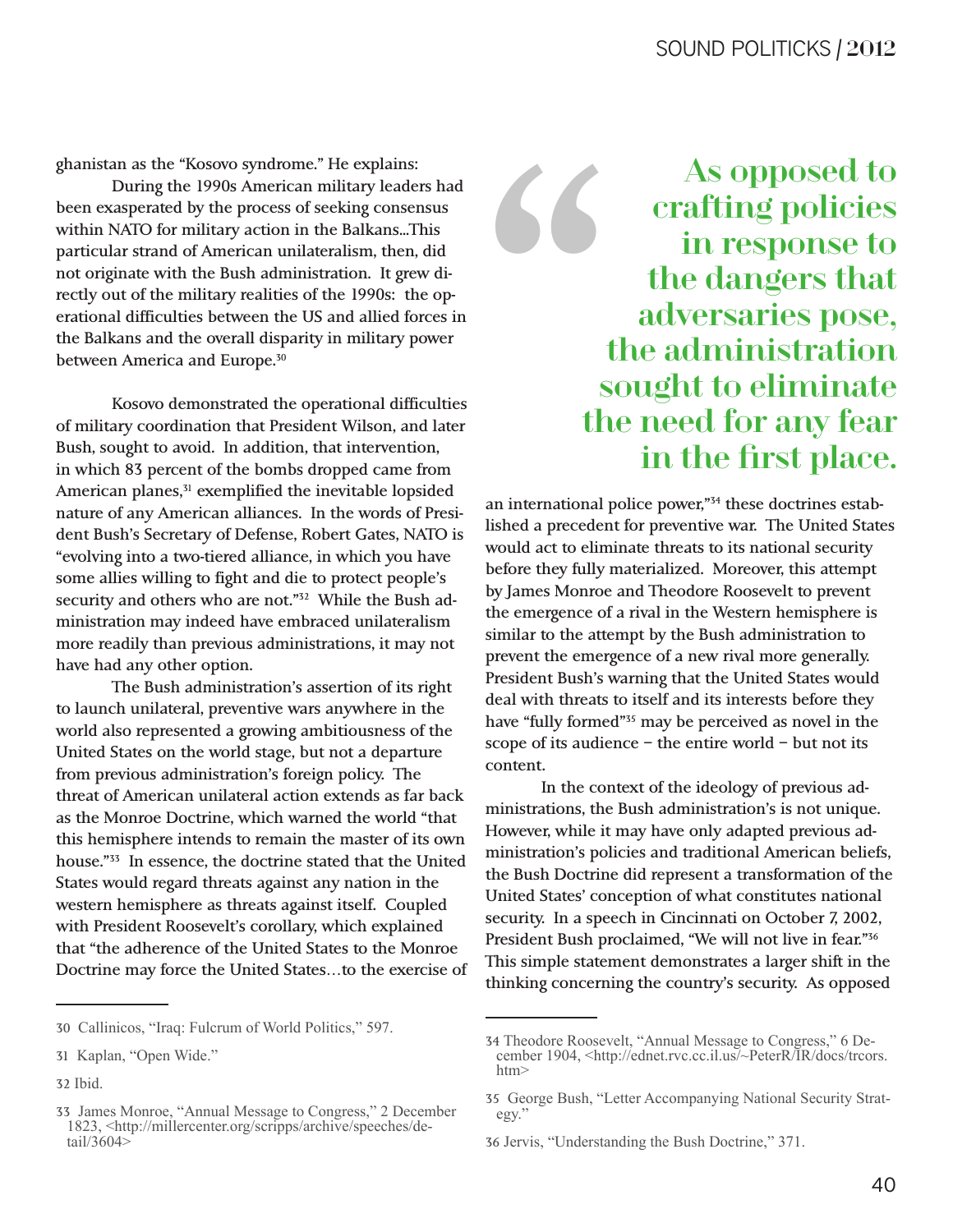#### SOUND POLITICKS | 2012

to crafting policies in response to the dangers that adversaries pose, the administration sought to eliminate the need for any fear in the first place. In the process, though, the administration created a new danger. As Edmund Burke put it, "I dread our own power and our own ambition; I dread our being too much dreaded. It is ridiculous to say that we are not men, and that, as men, we shall never wish to aggrandize ourselves."37 Burke alluded to the fact that from the perspective of others, the United States not only deals with dangers to international security, but that its own power and ambition pose a threat to stability as well. Even if the United States has good intentions for all nations, the rest of the world does not necessarily view its power as benign. An incorrect global assessment of the United States' goals can create friction in the international system. Therefore, without rejecting or endorsing the Bush administration's national security policies, it is important to recognize that the United States should adhere to its principles and ideology, but should always strive to behave in ways that reassure other nations of its intentions and vision. behave in ways that reassure other nations of its inten-

<sup>37</sup> Ibid, 380.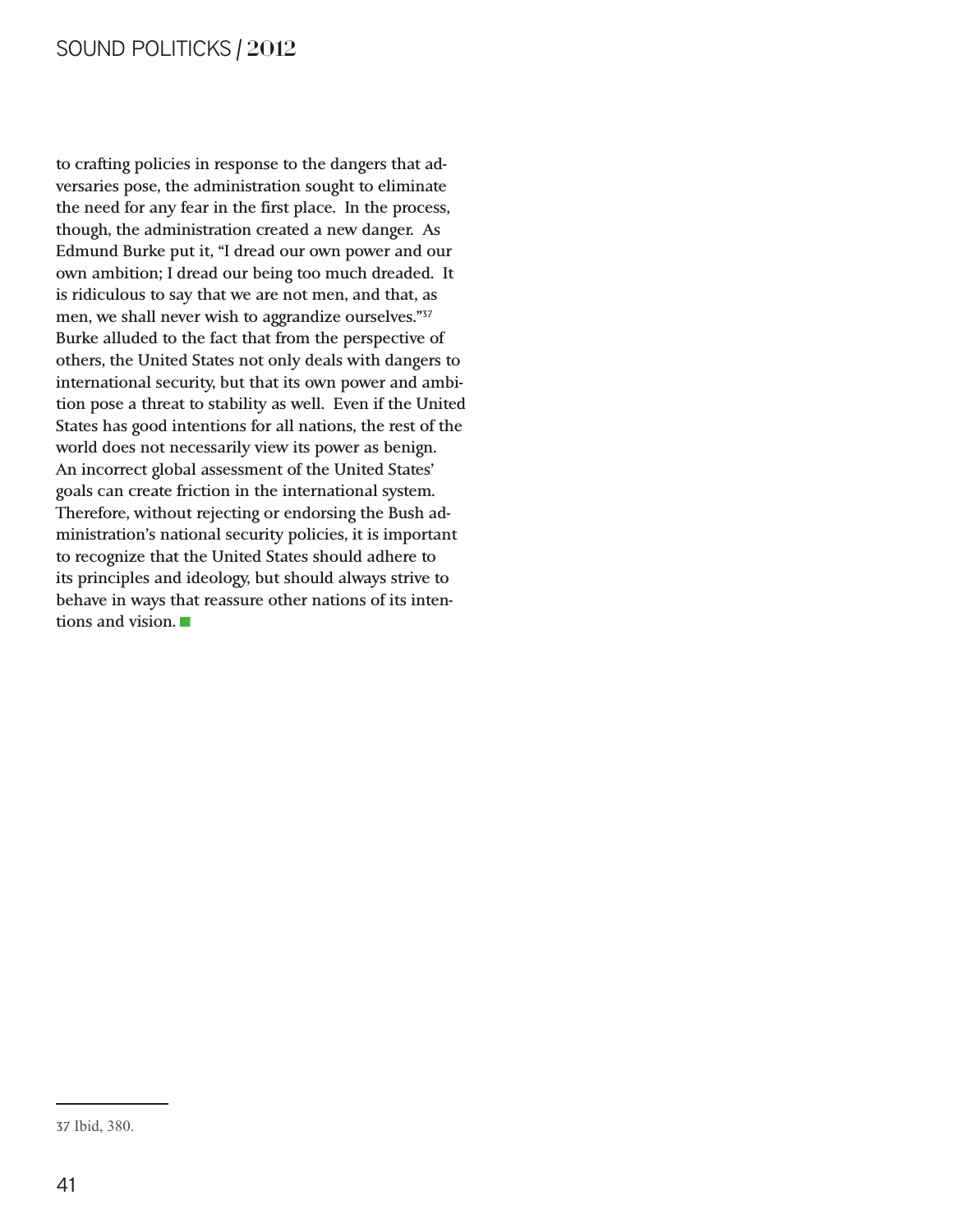#### SOUND POLITICKS | 2012

## Interview with John Lapinski

CONDUCTED BY ABIGAIL HATHAWAY

John Lapinski is an Associate Professor of Political Science and Undergraduate Chair of the Political Science Department at the University of Pennsylvania. He also works as a Senior Election Analyst at NBC News.

Prior to joining Penn, he was an Associate Professor of Political Science at Yale University. His primary area of research is concerned with understanding lawmaking in Congress. He has also taught and written about congressional and presidential campaigns and elections, American national institutions, American political development, and quantitative methods. Professor Lapinski's research has appeared in *the American Journal of Political Science, Perspectives on Politics, the Journal of Politics, and the British Journal of Politics.* 



He has been supported by the National Science Foundation, the Russell Sage Foundation (where he was a Resident Fellow for the 2004-2005 academic year), the Dirksen Congressional Center, and the Institution for Social and Policy Studies at Yale University.

#### *SOUND POLITICKS SAT DOWN WITH PROFESSOR LAPINSKI TO DISCUSS THE 2012 PRESIDENTIAL ELECTION AND POLITICAL POLARIZATION IN CONGRESS.*

#### YOU HAVE EXPERIENCE WORKING IN THE MEDIA INDUSTRY. ARE THERE ANY ASPECTS OF THE CAMPAIGN OR THE CANDIDATES THAT YOU THINK THE MEDIA OVERLOOKS?

It's not so much that there are very many aspects of the candidates that are overlooked. Often times what you see is that certain aspects of the candidates that might get more attention than they should. It really is dependent on and contingent on which race

you're looking at—the 2012 Republican primary is a unique race. It's a unique race on the Republican side in the sense that it has gone on for so long. One of the things that is different about campaigns today (not necessarily just in 2012, but over the last few cycles) is that these campaigns are going on and on and on. We can go back and look at the 2008 Democratic nomination contest. That was sort of an epic battle in the sense that it lasted into June. When you have races that go on this long and also the proliferation of media—in which everything from new media to bloggers to nontraditional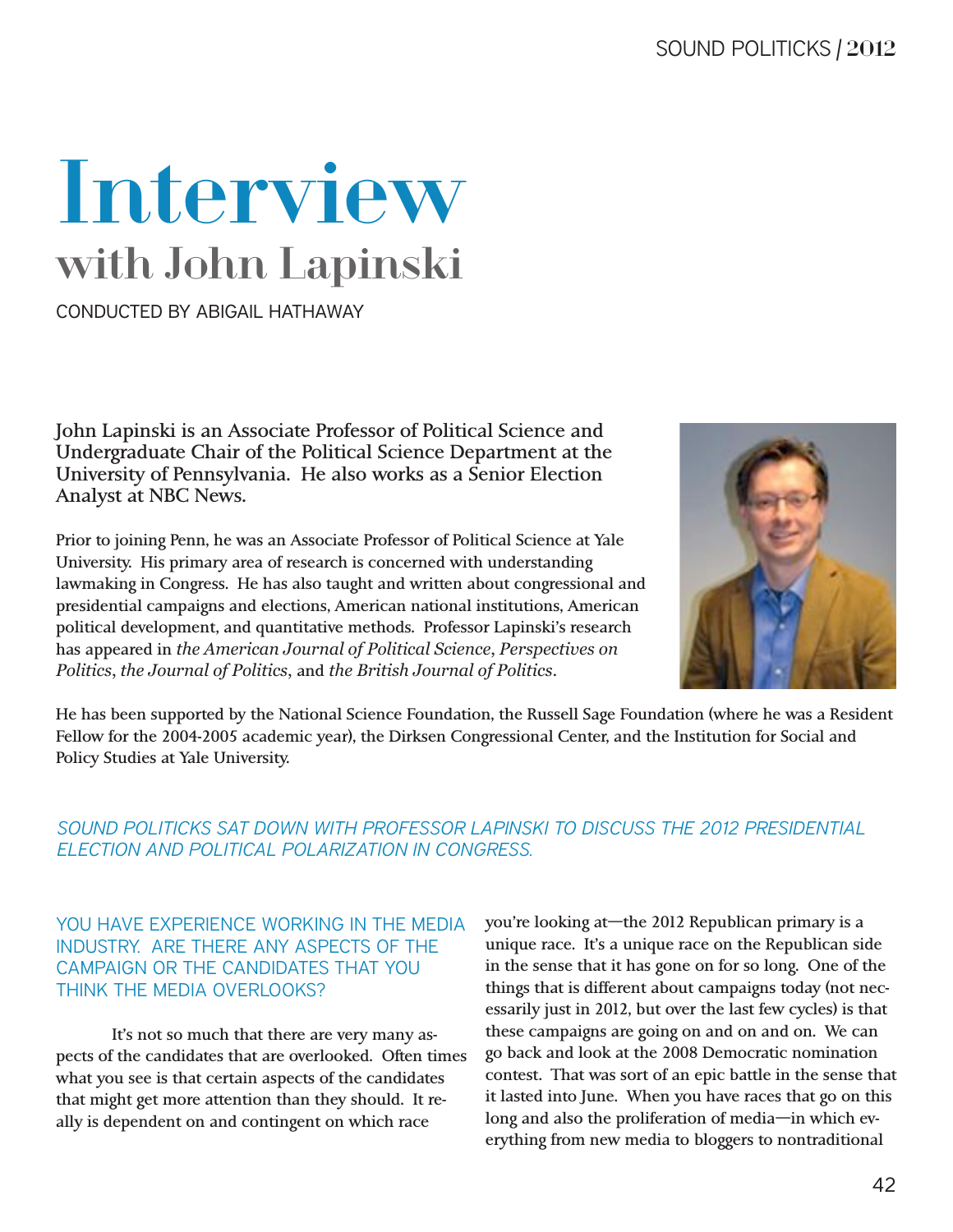media are becoming more accepted sources-very few things get overlooked. What often times gets too much attention is the trivial. For example, we can look at the Etch A Sketch comment made by Mitt Romney's senior campaign adviser following the Illinois primary.

[From CNN: Eric Fehrnstrom, Romney's senior campaign adviser, was asked in a CNN interview Wednesday morning whether the former Massachusetts governor had been forced to adopt conservative positions in the rugged race that could hurt his standing with moderates in November's general election. "I think you hit a reset button for the fall campaign. Everything changes," Fehrnstrom responded. "It's almost like an Etch A Sketch. You can kind of shake it up, and we start all over again."<sup>1</sup>]

A lot of people have talked about the Etch A Sketch comment as being one of those legendary missteps on the campaign trail. You can go through history and come up with lots of different examples of where people have done things that were not the best things for their campaigns. The Etch A Sketch controversy comes after Mitt Romney's huge win in Illinois. You would think the discussion after a huge win in Illinois would be about the huge win in Illinois. Illinois is less evangelical, and the evangelical split in the electorate is clearly what is driving this Republican contest, so we can talk about how that played out in Illinois, in Chicago, and in the suburbs. No, what the media talked about was Etch A Sketch, and it got a tremendous amount of attention when it was something that Romney himself didn't even say-it was one of his campaign aides. What I sometimes think is that the trivial gets blown out of proportion and there's an easy reason for it. I think that people think it's cute and fun and sometimes that gets more attention that I think it should. Things that are funny are easy to latch on to, but they are not very substantive. Some people will make the case that it is substantive because it speaks to Romney's character and the question of whether he is a flip-flopper. Still,

Mitt Romney himself didn't make the comment, and yet all of the major media outlets have covered the story. The question is, in the context of the major Illinois win and the other substantive parts of the campaign, are these trivial things worth our time? I wouldn't say that you shouldn't report on something like this, but should it dominate the media cycle for days? I think that's an overemphasis.

IN YOUR 2004 ESSAY ENTITLED "TARGETED' ADVERTISING AND VOTER TURNOUT: AN **EXPERIMENTAL STUDY OF THE 2000** PRESIDENTIAL ELECTION," YOU DISCUSS THE RELATIVELY NEUTRAL EFFECT OF NEGATIVE ADVERTISING ON VOTER TURNOUT. THIS **ELECTION CYCLE, THE WASHINGTON POST HAS** REPORTED THAT NEGATIVE ADVERTISING IN THE **GOP PRIMARIES HAS SHOT UP TO 50 PERCENT** OF ALL ADVERTISING, UP FROM ONLY SIX PERCENT IN 2008. WILL THIS AFFECT VOTER **TURNOUT THIS YEAR IN A DIFFERENT WAY** THAN YOU THOUGHT IT WOULD IN 2000?

Clearly the dynamics of campaigns have changed since I wrote that paper and one of the dynamics that has changed is that super PACs exist where they didn't used to be able to exist. The Citizens United Supreme Court case has altered the dynamics of presidential campaigns and campaigns in general. The flow of money has increased in politics. That case was almost legislation and is sometimes called the 'local television recovery act' in the sense that so much money began flowing into local television stations. What I think is funny is that a lot of people say, 'Oh my goodness, all this negativity is decreasing turnout,' and their evidence is the 2012 GOP nominating contest-but it's not true. For example, I just finished covering the Louisiana and Illinois primaries and there are all these places where turnout is up and other places where it is down. It's unusual. In this case there have been tremendous amounts of negative advertising and the turnout is uneven. There certainly seem to be some issues with enthusiasm in this contest, but it really varies from state to state. Some of our turnouts have been record turnouts and others have been depressed. I don't think you can

<sup>&</sup>lt;sup>1</sup> http://articles.cnn.com/2012-03-21/politics/politics\_campaign-wrap\_1\_mitt-romney-eric-fehrnstrom-general-election?\_  $s = PM$ : POLITICS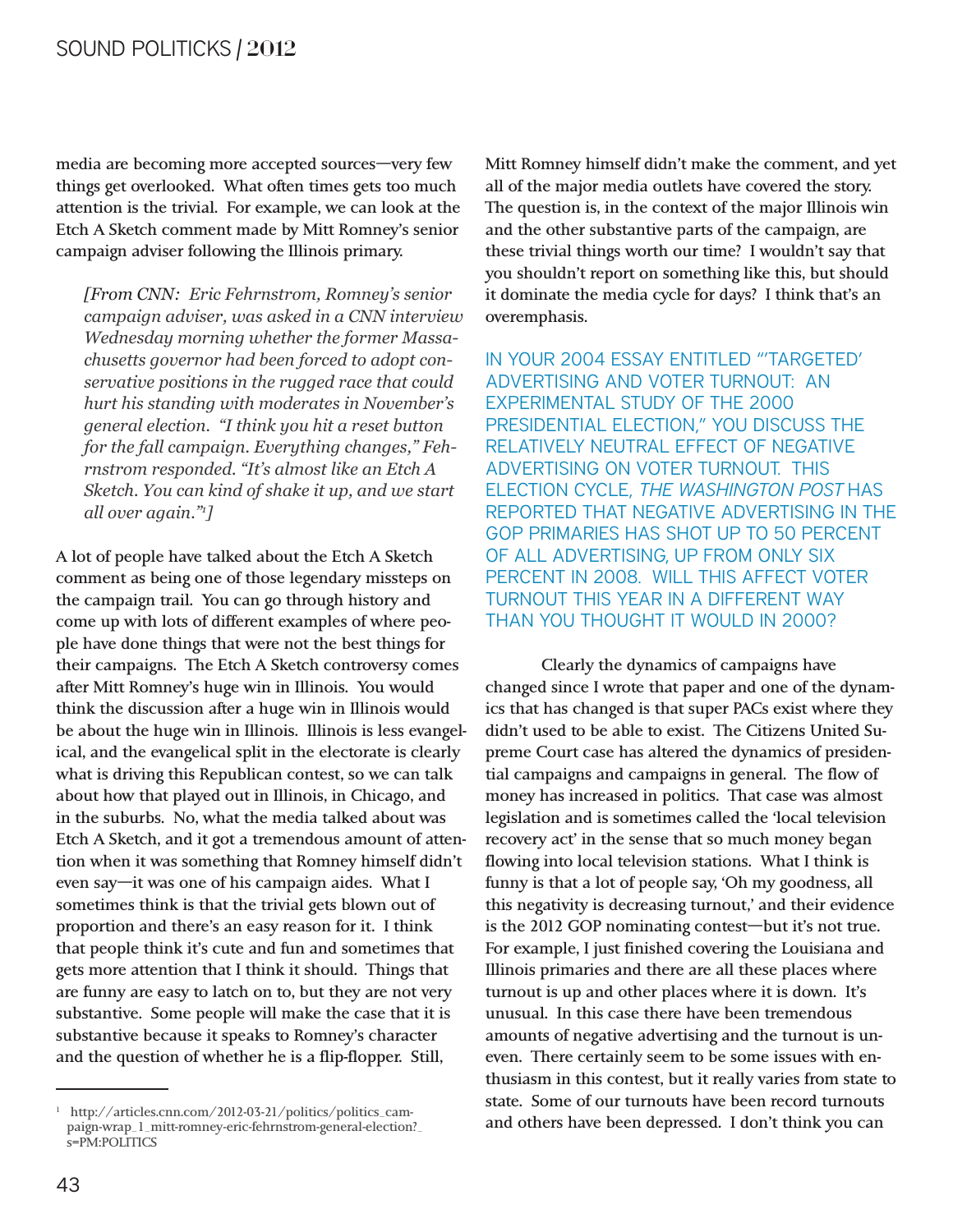draw a causal link between the negativity and whether turnout will be low in the primaries or in the general election. What determines turnout is often the get out the vote (GOTV) efforts. Those GOTV efforts have to do with pounding the pavement and personal involvement. President Obama showed this in his 2008 primary victory by building up these massive organizations stateby-state and getting voters into the polls.

I do think that you can do things with negative advertising. For example, Mitt Romney is spending tremendous amounts of money on negative advertising and it has certainly helped him in these states, as he has beaten down a lot of his opponents. Anecdotally, it seems to have worked well for him, but turnout is very difficult to understand. One of the difficult things in my job, in projecting races for the network, is that often times you will see media outlets look at exit polls before the polls close and they will say that turnout is either high or low. The exit polls have no ability to tell you what turnout is. People completely misunderstand this and professional reporters do not understand that you cannot say anything about turnout with those exit polls. The only way you can tell turnout is when you actually start seeing the vote. One of the other things that I do when I do projections is that I use the real vote as it is flowing in, and as I see patterns in certain counties, I can tell you pretty early on what is happening. I can look at key places and make comparisons between what's going on now and what went on in the last election. And if I get enough of those comparisons, I can do an extrapolation and use models to determine what we think turnout will be.

DO YOU EXPECT AN INCREASE OR DECREASE IN THE NUMBER OF COLLEGE-AGE VOTERS IN THIS ELECTION AS COMPARED TO THE 2008 ELECTION? WHAT ABOUT AN INCREASE OR DECREASE IN THEIR IMPACT ON THE OUTCOME OF THE ELECTION?

Let's start with the impact—because there's no question that the young vote is going to be extremely important. One of the things that we've seen in the 2012 Republican primaries and caucuses is that there are really very few young people participating. In 2008, on the Democratic side, that young group was extremely important. There's no question that it is harmful for Democrats, all the way from President Obama down the ticket, if the young vote doesn't turn out. There's a lot at stake here in the sense of whether these voters turn out or not. The big question is: will they? Nobody knows the answer to that yet. Anybody who is making inferences about what turnout will be like in the fall has no idea what they're talking about in the sense that it's not possible to know yet. We don't even know who the Republican nominee will be yet. It's probably going to be Romney because he has such a huge delegate lead, but we don't know yet because he's not there. It's going to depend a little bit on who the Republican candidate is and it's certainly going to depend on whether President Obama can have the same sort of GOTV efforts in 2012 as in 2008, and that's an open question. I think that there's going to be a huge push and he's going to put a tremendous amount of money into those efforts. You're going to see a presence on campus here and on campuses elsewhere. If the past informs us of the future, my guess is that he's going to have a pretty good organization to do that, but we can't be sure because his polling numbers have not been as good as they were for a while—we will see.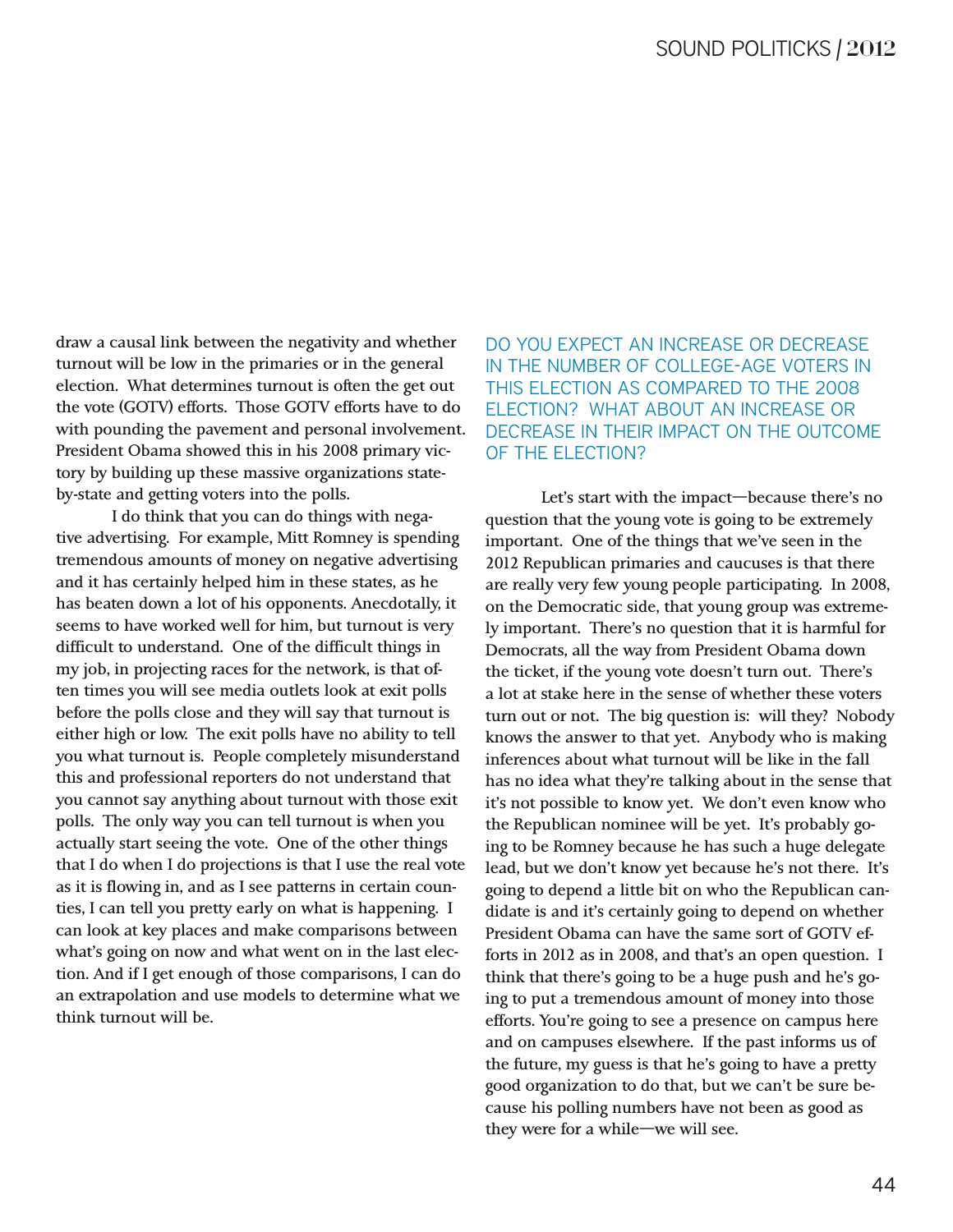YOU'VE DONE WORK ON THE EFFECTS OF RACE IN POLICY CONTESTS. DO YOU FEEL THAT RACE HAS BECOME MORE OR LESS OF AN ISSUE IN PRESIDENT OBAMA'S SECOND BID FOR THE PRESIDENCY?

I think that the emphasis will be different this time. Last time was historic because President Obama is the first African American president. What was epic in the 2008 campaign was that, if a Democrat were to win the general election, we knew that it was either going to be an African American or a woman. A lot of interesting conversations took place in the primaries about gender and race. The question now is different— I might have answered this question differently if you asked me a couple of weeks ago instead of today. With the death of Trayvon Martin, race has been brought back front and center. Right now, it's kind of early to say exactly how this is going to play out, but this particular incident is going to linger for a while and bring up a lot of conversations. I think that it's also going to matter who wins the Republican nomination. There is a lot of variation in how this can play out, so this question can go either way. The one thing I do think will be the case is that Obama will still be able to count on some strong support from the African American vote. I've said that we can't say a lot about turnout, but my guess is that communities such as churches will lead a strong effort to turn out the African American vote. If I were a betting person, which I'm not, I would say that probably that would work because Obama already has networks in place that haven't gone away, but again, we'll have to see.

#### DO YOU THINK THE PARTY PRIMARY PROCESS LEADS TO MORE IDEOLOGICALLY EXTREME CANDIDATES?

One interesting phenomenon that could lead to polarization—this is more focused on the congressional level—is when you have events in which very small percentages of the electorate participate. Often times these very small percentages have very extreme opinions. If you have extremes participating, you are going to get extreme candidates. For example, we can see right now that caucuses are events in which only a few hundred people participate because it is very difficult to participate. These caucuses require that people spend a lot of time participating. A caucus can be a several hour affair if not longer.

One of the things that we are seeing right now on the Republican side—we can easily imagine it turning out differently on the Democratic side—is that every single incumbent Republican is fearful of a challenge from a Tea Partier. What I mean by a Tea Partier is someone ideologically more conservative and more extreme than the incumbent. That is where a lot of the action is right now in congressional races. People talk about the incumbency advantage and it may be the case that if the incumbent survives a primary challenge that they have a high probability of winning, but winning is conditional on that happening. There's not that many moderates in Congress anymore, but the few that are there are fearful. A lot of the Republicans who are going to be challenged are certainly not liberals. Orrin Hatch is not a liberal—anybody who thinks that is sadly mistaken. He's pretty well positioned ideologically in his state. Nobody is thinking Ted Kennedy when they think Orrin Hatch. The system is structured in a way that can lead to more extreme candidates. Now what can you do to correct for that? For example, at the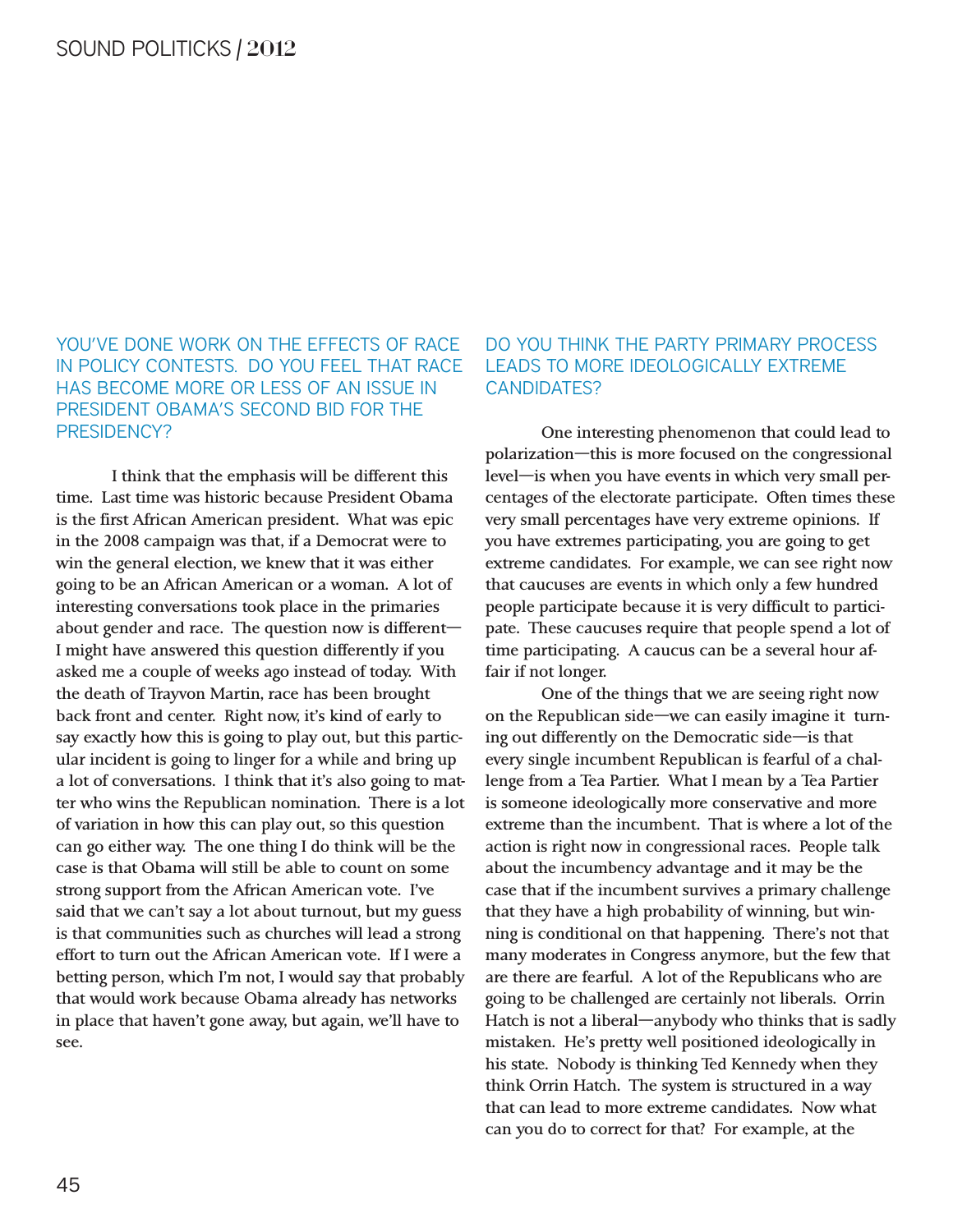presidential level, you could get rid of caucuses and have a primary system where it's easier to participate. That would lead to a different dynamic. Some of the caucuses are very difficult to understand and have multiple layers. These rules matter and are consequential. When you have rules that influence outcomes, the way you get around that is to change the rules. Often times the rules can be changed. I think what you are going to see in 2016—this is me completely speculating—is that some states that are not happy with the caucus process could switch to primaries. I don't think Iowa would change their caucus system, but I don't think that they were particularly happy that they had two different winners on two different nights. There have been other states that have had other problems running their caucuses smoothly. I can see some of these caucus states changing to primaries.

A LOT HAS BEEN SAID RECENTLY ABOUT THE LACK OF BIPARTISANSHIP, THE INCREASING POLARIZATION (SINCE THE 1950S), AND THE RISE IN LEGISLATIVE GRIDLOCK IN CONGRESS. HOW SIGNIFICANT ARE THESE PROBLEMS WHEN YOU TAKE A LONG TERM HISTORICAL VIEW OF CONGRESS? ARE TODAY'S CONGRESSIONAL PROBLEMS SIGNIFICANT EVEN WHEN YOU LOOK AT ALL OF AMERICAN HISTORY, OR ARE THEY RELATIVELY INSIGNIFICANT IN COMPARISON TO ORGANIZATIONAL PROBLEMS THAT EARLIER CONGRESSES FACED?

First of all, some of the work that I'm doing now shows that there has always been polarization on domestic issues—not at this extreme level that exists today, but there has always been some level of polarization between the two parties. Historical students of Congress, and I consider myself to be one of them, find

that there were *extreme* levels of polarization in Congress. In the 1890s, for example, Congress experienced some of the highest polarization that this country has ever seen, but this polarization was sectionally based. It was polarization in that some people favored gold instead of silver or had strong positions on tariffs. These were all issues with very material consequences for different regions of the country. You saw a different, economically oriented type of polarization.

If you were to go back and look at the years following World War II, the coalitions were that were passing landmark laws were almost all bipartisan. You never saw a major piece of legislation pass without a serious bipartisan coalition. This lasted certainly through the 1970s and into the 1980s in a pretty substantial way. That said, when you look at the  $111<sup>th</sup>$  Congress, you see a Congress that has accomplished a lot without that bipartisanship. You can look at the Affordable Care Act, which was not bipartisan but was certainly a landmark law. From the long-term perspective, Congress has indeed changed, but is still getting things done. Still, Congress pays a price for polarization. Congress has never been revered as an institution. If you were to look at Congress historically, the Senate in the 1890s was thought of as a millionaire's club and fared poorly in public opinion polls. Today, it is hard to escape noticing that Congress is being rated in the single digits—it pretty sad and pathetic. ing that Congress is being rated in the single digits—it's